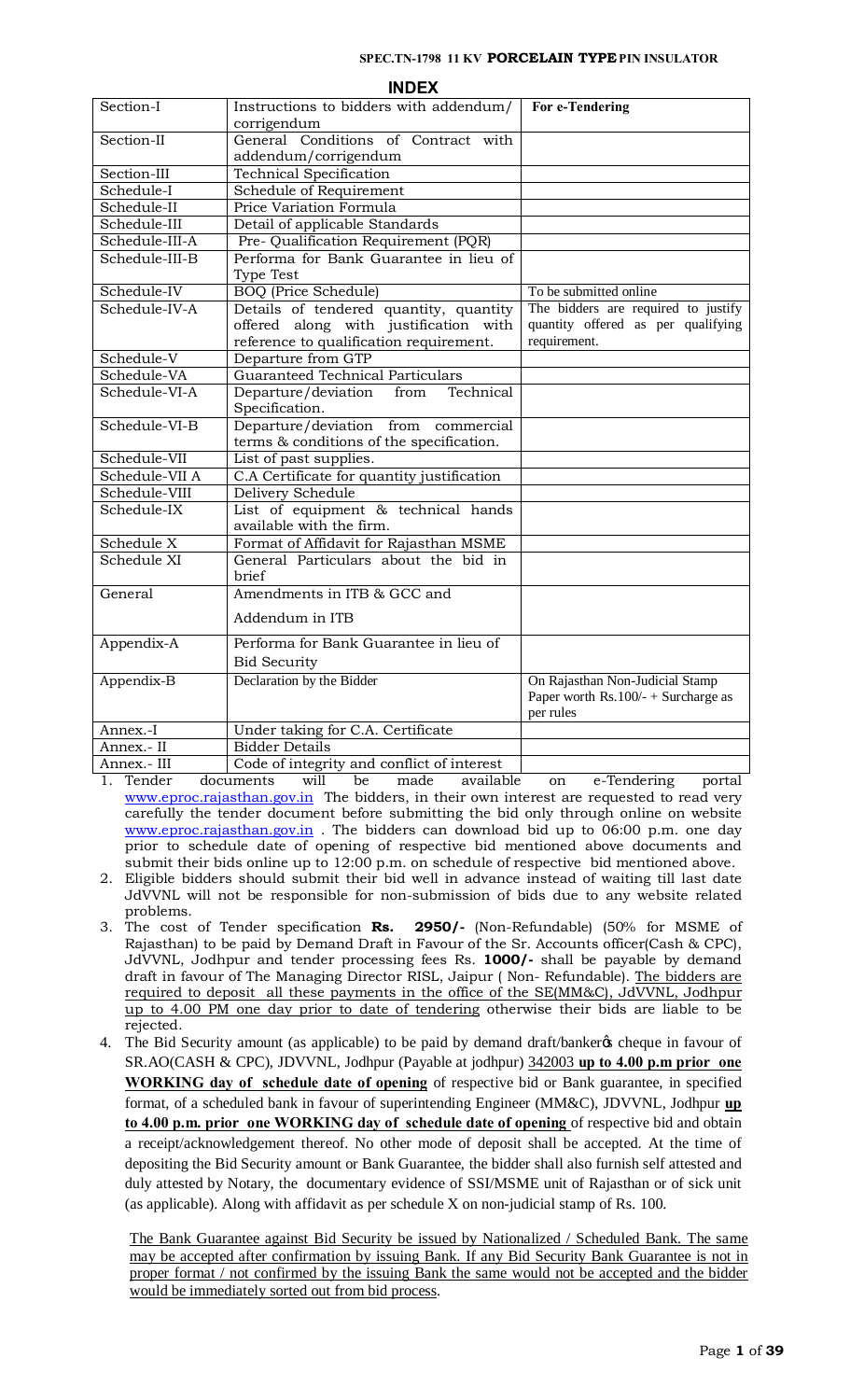

#### **JODHPUR VIDYUT VITARAN NIGAM LIMITED (MATERIAL MANAGEMENT & CONTRACT) NEW POWER HOUSE, INDUSTRIAL AREA, JODHPUR -342003 TELEPHONE: 0291-2742223/ FAX: 0291-2746539/E-mail-[semmcjdvvnl@gmail.com](mailto:semmcjdvvnl@gmail.com) Corporate Identity Number (CIN)-U40109RJ2000SGC016483 GST No. 08AAACJ8578R1ZJ** ---------------------------------------------------------------------------------------------------

# **TENDER SPECIFICATION NO. JdVVNL/SE(MM&C)/EIIAII/ TN-1798**

 Tenders are hereby invited in e-tender system for purchase of **11 KV Porcelain Type**  Pin Insulator. Tenders are to be submitted online in electronic format on website **[http:eproc.rajasthan.gov.in](http://www.eproc.rajasthan.gov.in/nicgep/app)**.

The details are as under-

| S.No. | Name of Item                       | Quantity    | <b>Estimated Unit</b><br><b>F.O.R.</b><br><b>Destination</b><br>Price |
|-------|------------------------------------|-------------|-----------------------------------------------------------------------|
|       | 11 KV Porcelain Type Pin Insulator | 480000 Nos. | Rs. 32.94/ Nos.                                                       |

| A           | NIT No.             | <b>TN-1798</b>                                        |
|-------------|---------------------|-------------------------------------------------------|
| B           | Cost of             | Rs. 2,950.00 (Two Thousand Nine Hundred & Fifty only) |
|             | Specification       | For MSME of Rajasthan Rs. 1475.00                     |
|             |                     | (One Thousand Four Hundred Seventy Five)              |
| $\mathbf C$ | Processing of RISL  | Rs. 1,000.00 (One Thousand only)                      |
| D           | Bid security        | <b>General Bidder:</b><br>Rs 316224.00                |
|             |                     | <b>Sick Unit of Rajasthan:</b><br>Rs 158112.00        |
|             |                     | <b>SSI unit of Rajasthan:</b><br>Rs. 79056.00*        |
| E           | Validity            | 120 days from the next date of opening of techno-     |
|             |                     | commercial bid.                                       |
| F           | Base date for price | 1.04.2022                                             |
|             | variation           |                                                       |

#### **\*\*In case SSI unit of Rajasthan quotes quantity less than the tendered quantity , then they are required to furnish Bid security @ 0.5% of the estimated value of the quantity offered by them, failing which bid shall be considered non-responsive.**

The micro , small & Medium Scale Industries of Rajasthan and sick Industries , other than Small Scale Industries , whose cases are pending before the Board of Industrial and Financial Reconstructioon (BIFR) shall furnish self attested documentary evidence duly attested by notary to claim the above.

# **IMPORTANT DATES**

.

| <b>S.N.</b> | <b>Events</b>                  | Date & Time          | Location                         |
|-------------|--------------------------------|----------------------|----------------------------------|
| 1           | Date of downloading of tender  | Up to 16.05.2022     | www.jdvvnl.com &                 |
|             | specifications                 | $(6:00 \text{ PM})$  | http:eproc.rajasthan.gov.in      |
| 2           | Deposit of cost of Tender      | Up to 16.05.2022     | Office of Sr. A.O (Cash & CPC) / |
|             | Specifications & Performa of   | $(4:00 \text{ PM})$  | SE (MM&C), JdVVNL, New Power     |
|             | Bid Securing Declaration and   |                      | House, Industrial Area, Jodhpur  |
|             | furnishing of Processing fee   |                      |                                  |
| 3           | Last Date & time of submission | Up to 17.05.2022     | http:eproc.rajasthan.gov.in      |
|             | of electronic bid              | $(12:00 \text{ PM})$ |                                  |
| 4           | Opening of Technical Bid       | 17.05.2022           | http:eproc.rajasthan.gov.in      |
|             |                                | $(3:00 \text{ PM})$  |                                  |
| 5.          | Opening of Price Bid           | To be intimated      | http:eproc.rajasthan.gov.in      |
|             |                                | separately to the    |                                  |
|             |                                | qualified bidders    |                                  |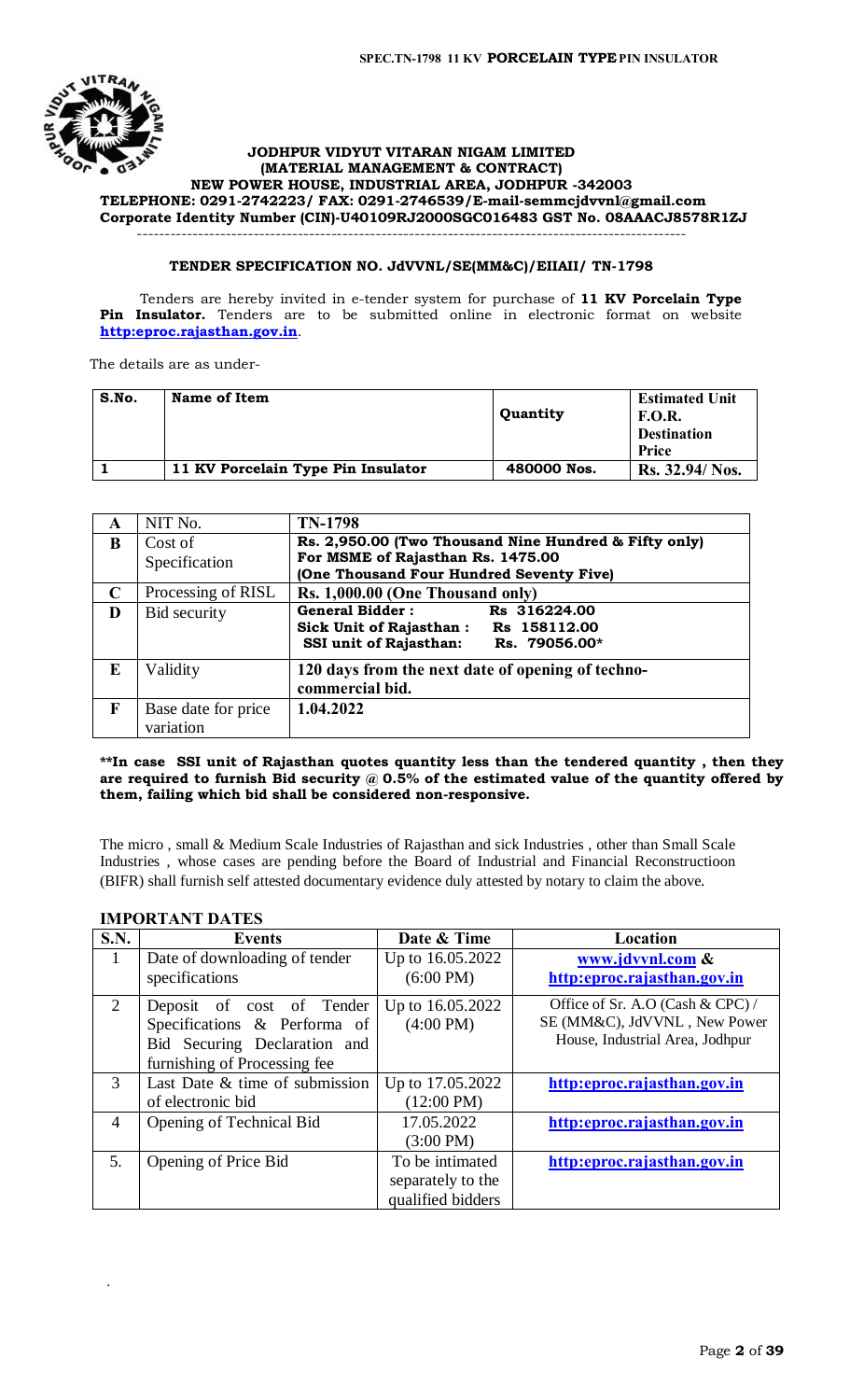# **SECTION-III**

#### **-------------------- TECHNICAL SPECIFICATION FOR 11 KV PIN PORCELAIN TYPE INSULATOR AGAINST TN-1798** ----------------------------------------------------------------------------------------------------------------

**3.00 SCOPE :** This specification covers the design, manufacture, testing, supply and delivery of 11 KV Pin Insulators for use of 11 KV over head power lines in Rajasthan.

**3.01** The 11 KV Pin Insulator shall be brown glazed porcelain and shall have minimum failing load of 5 KN.

**3.02** The 11 KV Pin insulator shall comply in all respects with the IS:731/1971 (With latest amendments).

**3.03** The insulator marked with ISI certification mark will be given preference.

#### **3.04 GENERAL REQUIREMENT** :

 a) The porcelain should be sound, free from defects thoroughly vitrified and smoothly glazed.

 b) The glaze of the insulators shall be brown in colour. The glaze shall cover all the porcelain parts of the insulators except those which serve as supports during fixing or are used for the purpose of assembly.

 c) The design of the insulator shall be such that the stresses due to expansion and contraction in any part of the insulator shall not lead to deterioration. The porcelain shall not engage directly with hard metal.

Cement used in the construction of the insulator shall not cause fracture by expansion or loosening by contraction and proper care shall be taken to locate the individual parts correctly during cementing. The cement shall not give rise to chemical reaction with metal fitting and its thickness shall be uniform as possible.

#### **3.05 THIMBLES** :

The insulators shall suitably be provided with cemented in zinc or lead thimbles.

#### **3.06 FAILING LOAD** :

The 11 KV Pin Insulator shall have a minimum failing load of 5 KN .

#### **3.07 CREEPAGE DISTANCE** :

The 11 KV pin insulators must have a minimum creepage distance of 230 mm.

#### **3.08 TEST VOLTAGE** :

The test voltage for 11 KV Pin Insulators shall be as under :

| a) Highest system voltage. (KV rms)                 | 12  |
|-----------------------------------------------------|-----|
| b) Wet power frequency withstand test (kv rms)      | 35  |
| c) Power frequency puncture withstand test (KV rms) | 105 |
| d) Impulse voltage withstand test (KV peak)         | 75  |
|                                                     |     |

#### **3.09 THREADS** :

 The 11 KV Pin Insulators with cemented in thimbles shall have the threads suitable for use with large & small steel head galvanised M.S. Forged Pins covered under ISS:2486 (with its latest amendments if any).

#### **3.10 MARKING** :

Each insulators shall be legibly and indelibly marked to show the following :

- a) Name or trade mark of the manufacturer.
- b) Month and year of manufacture.
- c) Minimum failing load in K Newton.
- d) ISI certification mark if any.
- e) TN No. and Name of Purchaser.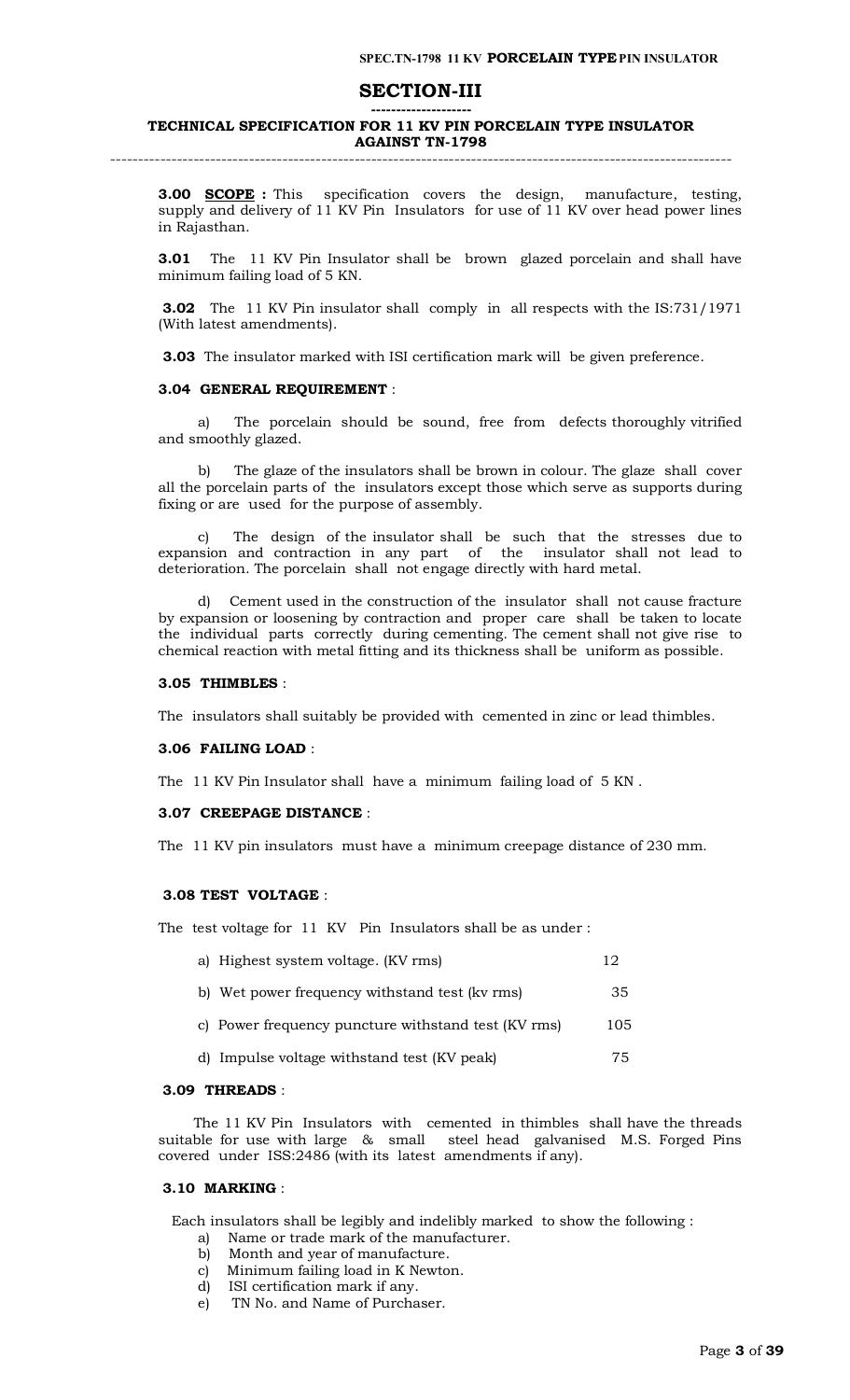#### **SPEC.TN-1798 11 KV PORCELAIN TYPEPIN INSULATOR**

Marking on porcelain shall be originated and shall be applied before firing.

#### **3.11 DRAWING** :

The bidder shall submit detailed drawing along with bid showing design and dimensions in absence of which, the offer is likely to be ignored.

# **3.12 TESTS BEFORE DESPATCH** :

 The material shall be subjected at manufacturer's works before despatch to the routine & acceptance tests given here-under as per IS:731/1971 (latest amended).

## **3.12.1 ROUTINE TESTS**:

 These tests are to carried out to check various requirements of Pin insulators which are likely to vary during production. The following tests shall be conducted / carried out on each insulator by the bidder at his works as per relevant IS:731/1971 (Latest amended) and he should furnish certificate / record thereof during pre-despatch inspection:-

- i) Visual Examination ( clause 10.13)
- ii) Electrical Routine Test (clause 10.15)

# **3.12.2 ACCEPTANCE TESTS** :

 These tests shall be carried out on the samples taken from the lot for the purpose of the acceptance of lot which are to be conducted as per relevant IS:731/1971 (latest amended) :

- i) Verification of dimensions (Clause 10.5)
- ii) Temperature Cycle test (Clause 10.6)
- iii) Mechanical Failing Load test (Clause 10.8)
- iv) Puncture test (Clause 10.10)
- v) Porosity Test (Clause 10.11)

#### **3.12.3 ADDITIONAL ACCEPTANCE TEST- INSULATION RESISTANCE TEST**

 In addition to acceptance test, insulation resistance test shall also be conducted on the samples. For carrying out test, the sampling procedure given in appendix C of IS:731/1971 (2nd revision) shall be followed.

The procedure for carrying out this test shall be as under:

a) Clean insulator and dry properly, then meggar the insulator with 2.5 KV/ 5 KV meggar.

b) IR value so measured should not be less than 1000 (one thousand) mega ohms. The testing and criteria for conformity shall be as applicable to puncture test.

# **3.13. TYPE TESTS: - The following tests shall be conducted on the samples of 11 KV Pin Insulators as per relevant IS: 731/1971 (latest amended).**

- a) Visual examination.(Cl.10.13)
- b) Verification of dimensions.(Cl.10.5)
- c) Visible discharge test.(Cl.10.2)
- d) Impulse voltage withstand test.(Cl.10.3)
- e) Wet & Dry power frequency voltage withstand test.(Cl.10.4)
- f) Temperature cycle test.(Cl.10.6)
- g) Mechanical failing load test.(Cl.10.8)
- h) Puncture test.(Cl.10.10)
- i) Porosity test.(Cl.10.11)

## **3.14. TYPE TEST ON SAMPLES SELECTED FROM MATERIAL RECEIVED IN STORES FROM 1st OFFERED LOT :**

**3.14.1** The first lot offered shall not be less than 10 % of the ordered qty or 5000 Nos. 11 KV Pin Insulators whichever is less.

**3.14.2** If the bidder has already got conducted the requisite type test from the first lot of material received in Nigam's store against any previous / earlier Bid of **JDVVNL** and such Type Test reports are valid i.e not older than **10 years** on the date of opening of Techno-Commercial Bids, then the requirement of conducting Mandatory Type Test on the sample selected from 1st Lot of supply received in Nigam's store is **RELAXED**. For this purpose date of conducting type test will be considered.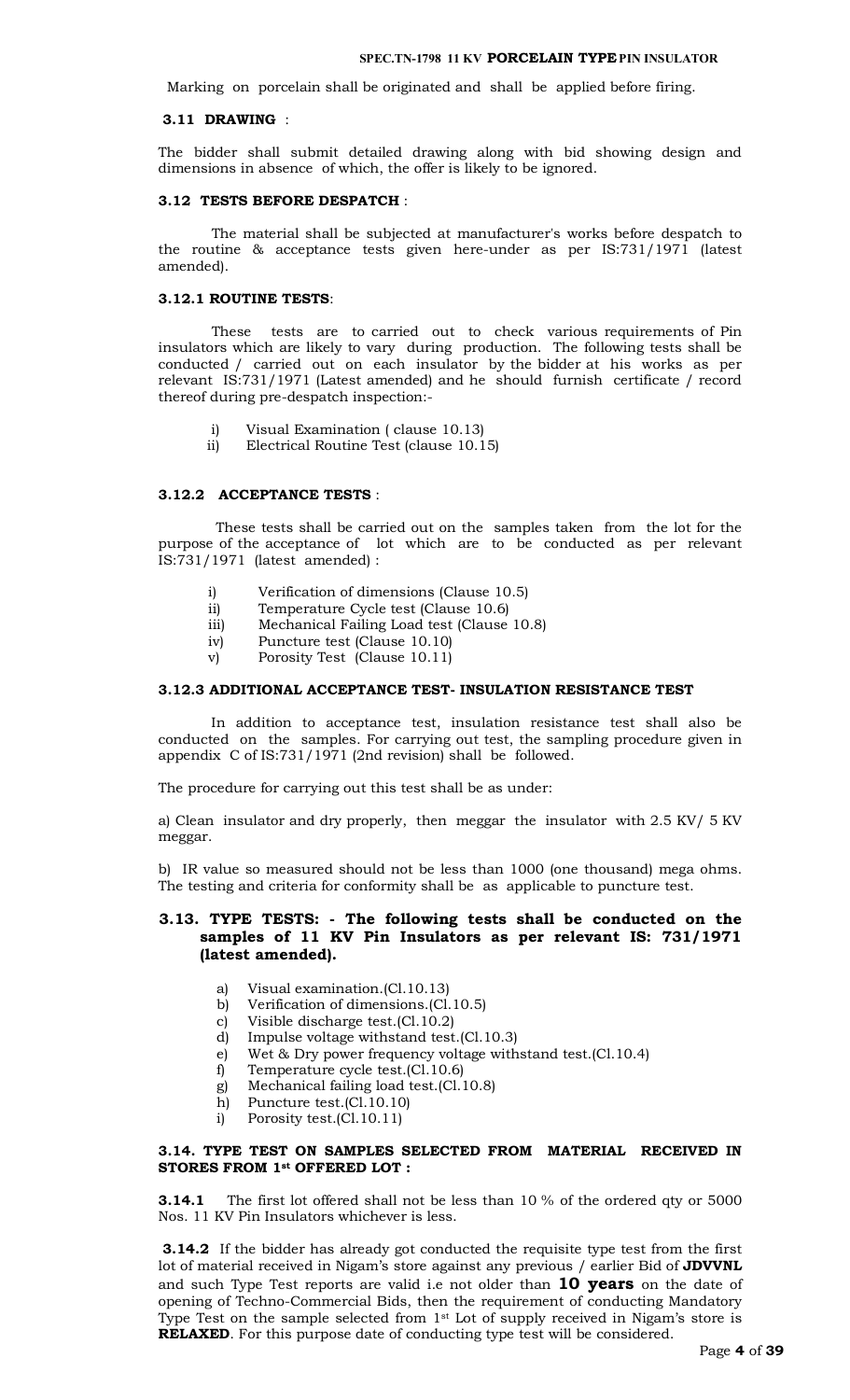#### **ALTERNATIVELY**

In case the bidder do not meet above requirement than **two sample** of 11 KV Pin Insulator from the 1st lot of received in purchaser's store shall be selected and sealed in the presence of representative of supplier for getting it Type Tested at Govt. / Govt. approved / Govt. recognized / NABL accredited Laboratory / ILAC Accredited**.**

**3.14.3** However, suppliers own lab shall not be considered for the purpose of type test reports. The selected and sealed sample for type test shall be identified by providing **Polycarbonate seals.** The transportation charges of sample from store to test house shall be borne by NIGAM, Whereas the charges incurred towards type test of the material at test house shall be borne by the supplier. The testing charges should be remitted through D.D. in favour of Test House. The name of the test house shall be intimated separately..

#### **The bidder shall have to deposit type test charge(s) immediately with the supply of 1st lot . If the type test charge(s) are not deposited then acceptance of 2nd offered lot shall be at the discretion of purchaser.**

#### **3.14.4 In case sample(s) from first lot fails in type tests then:**

a) Supplier shall have to replace the full quantity of the respective inspected lot supplied to various stores which is lying unused.

## **b) For the quantity already utilized against the order in field a deduction of 30% (thirty percent) of F.O.R. destination price of the material supplied shall be made**

c) Sample(s) from next lot shall be selected again for type test . All test charges incurred towards type test of the material for second time shall be borne by the Supplier for which the testing charges should be remitted through D.D. in favour of the Test House by the supplier with the 2nd inspection offer.

#### **3.14.5 In case sample again fails in the type test then:**

a) The quantity supplied/received in stores and lying unused in stores shall stand rejected and shall be lifted back by the supplier.

### **b) For the quantity already utilized against the order in field a deduction of 30% (thirty percent) of F.O.R. destination price of the material supplied shall be made**

c) Further supplies shall not be accepted and order shall stand cancelled.

3.14.6 In case the bidder receives order from more than one Discom, then the Type test from 1st lot shall be conducted by the Discom where material have been received first .

#### **3.15 SAMPLING**:

 The sampling procedure as laid down in IS:731/1971 with latest amended shall be followed for carrying out specified acceptance tests.

#### **3.16 TOLERANCE ON DIMENSIONS / TEST RESULTS** :

As per IS:731/1971 (latest amended).

#### **3.17 TESTS AT SITE** :

 The purchaser reserves the right to conduct all tests on insulator after arrival at site and bidder shall guarantee test certificates figures under actual service conditions.

#### **3.18 TESTING FACILITIES** :

 The bidder should possess adequate testing facilities for carrying out routine & acceptance test of item as per relevant standard at their works. The bidder shall furnish documentary evidence in support of conducting routine & acceptance test. The bidder should indicate whether they have conveyor belt system at their works for conducting continuous and 100% Routine test on Pin Insulators. In case bidder is not having such infrastructure of Conveyor Belt System, they should indicate their per day capacity for conducting 100% routine test. The per day capacity of testing facilities at the works of the bidder shall be verified by the representative of the purchaser.

# **3.19 INSPECTION** :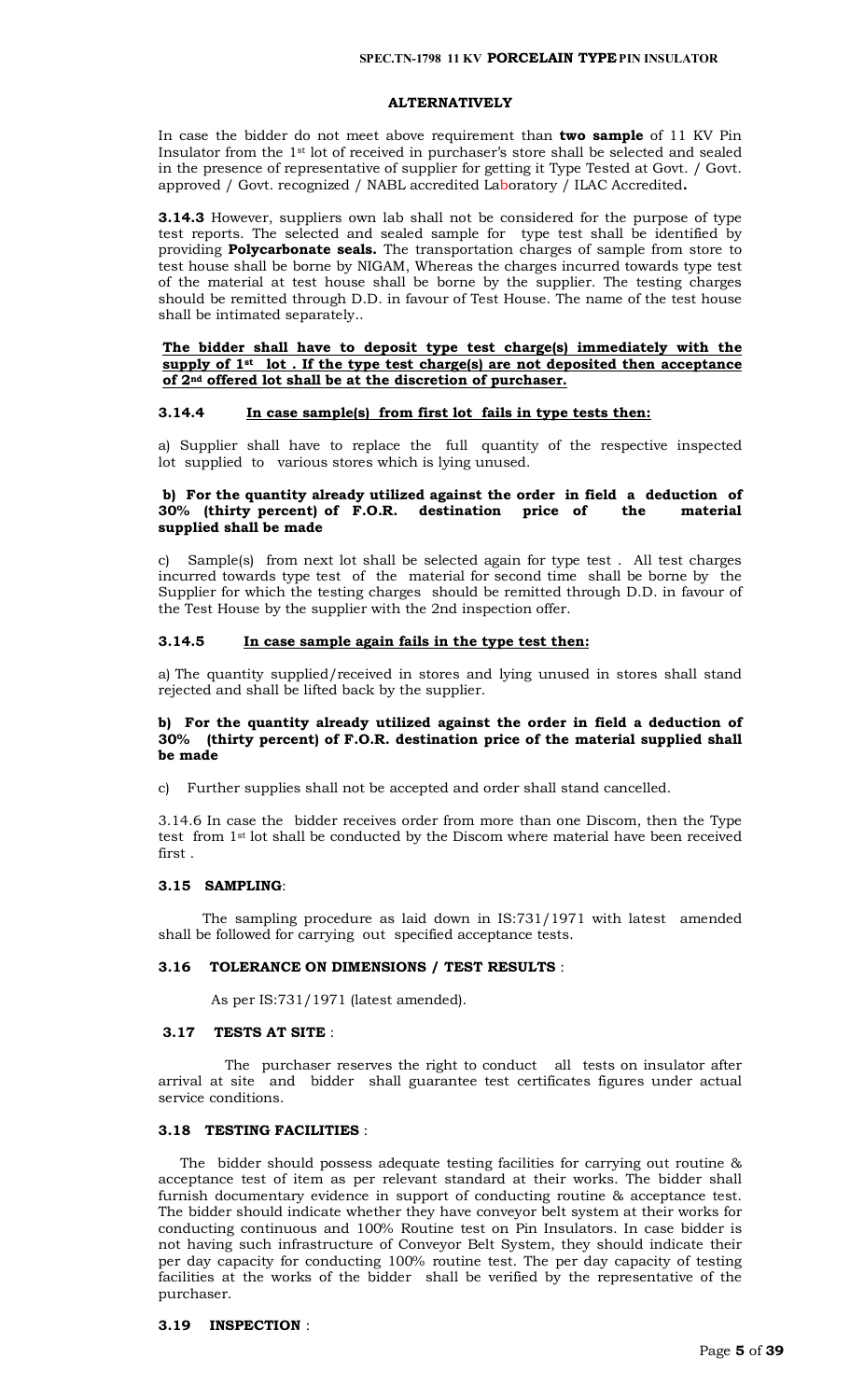**3.19.1** All the routine /acceptance tests as mentioned above for pre-dispatch inspection shall be conducted at the place of manufacturer unless otherwise especially agreed upon by the bidder and purchaser at the time of purchase. The bidder shall afford the inspection officer(s) representing the purchaser all reasonable facilities without charges, to satisfy him that the material is being furnished in accordance with this specification. The purchaser has the right to have the tests carried out at his own cost by an independent agency whenever there is a dispute regarding the quality of supply.

**3.19.2** The inspection may also be carried out by the purchaser at any stage of manufacture / before dispatch as per relevant standard.

**3.19.3** Inspection and acceptance of any material under the specification by the purchaser, shall not relieve the bidder of his obligation of furnishing material in accordance with the specification and shall not prevent subsequent rejection if the material is found to be defective. The bidder shall keep the purchaser informed in advance, about manufacturing programme so that arrangements can be made for inspection.

**3.19.4** The purchaser reserves the right to insist for witnessing the acceptance / routine testings of the bought out items.

**3.19.5** The bidder shall give 15 days advance intimation to enable the purchaser to depute his representative for witnessing the acceptance and routine tests. The inspection charges would be to the purchaser's account.

#### **3.20 PACKING** :

 All insulators shall be packed in suitable crates or boxes so as to withstand rough handling of packing.

#### **3.21 GUARANTEED TECHNICAL AND OTHER PARTICULARS** :

 The full guaranteed technical and other particulars shall be given in the proforma given in Schedule-V(A) Any deviation from the specifications referred to above shall be supported by adequate justification.

## **3.22 PRICES AND PRICE VARIATION:**

a) The prices shall be quoted in Rs. per unit on F.O.R. destination basis in the manner detailed in schedule of Prices(Schedule-IV) indicating details of ex-works price, GST & freight & insurance for delivery at our stores.

The quoted price shall be variable as per Price Variation formula given in this specification at Schedule-II without any ceiling. The base date of price variation shall be **1.04.2022** and shall be governed as per **clause No.1.10. of Instructions to bidders**. The offers in which prices have not been quoted in prescribed manner are liable to rejection.

**c) If the price variation formula is changed, the same shall be applicable for the price variation. During the transit period when both old and new indices are being circulated, then the admissible Price Variation shall be applicable, which is advantageous to Nigam, and the period from which the old indices are discontinued then the P.V. shall be admissible with the new indices.**

#### **3.23 DELIVERY SCHEDULE**

 The bidder is required to quote monthly delivery in Schedule-VIII. The delivery of quoted quantity should be **commenced after 30 days from the date of receipt of purchase order and shall be completed in 09 (Nine) months thereafter at equal monthly installments.** In case of ordered quantity is different than the quoted quantity, then monthly delivery shall be adjusted proportionately. Bids in which monthly delivery schedule is not indicated shall be ignored.

#### **3.24 DELAY IN DELIVERY :-**

The "Delay in Delivery" shall be governed as per clause 1.24 of General Condition of Contract

# **3.25 TEST CHECKING OF MATERIAL AT STORES**

 The material received in the stores of the NIGAM shall be subjected to the test checking at stores before final acceptance of the material, the procedure for the same shall be as under :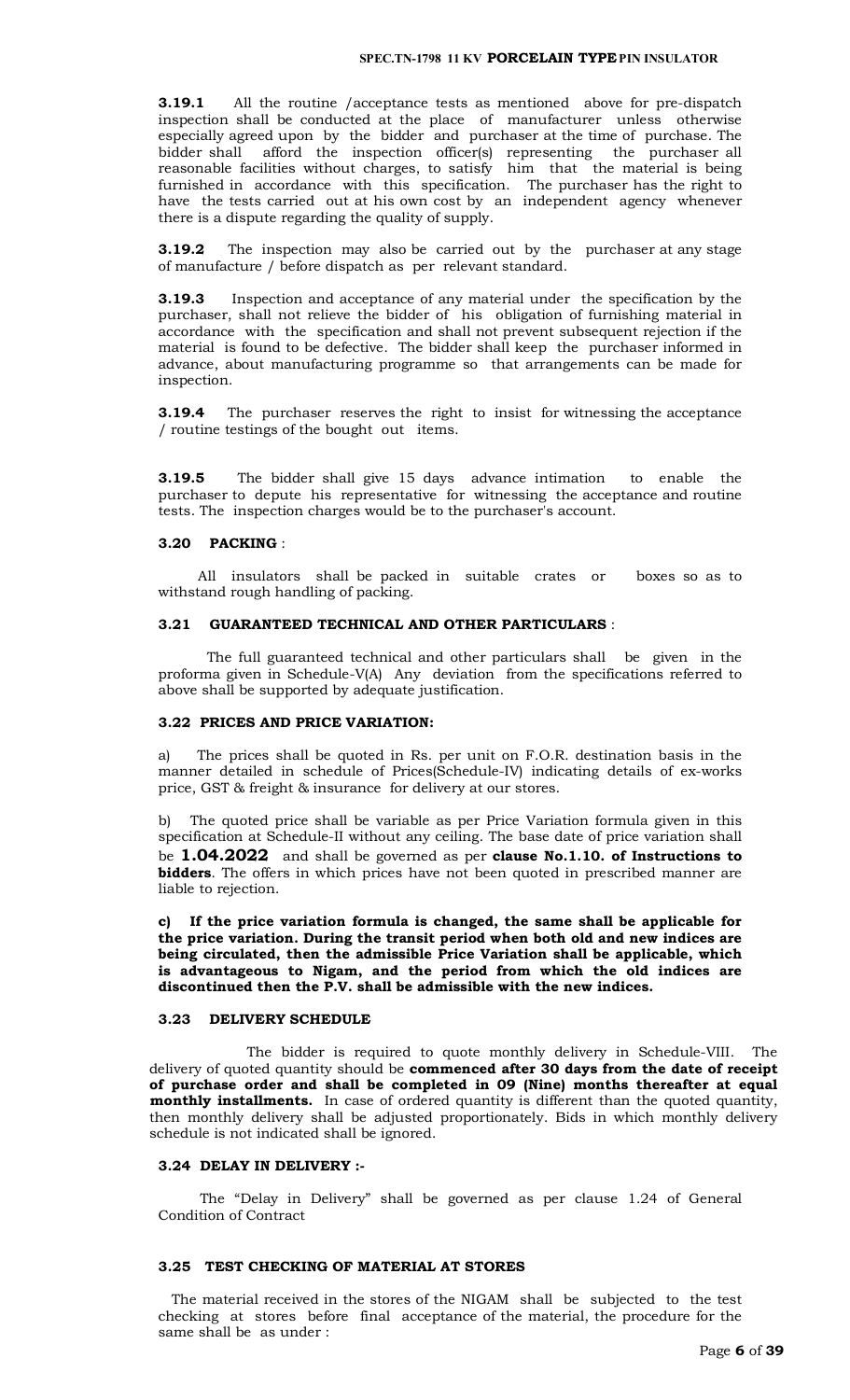#### **3.25.1 SAMPLING**

 One sample out of each sub-lot / lot consisting of 3000 Nos. or part thereof from each inspected lot received in stores shall be selected from each store for test checking of material and shall be got tested.

#### **one extra sample of 11 KV Pin insulator for conducting Puncture test.**

 The sample selection shall be done as soon as the material is received in stores, without calling the representative of supplier. However, testing at CTL or else where as arranged by NIGAM shall be done in the presence of representative of supplier after identification/ confirmation by the supplier's representative that sample(s) so selected belong to them.

#### **3.25.2 TESTS**

The following tests shall be carried out on the above items :

- a) Visual examination, verification of dimensions, creepage distance etc,
- b) Mechanical failing Load Test
- c) Porosity test
- d) Puncture Test

 In case if the facility for conducting any of the above test(s) is not available at the NIGAM's CTL, the purchaser reserve the right to get such test (s) conducted at any independent NABL Test House.

i) For witnessing of the testing, clear 3 days notice shall be given to the supplier stating date, time & place where the test is to be conducted. The testing shall be started after identification / confirmation of sample by the representative of the supplier that sample selected for testing pertain from the lot supplied by them. In case the supplier does not attend for witnessing the testing, the testing shall be proceeded and completed and action be taken as per the contract.

ii) The CTL shall send copies of test reports to the purchaser, consignees and the supplier and Sr. Accounts Officer (Cash & CPC), JDVVNL.

iii) Only those tests shall be conducted at CTL for which facility with CTL is available.

#### **3.25.3 CRITERIA FOR ACCEPTANCE**

 In case of failure of any of sample (s) in any of the above tests, the material contained in the lot / sub-lot received in store to which the samples belong, shall be rejected. The rejected material shall have to be replaced by the supplier free of cost.

#### **3.25.4 TEST CHARGES :**

 All test charges incurred towards test checking of the material received in our stores shall be borne by the NIGAM.

**3.26 PAYMENT :** The Payment shall be governed in accordance with the clause No. 1.42 of GCC with the following modifications :-

## **A) If bidder have submitted valid type test reports with bid:**

The 100% payment shall be released after receipt of successful test reports from CTL.

#### **B) If bidder have not submitted valid type test reports with bid:**

i) The 70% payment shall be released after receipt of successful test reports from CTL for the mandatory test checking on the samples selected from the material received at stores against first lot and subsequent lot(s) in anticipation of successful type test reports.

ii) The balance 30% payment shall be released after receipt of successful type test reports on the samples selected from the material received in the stores.

**C)** Payment shall be made only after receipt of successful test report from the CTL of JDVVNL on the samples selected from the material received at the stores.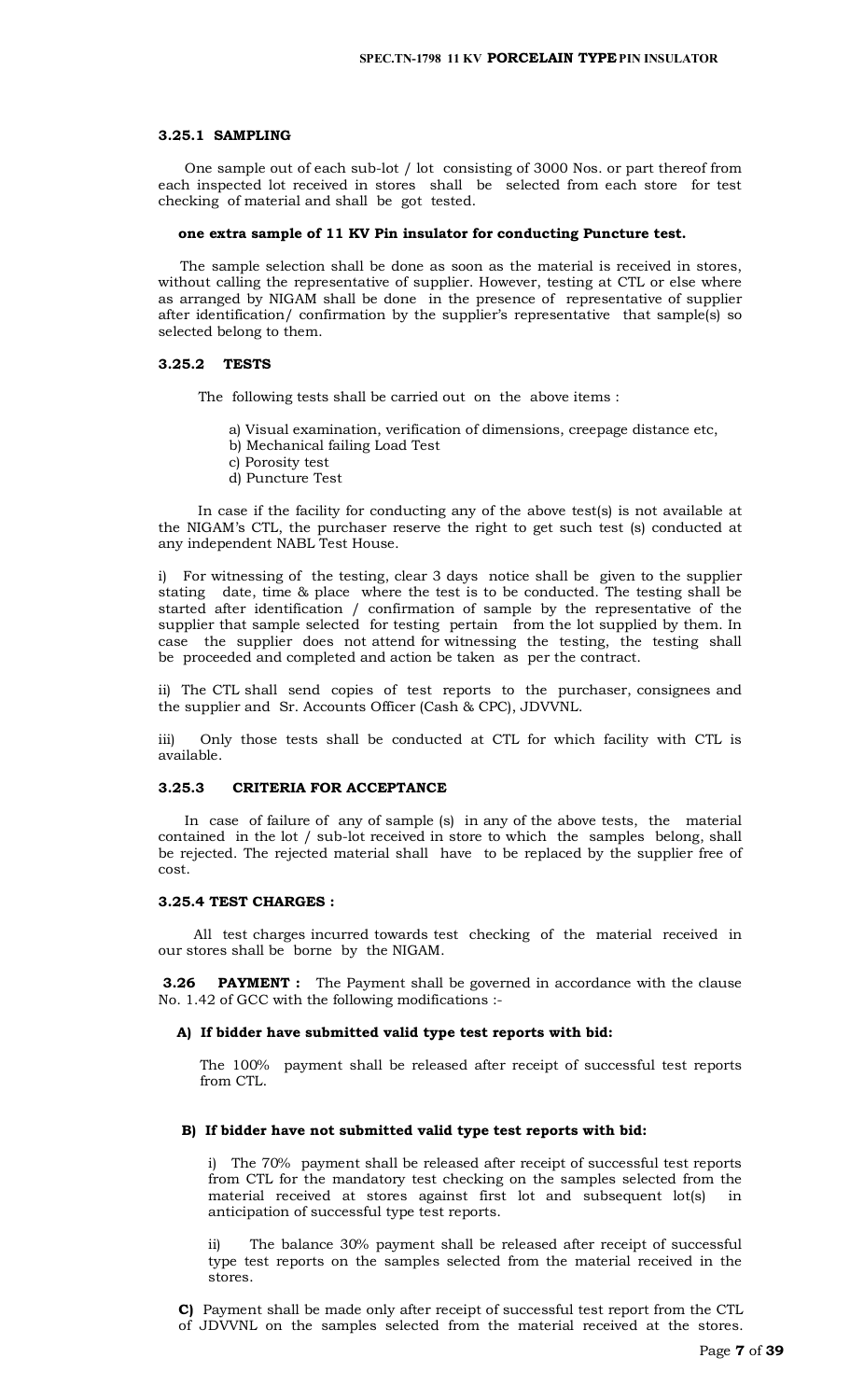However, the due dates for payment shall be considered from the date of submission of the bills along with receipted challans to Sr. Accounts Officer(Cash & CPC) of Jodhpur Discom.

 The Payment shall be governed in accordance with the clause No. 1.42 , 1.43 & 1.44 of GCC (Section-II). Further the Clause No. 1.43 "Due Date of Payment" of the General Condition of Contract has been amended to following extent as under :

 Payment shall be due to and payable by the purchaser in accordance with the provision of the contract within a reasonable period from the date of receipt of each invoice by the contractor /supplier duly supported by a certificate of the Engineer. The purchaser will take all possible effort to make payment to the contractors/supplier generally on 45th day after receipt of duly verified challan's /receipts/bills in the office of paying authority Sr. Account officer (CPC) and completion of contractual formalities. But in case of delay in payment the purchaser shall not be liable to pay any interest on the outstanding amount to the contractor/supplier.

The GST will be charge extra at the prevailing rate on all the settlement fees as applicable and amended time to time.

# **3.27 PLANT, MACHINERY & TESTING EQUIPMENTS**;

**3.27.1** The bidder should have required plant, machinery and testing equipment for manufacturing & testing of Pin insulators.

**3.27.2** The bidder should have conveyor belt system at their works for conducting continuous and hundred percent routine test on 11 KV Pin Insulators . The bids of bidder not having such arrangement (infrastructure) may be ignored.

**3.27.3** The bidders should furnish details of plant, machinery and testing equipment with the bids failing which bids may be ignored.

#### **3.28 QUANTITY TOLERANCE** :

 Quantity tolerance of plus minus 2% of ordered quantity shall be allowed for completion of supply.

#### **3.29 CHALLENGE TESTING :**

The other manufacturer can also request challenge testing for any test based on specification. The challenger would request for testing with testing fee. The challenge test fees are proposed at least three times the cost of testing. This is likely to deter unnecessary challenges. The challenger would have the opportunity to select the sample from the store of Nigam and any such challenge should be made within the guaranty period. The party challenged, challenger and the utility could witness the challenged testing. The challenged testing would cover all the type tests as per relevant IS.

 The challenge test could be conducted at NABL accredited laboratory, like ERDA/ CPRI . If the values are within limit, the product gets confirmed, else not confirmed. If the product is not confirmed the manufacturer would pay the challenge fee and challenger would get the fee refunded. However, as a redressal system the challenger would be allowed to ask for fresh selection of two more samples from the store of Nigam and same be tested in a NABL laboratory ( which shall be other than previously selected NABL accredited lab) at the cost of supplier, in presence of party challenged, challenger and the utility. If any one or both sample does not confirm the tests, then the product is said to have failed the tests. In such cases the manufacturer will be declared as unsuccessful manufacturer for the said product and balance supply shall not be availed and the order shall be cancelled with levy of maximum penalty.

#### **3.30**. **GST:-**

GST registration number of Jodhpur Discom is **08AAACJ8578R1ZJ.**

**As GST act has been implemented from 01.07.17, therefore, BOQ has been prepared accordingly with applicability of GST. Further, old tax structure wherever appearing in ITB, GCC, and specification may be replaced by GST as per notification.**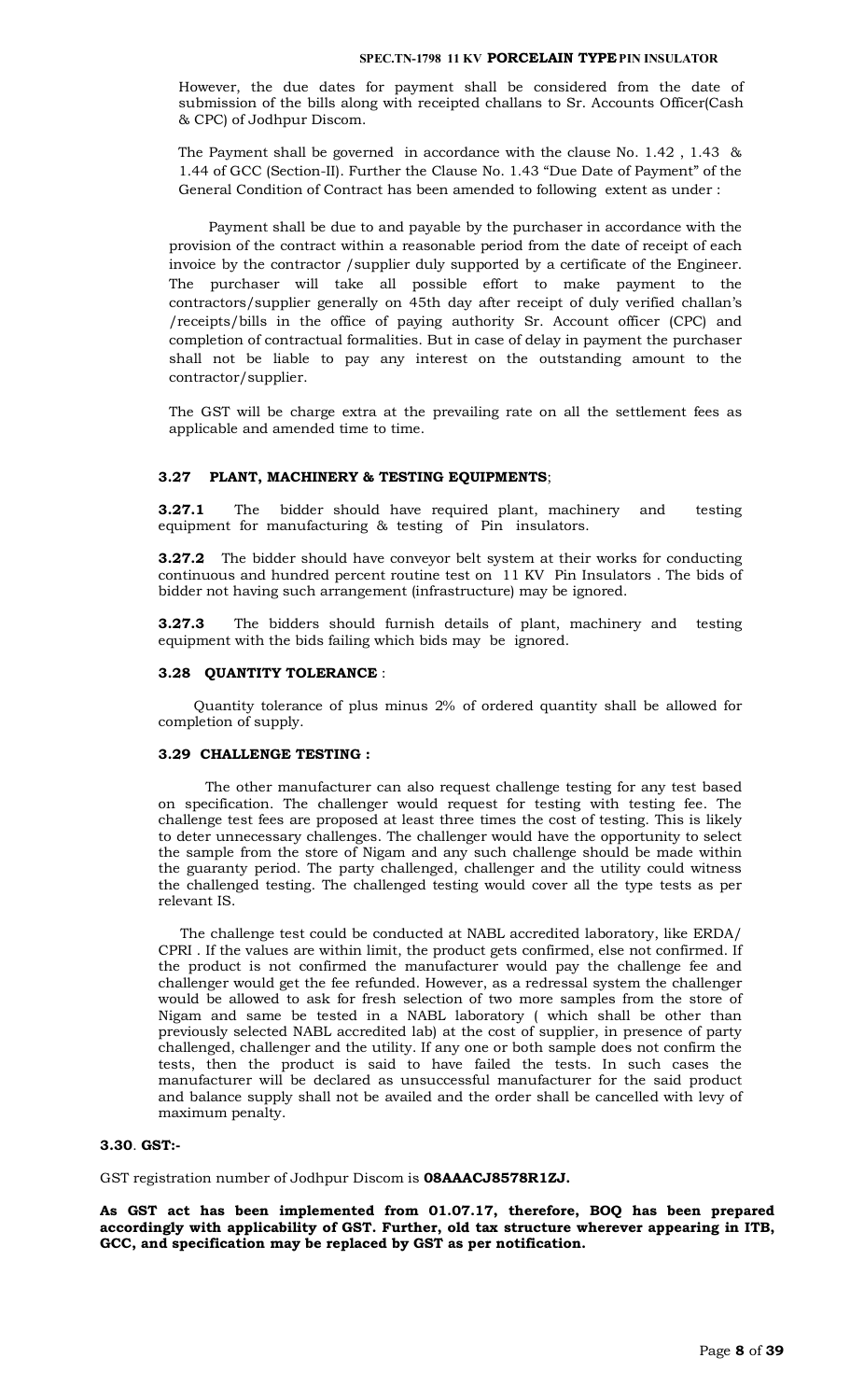# **3.31 ADDITIONAL ORDER**

 Repeat order for additional quantities upto 50% of original ordered quantities , may be placed by the Nigam on the same rates ,terms and conditions given in the contract.

# **3.32 Every Micro, Small & Medium enterprises of Rajasthan shall be required to submit an affidavit in schedule-X, along with duly filled bid document.**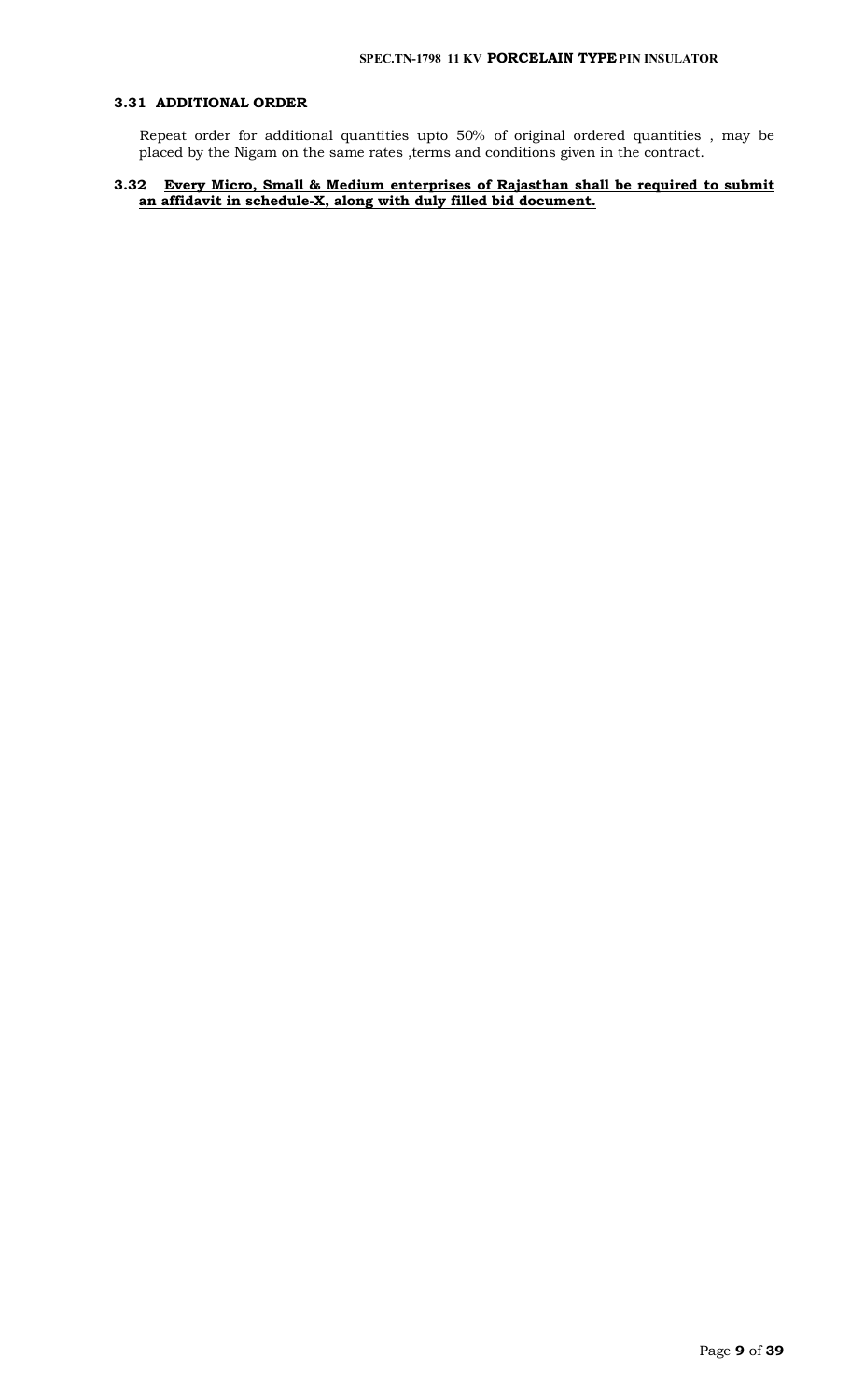# **TN-1798**

# **SCHEDULE - 1**

# **SCHEDULE OF REQUIREMENT**

| S.No. | Name of Item                                                                                                                                                                                |           | <b>Ouantity</b> |
|-------|---------------------------------------------------------------------------------------------------------------------------------------------------------------------------------------------|-----------|-----------------|
|       | 11 KV Brown<br>glazed porcelain Pin                                                                                                                                                         | Insulator | 480000 Nos.     |
|       | having minimum failing load of 5 KN and suitable for use<br>with small steel head galvanized M.S. Forged Pins. The<br>insulators shall conform to ISS:731/1971 (With latest<br>amendments). |           |                 |

The above mentioned quantity is approximate and may increase or decrease as per the requirement of the Nigam.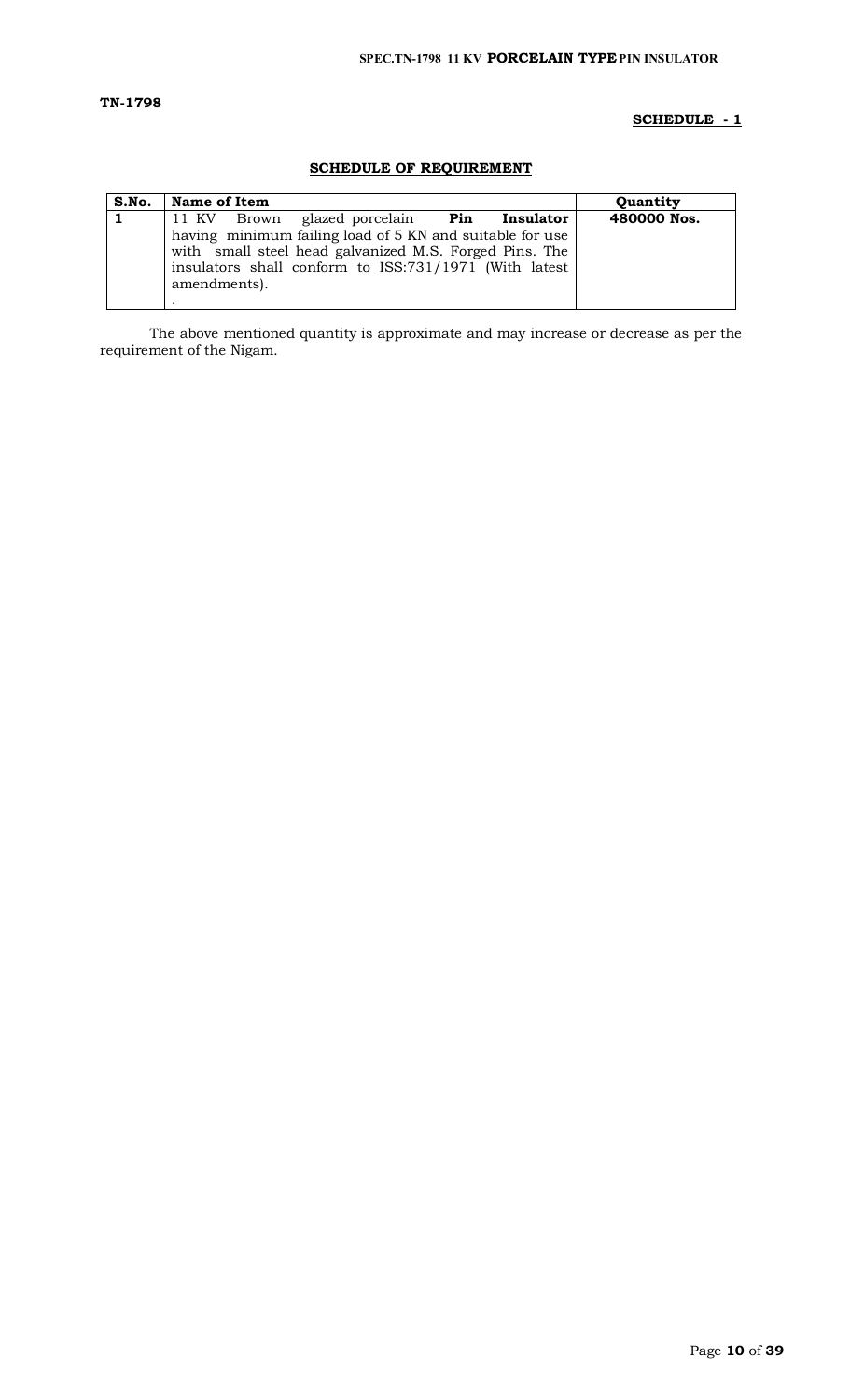#### **SCHEDULE-II**

IEEMA/PVC/INSL/2017 Effective from: 1st March,17

#### **PRICE VARIATION CLAUSE FOR INSULATORS**

 The price quoted/confirmed is based on the cost of raw material and labour cost as on the date of quotation and the same is deemed to be related to the prices of raw material and all India average consumer price index number for industrial workers as specified in the price variation clause given below .In case of any variation in these index numbers, the price payable shall be subject to adjustment up or down in accordance with the following formula:

P =  $\underline{Po}$  ( 12+ 5  $\underline{Zn}$  + 22  $\underline{Fp}$  +27  $\underline{Mp}$  + 10  $\underline{Bc}$  + 7  $\underline{Wp}$  + 17  $\underline{W}$  ) 100 Zn Fp Mp Bc Wp W Wherein,

- 
- $P =$  Price payable as adjusted in accordance with the above formula.
- P = Price quoted/confirmed.
- Zn = Price of electrolytic high grade zinc (refer notes). This price is as applicable on the first working day of the month, ONE month prior to the date of tendering.
- Fp =Wholesale price index number for 'Fuel & power' (Base: 2011-12=100) (refer notes) This index number is as applicable for the month, THREE months prior to the date of tendering.
- Mp = Wholesale price index number for 'Manufacture of structural metal products' (Base: 2011-12=100) (Refer notes) This index number is as applicable for the month, THREE months prior to the date of tendering.
- Bc = Price of Ball clay (refer notes) This price is as applicable on the first working day of the month, ONE month prior to the date of tendering.
- WP =Wholesale price index number for 'Manufacture of wood and of products of wood and Cork' (Base: 2011-12=100) (refer notes) This index number is as applicable for the month, THREE months prior to the date of Tendering.
- W = All India average consumer price index number for industrial workers, as published by the Labour Bureau, Ministry of Labour, Govt. of India (Base: 2001=100).

 This index number is as applicable for the month THREE months prior to the date of Tendering.

For example, if date of tendering falls in June 2017, the applicable prices of electrolytic high grade zinc  $(Zn)$  and Ball clay  $(BC)$  to be considered for the month of May 2017 whereas wholesale price index numbers for Fuel & power (FP ), Manufacture of structural metal products (MP ), Manufacture of wood And of products of wood And cork (WP ) and all India average consumer price index number (W ) to be considered for the month of March 2017. The above indices are as published by IEEMA vide IEEMA circular reference IEEMA (PVC)/INSLR (R-1)/-/-prevailing as on first working day of the month i.e., one month prior to

the date of tendering .

IEEMA/PVC/INSLR/2017 Effective from 1 March 2017

Zn = Price of electrolytic high grade zinc (refer notes).

 This price is as applicable on the first working day of the month, TWO month prior to the Date of delivery.

FP = Wholesale price index number for Fuel & power (Base: 2011-12=100) (refer notes)

 This index number is as applicable for the month, FOUR months prior to the date of Delivery.

- MP = Wholesale price index number for 'Manufacture of structural metal products' (Base: 2011- 12=100) (refer notes) This index number is as applicable for the month, FOUR months prior to the date of delivery.
- BC = price of Ball clay (refer notes). This price is as applicable on the first working day of the month, TWO month prior to the date of delivery.
- WP = Wholesale price index number for 'Manufacture of wood And of products of wood And Cork,(Base: 2011-12=100) (refer notes)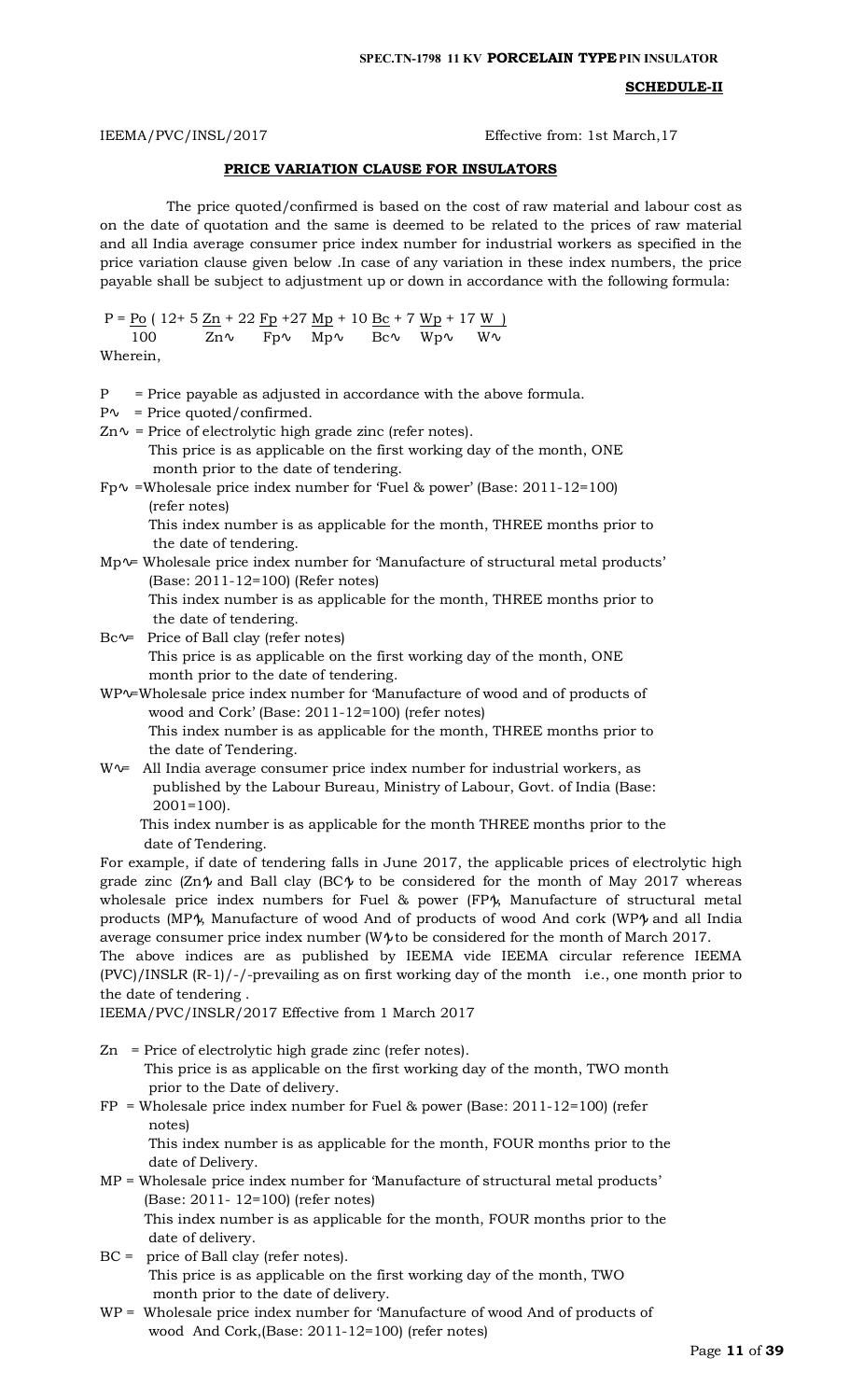This index number is as applicable for the month, FOUR months prior to the date of delivery.

- W = All India average consumer price index number for industrial workers, as published by the Labour Bureau, Ministry of Labour, Govt. of India (Base:2001=100).
	- This index number is as applicable for the month FOUR months prior to the date of delivery.

For example, if the date of delivery in terms of clause given below falls in December 2017, the applicable prices of electrolytic high grade zinc (zn) and Ball clay (BC) to be considered for the month of October 2017 whereas wholesale price index number for Fuel & power (FP), Manufacture of structural metal products (MP), Manufacture of wood and of products of wood and cork (WP) and all India average consumer price index number (W) to be considered for the month of August 2017.

The "date of delivery" is the date on which the Insulator is notified as being ready for inspection/dispatch (in the absence of such notification, the date of manufacturer's dispatch note is to be considered as the date of delivery) of the contracted delivery date (including any agreed extension thereto), whichever is earlier.

# **Base date : 1.04.2022**

Notes:

- (a) All prices of raw materials are exclusive of GST.
- (b) All prices are as on 1st working day of the month.
- (c) The details of the prices considered are as under:
- 1. The price of ball clay (in Rs/Kg) is the average price of 'N-1 'type or equivalent ball clay as quoted by the suppliers.
- 2. The price of Electrolytic high grade zinc (in Rs/MT) is ex –works price quoted by a primary Producer.
- 3. The wholesale price index numbers for 'Fuel & power , 'Manufacture of structural metal products', 'Manufacture of wood And of products of wood And Cork'' are as published by the office of Economic Advisor, Ministry of commerce & Industry, Govt. of India, New Delhi with base 2011-12=100

#### **Note : As per ITB**

- a) The prices quoted shall be variable without any ceiling as per IEEMA price variation formula .
- b) In case IEEMA changes the applicable formula for price variation for any item and issue guidelines for adopting the same during pendency of the contract, the new formula and guidelines shall be become applicable for which no confirmation shall be taken from the supplier.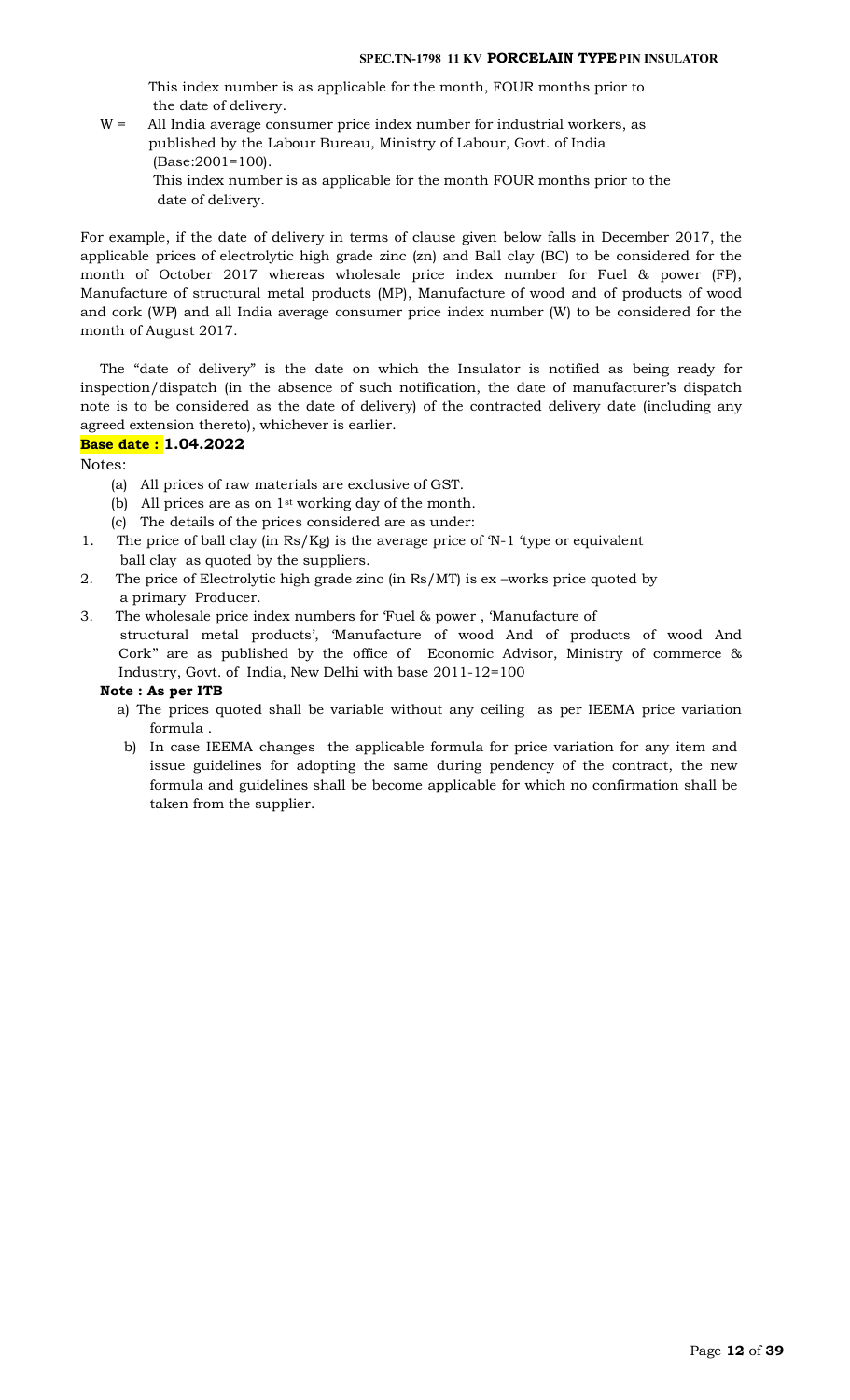

 **SCHEDULE – III TN-1798**

# **JODHPUR VIDYUT VITRAN NIGAM LIMITED**

## **A Govt. of Rajasthan Undertaking**

# **Prescribed technical specification for supply of 11 KV PORCELAIN TYPE PIN INSULATOR**

(Name of Material/Equipment/Machinery/T&P etc.)

| S.No. | Technical specification<br>to which material/equipment/<br>Machinery/T&P shall confirm | Name of IS/other<br>standard specification<br>to which material should<br>confirm | Other particulars<br>if any.                                                        |
|-------|----------------------------------------------------------------------------------------|-----------------------------------------------------------------------------------|-------------------------------------------------------------------------------------|
|       | 11KV Pin Insulators                                                                    | IS 731/1971                                                                       |                                                                                     |
|       |                                                                                        | With latest amendments                                                            | suitable for use<br>With large & small<br>steel head galvanized<br>M.S. Forged Pins |
| 2.    | 11 KV Pin Insulators                                                                   | IS 2486                                                                           |                                                                                     |
|       | For Threads                                                                            | With latest amendments                                                            |                                                                                     |
|       |                                                                                        |                                                                                   |                                                                                     |

Certified that we agree to all the aforesaid technical specification except at S.No……. for which our technical specification shall be as under:-

| S.No. Technical specification | Name of IS/other                 | Other          |     |
|-------------------------------|----------------------------------|----------------|-----|
| to which material/equipment/  | standard specification           | particulars if | any |
| Machinery/T&P shall confirm   | to which material should confirm |                |     |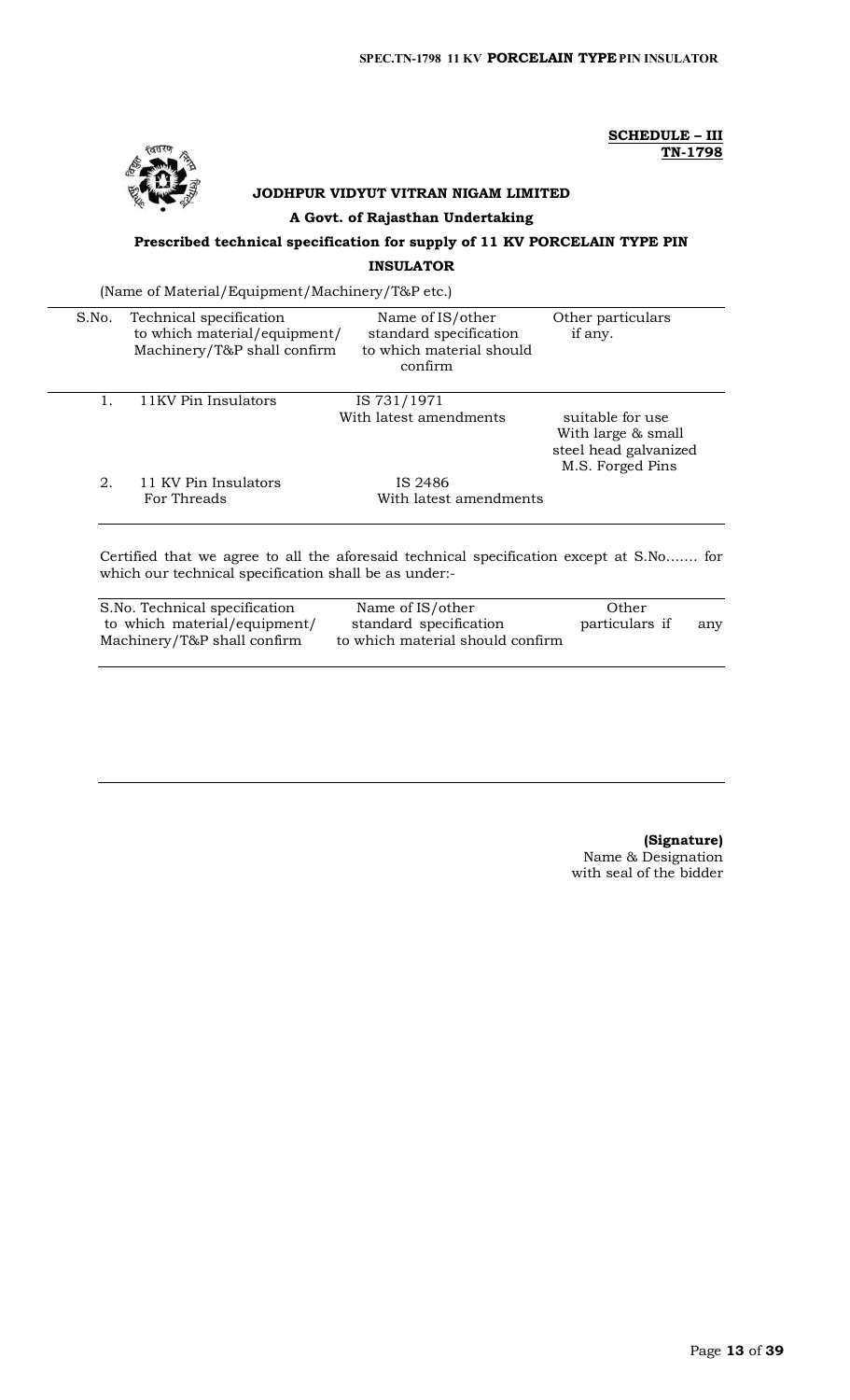**SCHEDULE-IIIA TN-1798**

### **PRE-QUALIFICATION REQUIREMENT (PQR) FOR PURCHASE OF 11 KV PORCELAIN TYPE PIN INSULATOR**

The bidder should fulfill following qualifying requirements for successful participation in the tender along with relevant documentary evidence supporting each qualifying requirement without which the offer shall be considered non-responsive & rejected.

#### 1.0 **STATUS OF BIDDER:-**

- a) The bidder should be a Manufacturer of offered items. The offers from sole selling agent/ authorized dealers shall not be entertained.
- b) Old/ New suppliers:- Any bidder located within or outside the state of Rajasthan has participated for the first time in a particular Discom & meeting minimum qualification requirement and has supplied the tendered material/or of higher rating in other utility shall be treated as an old supplier. Rajasthan's firms although supplied in past but not meeting minimum quantity supplied criterion including altogether new units which have not supplied any quantity but having adequate & required manufacturing and testing facility and technical know-how of the tendered material shall be considered as new firms and would be eligible for trial order only. In case of supply made to the licensed power utility outside India, the C.A. certificate furnished by firm shall be considered.
- c) The bidder is required to furnish Appendix-B, on Rajasthan Non-Judicial Stamp Paper of Rs. 100/ (excluding surcharge on Stamp Paper, as per rules).

#### 2.0 **PAST SUPPLY & PERFORMANCE CRITERIA** :-

The bidder shall meet both past supply and performance criteria as detailed below for opening of tenders:-

# **2.01 PAST SUPPLY:-**

- 2.01.1 The bidder is required to quote for minimum **10%** of tendered quantity failing which their offer may be considered Non-Responsive.
- 2.01.2 The bidder should have designed, manufactured / fabricated, tested and supplied to utility / Discoms / Govt. Departments at least 2 X QQ (QQ being the quoted quantity) of similar item / higher rating of tendered material / equipment in last 3 financial years from the date of opening of technical-commercial bid.
- **Note:** Requirement of quantity manufactured, minimum quantity to be offered and amount of Bank Guarantee to be furnished in absence of test certificate shall be reduced to 25% for Rajasthan based units.
- 2.01.3 In support of fulfillment of the past supply criteria, the bidder shall furnish documentary evidence in the form of certificate from Chartered Accountant in the enclosed prescribed proforma only. This prescribed proforma should be furnished either in original or copy duly attested by Notary. The bidder shall also sign and affix seal on the C.A. Certificate. The certificate should have membership number with the name & address of the chartered accountant. Certificate should clearly indicate the quantity supplied, period of supply, voltage Class, Rating of the Transformer etc. in the format prescribed, any deviation to format or information diverted format, will not be considered and rejected. **Note:-**The material supplied and accepted for same/higher rating for Turnkey projects to a licensed power utility/Govt. shall be considered for the purpose of evaluating criteria. The certificate given by C.A. shall indicate above quantity separately.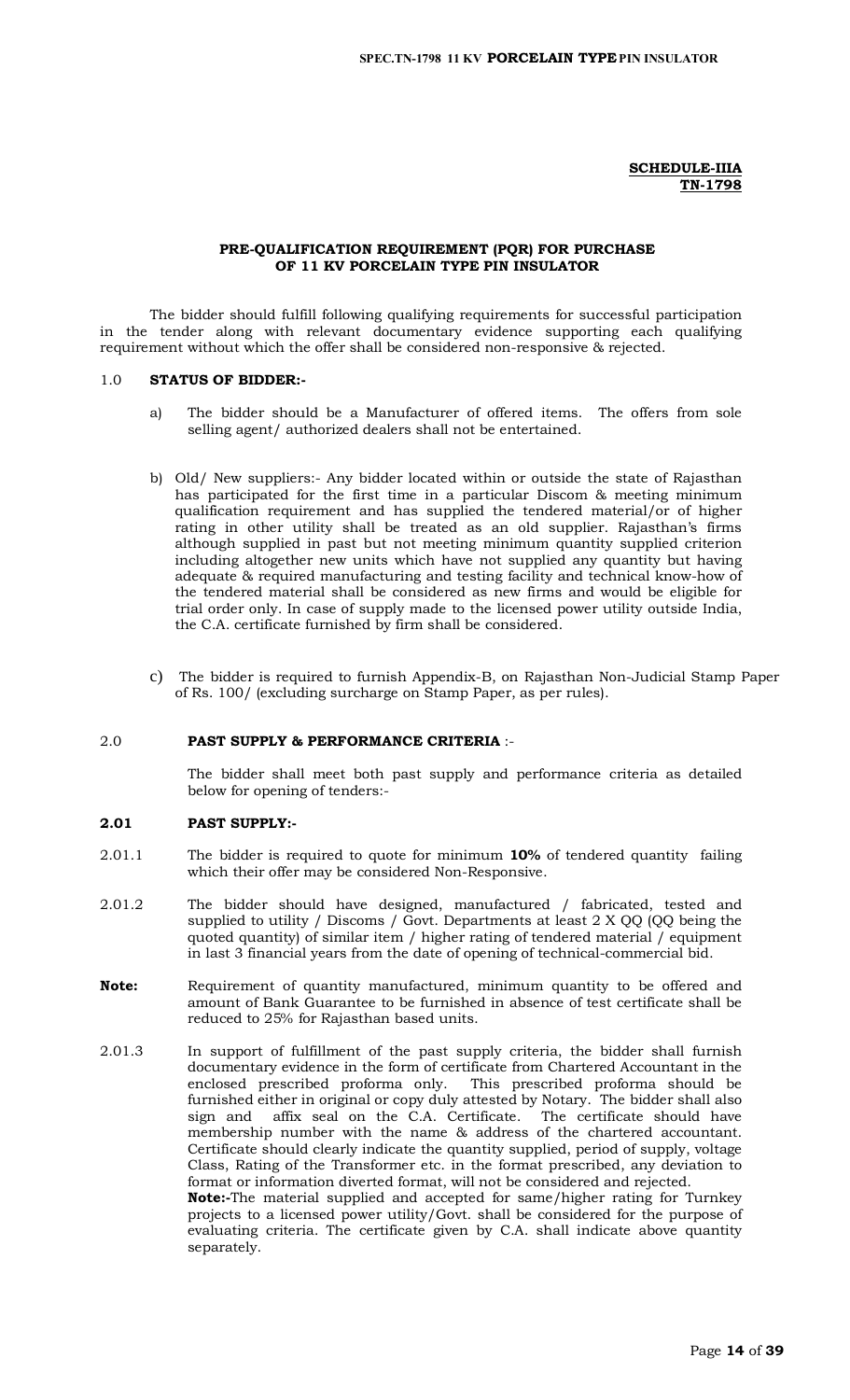#### 2.02 **PERFORMANCE CRITERIA:-**

2.02.1 i) If a bidder has supplied up to 50% of ordered quantity in previous tender up to date of opening of subsequent tender and scheduled delivery period expired, the bid of such bidder will not be opened in the Discom for that item.

> ii) However, if the supplies have been completed for a quantity more than 50% but not completed up to date of opening of subsequent tender and scheduled delivery period expired, the quantity equal to the quantity pending in previous tender for that item shall be reduced from the subsequent tender quantity to be allocated to the bidder.

# 3.0 **TYPE TEST CRITERIA:-**

3.01 The bidder shall furnish valid and authenticated type test certificates from a Govt. approved / Govt. recognized / NABL Accredited laboratory / ILAC i.e. International Laboratory Accredited Laboratory (in case of foreign laboratory) of similar rating and design of tendered material/ equipment. Such type test certificates should not be older than **10 years** as on the date of bid opening. For this purpose date of conducting type test will be considered.

> The type test certificate by in house laboratory of tendering firm even if it is a Govt. approved / Govt. recognized / NABL accredited / ILAC accredited, shall not be accepted, in case of their own tender. This will not apply if tendering firm is Govt. company / public Sector undertaking.

- 3.02 The bidder should furnish documentary evidence in support of the laboratory whose type test have been furnished, that the said laboratory is a Govt. / a Govt. approved / a Govt. recognized / NABL accredited laboratory / ILAC accredited (in case of foreign laboratory).
- 3.03 The type test certificates shall be furnished either in original or copy duly attested by notary.
- 3.04 The bids of only those bidders shall be considered to be meeting the type test criteria who furnishes complete type test certificate with the bid as per above provision.

However, in the following cases the bid of the bidder may be considered meeting the type test criteria if the bidder furnishes an undertaking stating that valid type test certificate from a Govt. / Govt. approved / Govt. recognized / NABL accredited / ILAC accredited laboratory shall be furnished from first lot (without asking any delivery extension) along with bank guarantee *with the technical bid* from a Nationalized / Scheduled Bank in prescribed proforma at Schedule-III B or DD/ Pay Order amounting to **value as detailed below.** The initial validity of Bank Guarantee shall be nine months with claim period of three months in addition.

i) Where a new Rajasthan based firm is participating & is technically competent.

ii) Where one or more type tests) is/ are older than **10 years**.

iii) Where Rajasthan / outside Rajasthan firm furnishes requisite type test reports of higher rating material.

**The date of conducting type test shall be before the date of opening of Technical Bid. The date of issuing of type Test Bank Guarantee in lieu of non-furnishing of Type Test reports shall be before the date of opening of technical bid & the Type Test BG issued on or after opening of technical bid shall not be accepted.**

| Amount of Bank Guarantee in lieu of type test |                                   |  |
|-----------------------------------------------|-----------------------------------|--|
| For Rajasthan based firms                     | For Outside Rajasthan based firms |  |
| Rs. $1,25,000$ /-                             | $Rs. 5,00,000/-$                  |  |

# **4.0 POOR RECORD OF PERFORMANCE AND DELIVERY :**

(1) The bidders who have been black listed in any of state discom or with whom buisness relations have been severed in Jodhpur Discom shall not be considered. Severment of business relations will be done in case of following circumstances for the period and with the recovery mentioned against each:

i) When vendor does not accept order awarded on its accepted price and terms and conditions or does not comply with contractual years from the date of issue of order. Forfeiture of EMD/cancellation of vendor registration to recover amount of EMD along with severment of business relations for three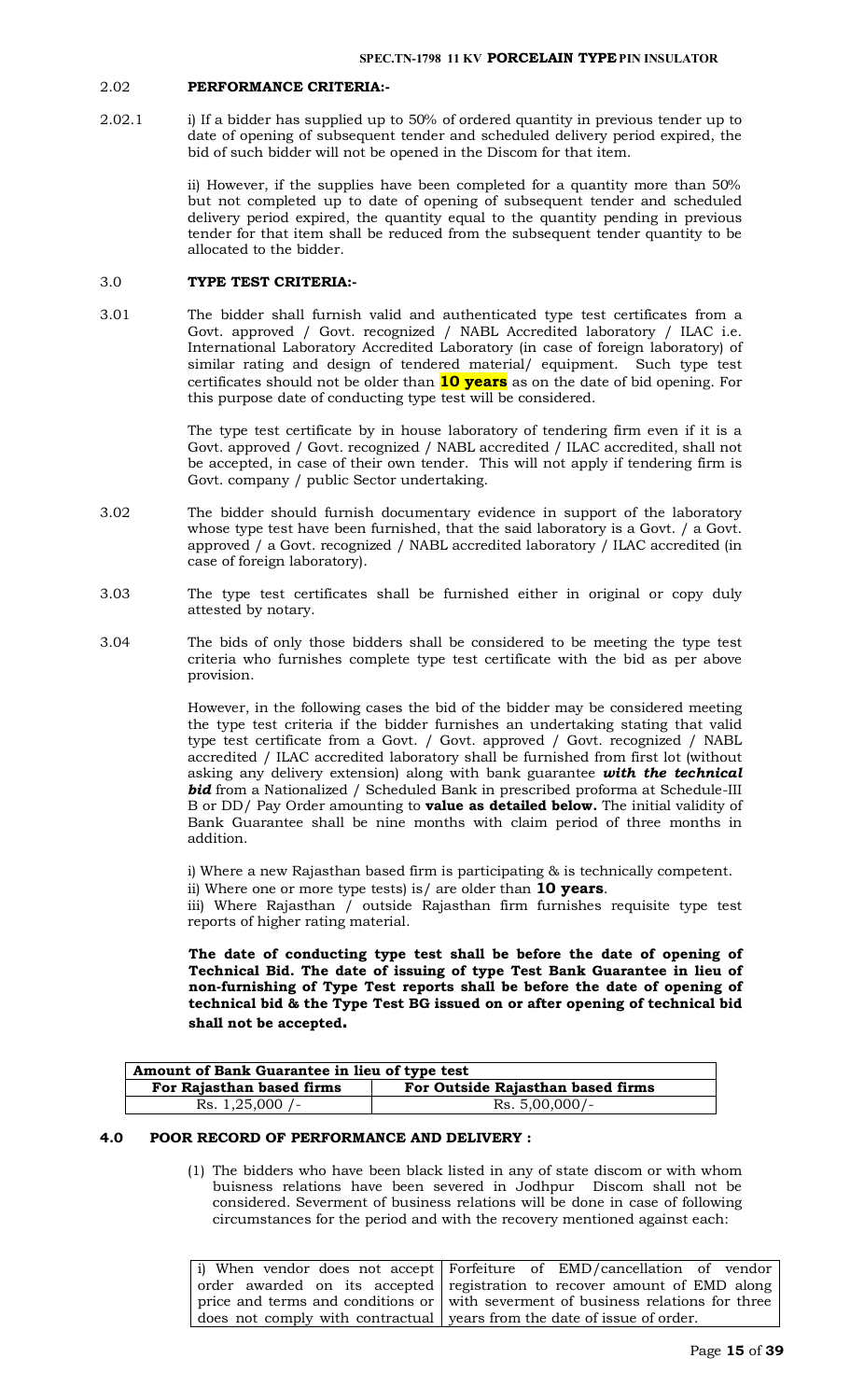| formalities.           |                                                                                    |
|------------------------|------------------------------------------------------------------------------------|
|                        | ii) When vendor complies with Levy of maximum recovery on account of delay         |
|                        | contractual formalities but does in delivery along with severment of relations for |
| not commence supplies. | a period of 2 years from the date of issue of                                      |
|                        | order or in next two bids whichever is later.                                      |

- 2. A Bidder debarred under section 46 of the RTPP Act 2012 shall not be eligible to participate in any procurement process undertaken by‐
- (a) any Procuring Entity, if debarred by the State Government; and
- (b) a Procuring Entity if debarred by such procuring Entity

# **5.0 (A) Black listing of a firm:**

After having given Show Cause Notice of 30 days, and having established & cogent reasons for blacklisting of the firm as given below, the firm should immediately be blacklisted for a period of 5 years indicating reasons of doing so, in the letter itself, and a copy of such blacklisting should be given to the firm, with the approval of CLPC:-

(i) There are sufficient and strong reasons to believe that the supplier or his employee has been guilty of malpractices such as manhandling/misbehavior with Government official by supplier or his partner/employee, bribery, corruption or abatement of such a offence in a position where he could corrupt Nigam's official, fraud, vitiating fair tender process including substitution of or interpolation in tender, mis-representation, pilfer-aging or unauthorized use or disposal of Nigam's material issued for specific work etc.

(ii) Where a supplier or his partner or his representative has been convicted by a court of Law for offences involving moral turpitude in relation to the business dealing or where security considerations including suspected disloyalty to the Nigam/state so warrant the blacklisting.

(iii) If the State Bureau of Investigation or any other authorized investigating agency recommends for blacklisting after completing the investigation.

Note: - 1 If a supplier after having tendered for a supply or after negotiations gives application voluntarily vitiating the fair tendering process, it shall also tantamount to malpractice.

Note:-2 A register containing the reasons for blacklisting the supplier as also the names of all the partner of the suppliers and the allied concerns coming within the effective influence of the blacklisted supplier will be maintained.

Note: - 3 A register of black listed supplier will be maintained which will not only include suppliers enlisted with the Enlisting Authority but also black listed suppliers in Nigam.

Note :-4 A Black listed supplier (i) shall not be entitled for registration in any of the Discom (ii) shall not be awarded any supply order in future in any Discom during the notified period.(iii) his registration if any shall stand cancelled immediately and his registration security /EMD/S.D. shall stand forfeited. (iv) In case of blacklisting of the firm by any one of Discom for the cogent prescribed reason(s) as stipulated above, the same shall be applicable to all the three Discoms and as a consequence of blacklisting, all the pending orders to that firm, will be cancelled in all three (3) Discoms with immediate effect. However in respect of completed/executed contract G.P. obligations as well as other liabilities shall be fulfilled by the supplier.

#### **(B) Severement of Business relation:**

(a) After having given Show Cause Notice of 30 days, and having established & cogent reasons for Severment of business relation as given below, the firm should immediately be severed the business relations for a period of 2 to 3 years indicating reasons of doing so, in the letter itself, and a copy of such severment should be given to the firm, with the approval of CLPC:-

(i) The supplier continuously refuses to pay Nigam dues without showing adequate reasons and where the purchasing authority is satisfied that no reasonable dispute attracting reference to Settlement Committee or Court of Law exists for the supplier's action of non-supply.

(ii) When vendor does not accept LOI/detailed purchase order awarded on its accepted prices and terms & conditions or does not comply with the contractual formalities.

(iii) When vendor/supplier who otherwise completed contractual formalities but does not commence supplies on the date of opening of technical bid of the fresh tender/completion of schedule delivery period whichever is later.

**Note-1**-In case supplier does not deposit outstanding dues towards Nigam, even after completion of severment period, the period of severment will continue.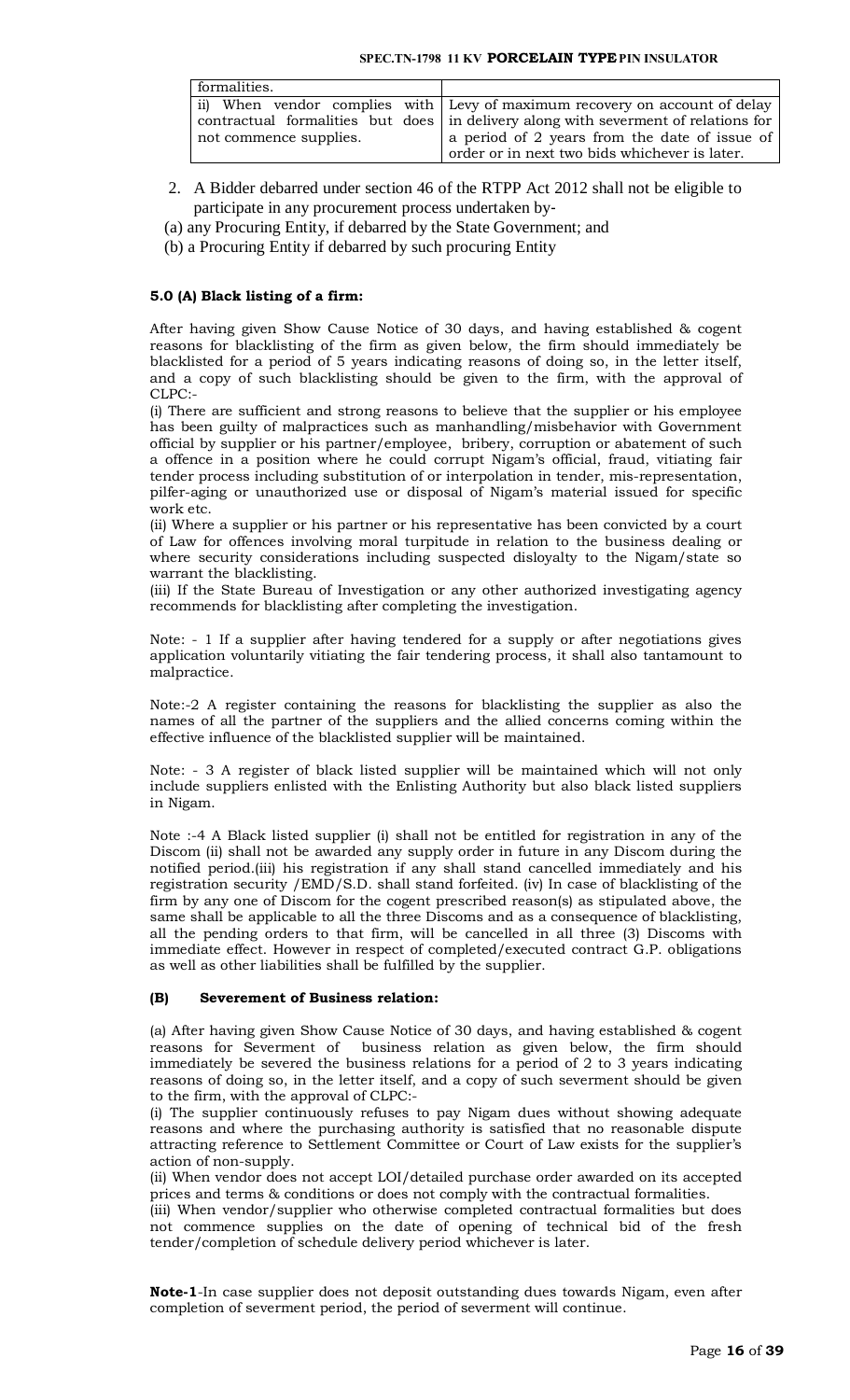**2.** Severment done purely/ mainly on account of non-deposition of dues against the supplier/vendor/contractor could be lifted by CLPC, if the dues are deposited prior to the expiry of such severment period.

3. Severment done by one Discom for non-supply of material and /or corresponding non-recovery of dues will not be effective in other Discoms except in respect of common purchase cases of three Discom.

4.On severment of business, the EMD/SD/vendor registration security will be forfeited.

5. The orders in execution satisfactorily will not be cancelled other than the order on which severment have been done.

# **(C) DEBARMENT**

Reasons on which Debarment can be made:-

(i) The competent authority may debar the supplier on account of his performance or other disabilities, if it is no longer considered fit to remain under vendor registration as per his obligation under vendor registration.

(ii) If at any subsequent stage of inspection of firms after award of contract, it is found that firm does not have sufficient tech. staff or required/necessary technical equipments, the purchasing authority can debar the firm for one year or next tenders whichever is later. The debarment will be lifted only on re-inspection of firm's works; the defects noticed earlier are fully rectified to the satisfaction of Nigam**.** 

(iii) When contract agreement executed and supplies commenced but could supply only up to 50% of ordered quantity and scheduled delivery period expired, then the firm can be debarred for one year or next tender whichever is later in that Discom only for that particular item/rating/ capacity/size etc.

(iv) The suppliers who have been awarded contract for supply of material is not adhering to the periodic delivery schedule, the contract awarding authority reserve the right to terminate the contract and may debar the firm in participating in tender for a period of 2 to 3 years.

Note:-1. On debarment, the EMD/ SD/Vendor Registration security shall be forfeited.

Note:-. 2. If the firm is debarred in one Discom for any reasons then the same should not be applicable in other Discom subject to exception that in case of common Discoms purchases such debarment of a firm would be applicable to all three Discoms for that particular item and rating/capacity/size etc.

## **6.0 APPEALS AND APPLICATIONS:-**

Appeal against the order of blacklisting, severment and debarment can be filed before BOD within a period of 3 months from the date of intimation. The letter of appeal will be addressed to the order placing authority. Who will process the case for placing the matter in B.O.D. with in a period 60 days. The BOD may reduce or waive the penalty, if sufficient reasons/supporting documents are furnished by the supplier.

#### **GENERAL CONDITIONS : - (ALL CONDITIONS BE DULY SIGNED & SEALED)**

- I) The bidder shall clearly indicate the deviations such as `Technical Deviation & Commercial Deviations' in the prescribed proforma only. The deviations indicated elsewhere in the bid shall not be accepted.
- II) The bidder must clearly fill up each and every particular of guaranteed technical particulars annexed with Technical Specifications otherwise he will be responsible for Technical Non-responsiveness.
- III) All documents required in the prescribed format are to be furnished along with the bid itself only except an attested copy of BIS license (wherever it is required), failing which the bid will be summarily rejected.
- IV) However, a copy of BIS License may be submitted by the bidder up to the official working hours of one working day prior to the schedule / notified date of opening of price bid.
- **V) The date of conducting type test shall be before the date of opening of Technical Bid. The date of issuing of type Test Bank Guarantee in lieu of non-furnishing of Type Test reports shall be before the date of opening of technical bid & the Type Test BG issued on or after opening of technical bid shall not be accepted.**

**Signature of bidder With stamp Dated**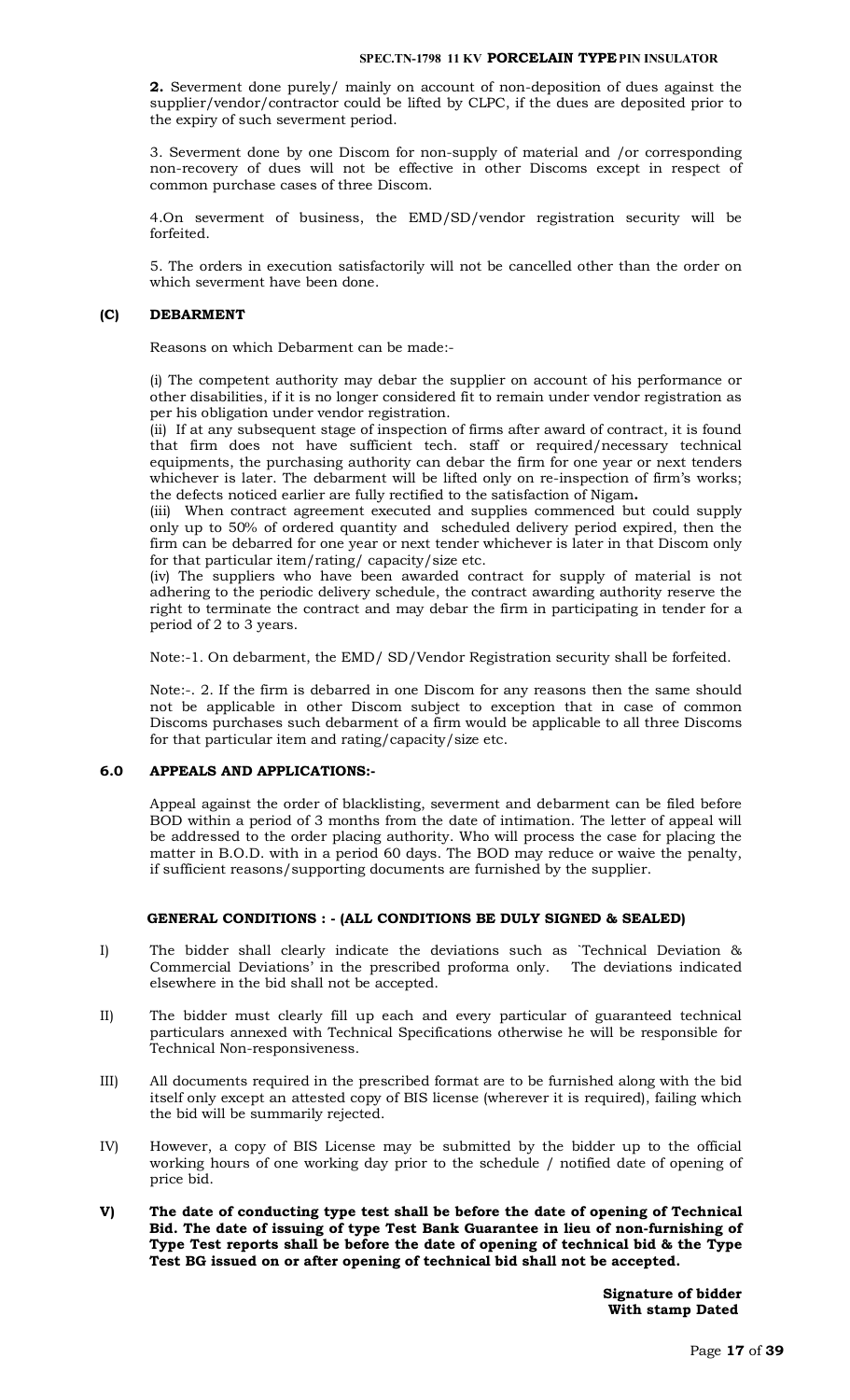#### **SCHEDULE – III B**

## **BANK GUARANTEE IN LIEU OF FURNISHING OF TYPE TEST CERTIFICATE**

( On Rajasthan Non-Judicial Stamp Paper worth Rs. @ 0.25% of BG amount or Rs. 25,000/-, whichever is less.)

To,

The Superintending Engineer (MM&C), Jodhpur Vidyut Vitran Nigam Limited, New Power House Premises, Industrial Area, Jodhpur -342003.

Dear Sir,

 Whereas Jodhpur Vidyut Vitran Nigam Limited , Jodhpur ( hereinafter called the purchaser) has issued a bid enquiry under TN……. for procurement of ……………………………………………. ( Name of material) .

 Whereas M/s …………………………………………….. (hereinafter called the bidder ) has furnish a bid for supply of ………….. to The Superintending Engineer (MM&C), Jodhpur Vidyut Vitran Nigam Limited, Jodhpur or his Nominated officer (s) .

 Whereas in accordance with the provision of the specification of the afore said TN…….. , the bidder can deposit a bank guarantee in lieu of the requirement of furnishing the type test certificates.

 Whereas M/s ………….. ( the bidder) have requested us (Name of the Bank) to furnish the bank guarantee in lieu of the type test certificate for an amount equivalent to Rs……………… ( in words also) only.

 Under this Bank Guarantee , we (Name of the Bank) hereby undertake unconditionally and irrevocably to guarantee as primary obligator and not as Surety merely, the payment to the purchaser on his first demand without whatsoever right of objection on our part and without his first claim to the bidder in the amount not exceeding ( amount of guarantee in figures and words).

 Payment pursuant to this undertaking will be demanded by the purchaser from the Bank and will be met by the Bank without question in the case in which the bidder , on receipt of the order and / or after the acceptace of this bid, makes default in furnishing the required type test certificates. Also whether the occasion or ground has arisen for such demand the decision of The Superintending Engineer (MM&C), Jodhpur Vidyut Vitran Nigam Limited, shall be final.

 The liability of the Bank shall not at any time exceed Rs………………. ( Rupees……………).

 The undertaking will be determined on but will not withstanding such determination, continue to be in force till the expiry of 3 months from that date.

 No indulgence or grant of time by the purchaser to the bidder without the acknowledgement of the Bank will discharge the liabilities of the Bank under this guarantee.

 The guarantee herein contained shall not be affected by any change in the constitution of the bidder.

 All disputes arising under the said guarantee between the Bank and the bidder or between the bidder and the purchaser pertaining to the guarantee shall be subject to the jurisdiction of Courts only at JODHPUR in Rajasthan.

 The bank further undertake not to revoke this guarantee during its currency except with the previous consent of the The Superintending Engineer (MM&C), Jodhpur Vidyut Vitran Nigam Limited, Jodhpur.

 Notwithstanding anything contained herein before, the Bank's liability under this guarantee i.e restricted to Rs………………… (Rupees …………..) and the guarantee shall remain in force upto …………………. Unless demand or claim in writing is presented on the Bank within three months from that date, the bank shall be released and discharged from all liabilities thereunder. However, the validity of the bank guarantee shall be extended as and when required by the purchaser.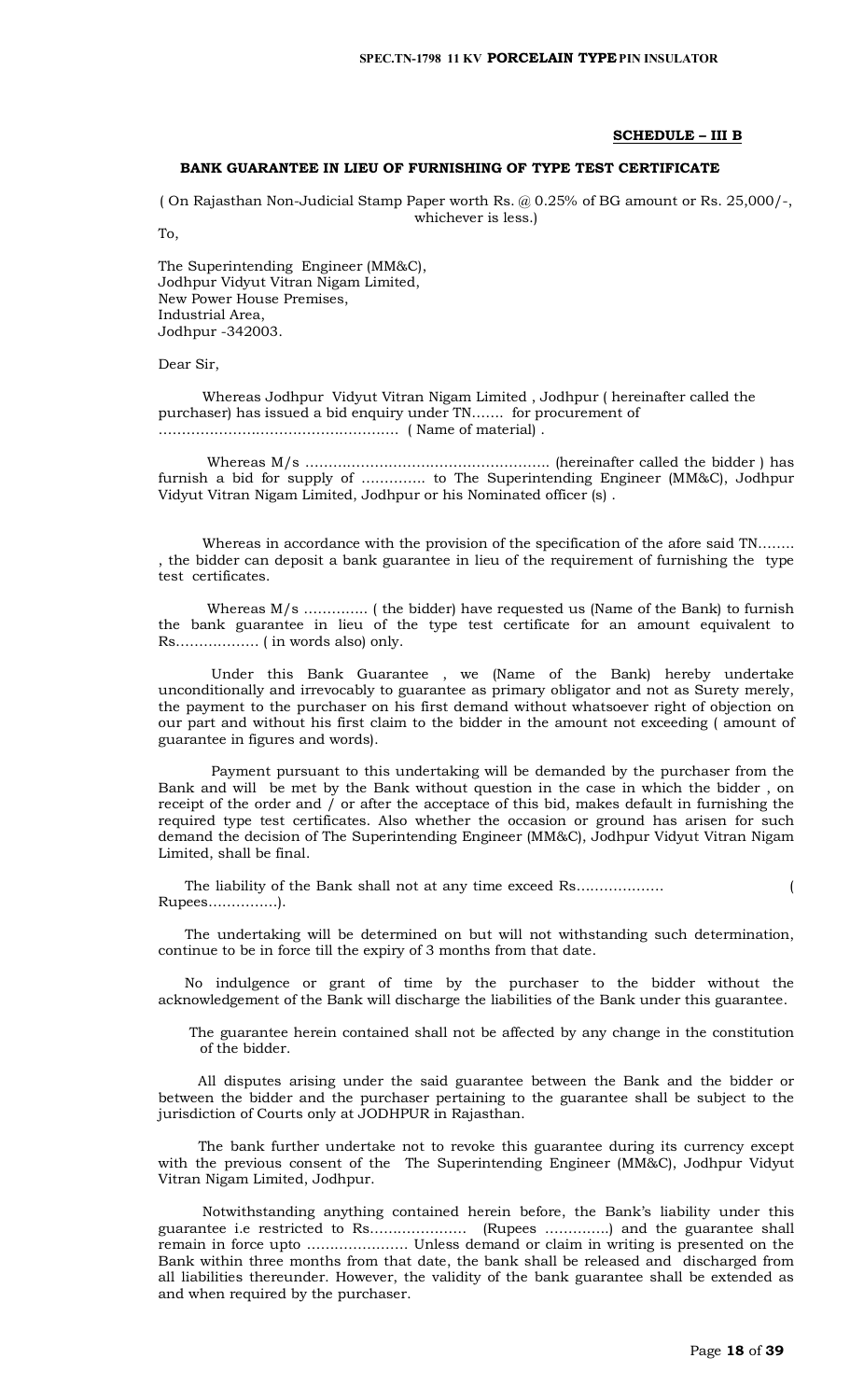IN WITNESS WHEREOF the bank has executed these presents the day …………. month……………. and year…………….

Yours faithfully,

 ( Bankers) Executant

Witness:

1. 2.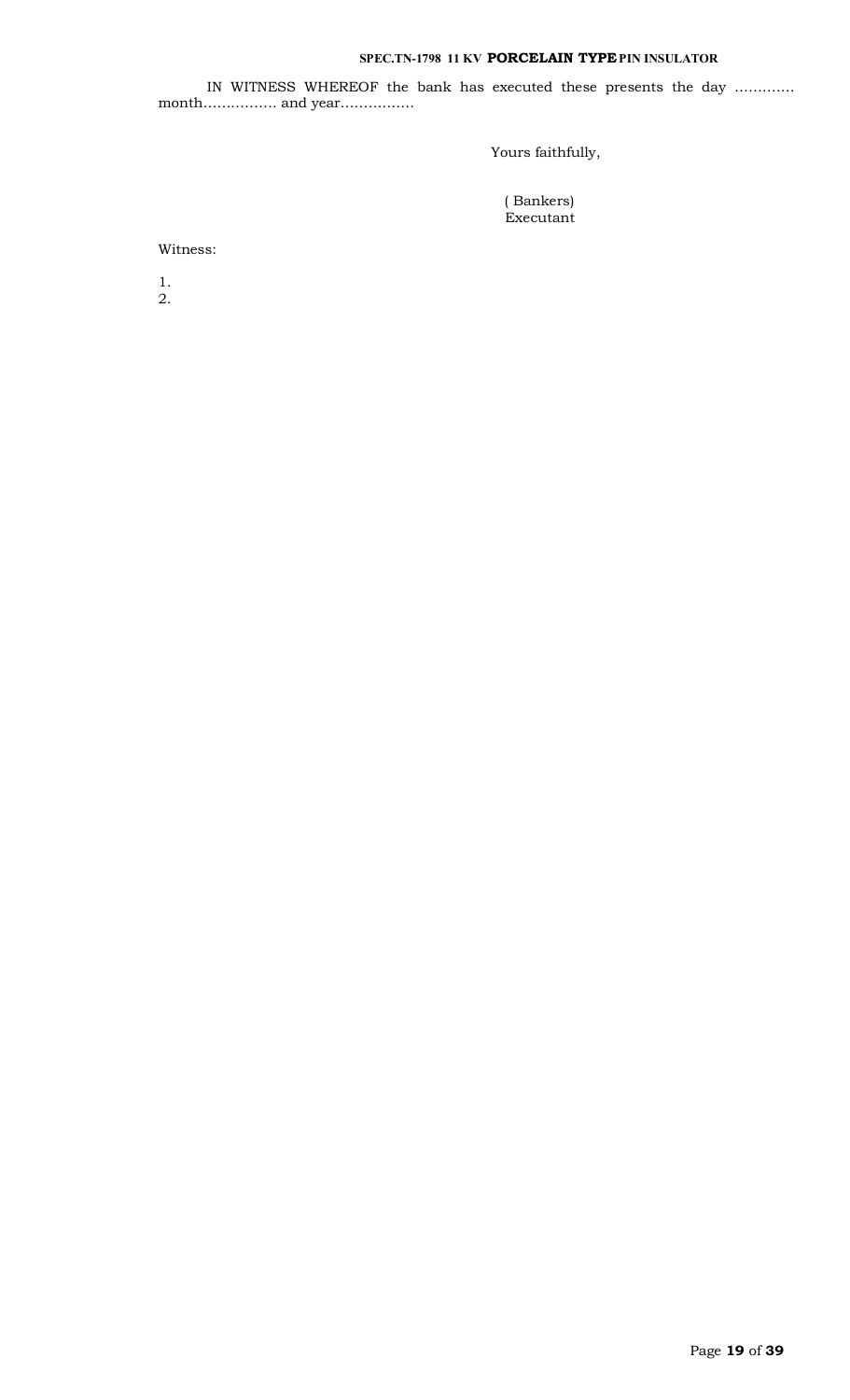# **TN-1798**

# **SCHEDULE-IV A**

# **ITEM - 11 KV PORCELAIN TYPE PIN INSULATORS.**

# **Must be filled in by the bidder and attached with Technical Bid**

To,

The Superintending Engineer (MM&C), Jodhpur Vidyut Vitran Nigam Limited, Jodhpur.

## Dear Sir,

With reference to your invitation to bid against specification No. **JdVVNL/SE (MM&C) /EIIAII/TN-1798**, we agree to supply the following quantity:

| S.<br>No. | <b>Particulars of Items</b>                   | <b>Bid</b><br>Quantity<br>$($ Nos $)$ | Qty.<br><b>Offered</b><br>$($ Nos. $)$ | Justification of<br>quantity offered<br>per<br>as<br>Qualifying<br>Requirement | <b>Status of</b><br><b>Type Test</b><br>certificate |
|-----------|-----------------------------------------------|---------------------------------------|----------------------------------------|--------------------------------------------------------------------------------|-----------------------------------------------------|
| 1.        | 2.                                            |                                       | ч.                                     | 5.                                                                             | 6                                                   |
|           | 11 KV PORCELAIN TYPE PIN<br><b>INSULATORS</b> | 480000 Nos.                           |                                        |                                                                                |                                                     |

- 1. The offer is valid for a period of 120 days from the next date of opening of Techno-Commercial Bid.
- 2. The prices are variable with base date **01.04.2022.**
- 3. It is noted that the quantity as mentioned in the specification are approximate and we agree to supply any quantity as per your requirement.
- 4. The delivery shall strictly be in accordance with our delivery schedule as given in Schedule VIII of this specification. In case we fail to deliver the materials as indicated in the clause No.1.23 of GCC (Schedule-II), we are liable to pay recovery for delay in delivery as per clause No.1.24 of this Schedule-II of this specification. The material shall conform to your specification No. **JdVVNL/SE(MM&C)/EIIAII/TN-1798** and as per relevant ISS in all respect.
- 5. We confirm that we agree to all the terms & conditions as well as the technical stipulation of your specification No. **JdVVNL/SE(MM&C)/EIIAII/TN-1798** and there are no deviations other than as specified in the Schedule-III, V & VI (A & B).

# **Yours faithfully,**

 **Signature of bidder with stamp**  *Dated* **Dated**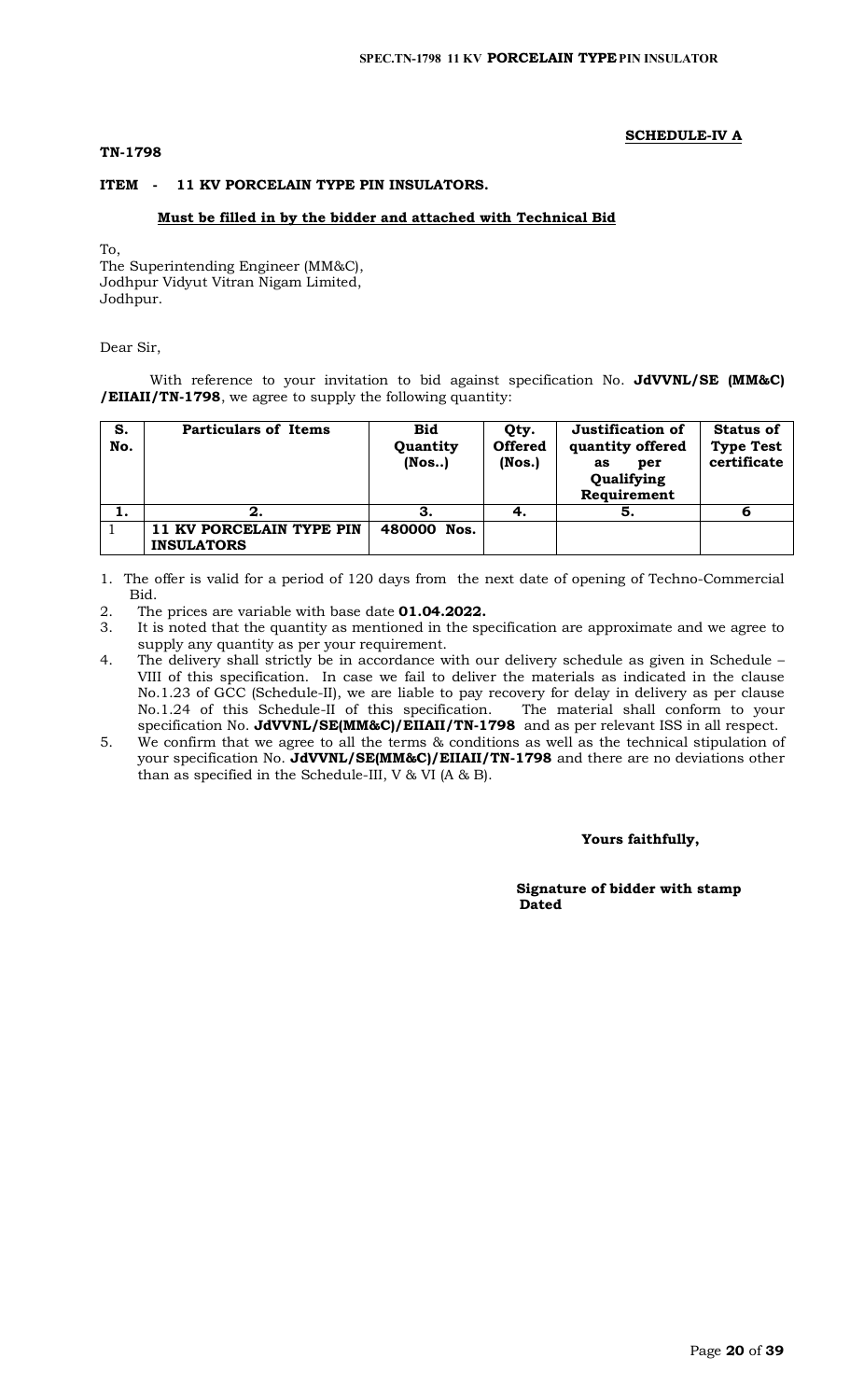**SCHEDULE – V**

**TN-1798**



# **JODHPUR VIDYUT VITRAN NIGAM LIMITED A Govt. of Rajasthan Undertaking**

Statement of guaranteed technical particulars and other performance data for supply of ……………………………………….. (Name of material) against specification no..………………………..

S.No. Particulars of technical & other performance data guaranteed.

Certified that we agree to all the aforesaid technical particulars and other performance data except following :-

| S.No. | Particulars of technical & other | Reasons for           |
|-------|----------------------------------|-----------------------|
|       | Performance data                 | deviations/departure. |

# **(Signature)**

Name & Designation with seal of the bidder.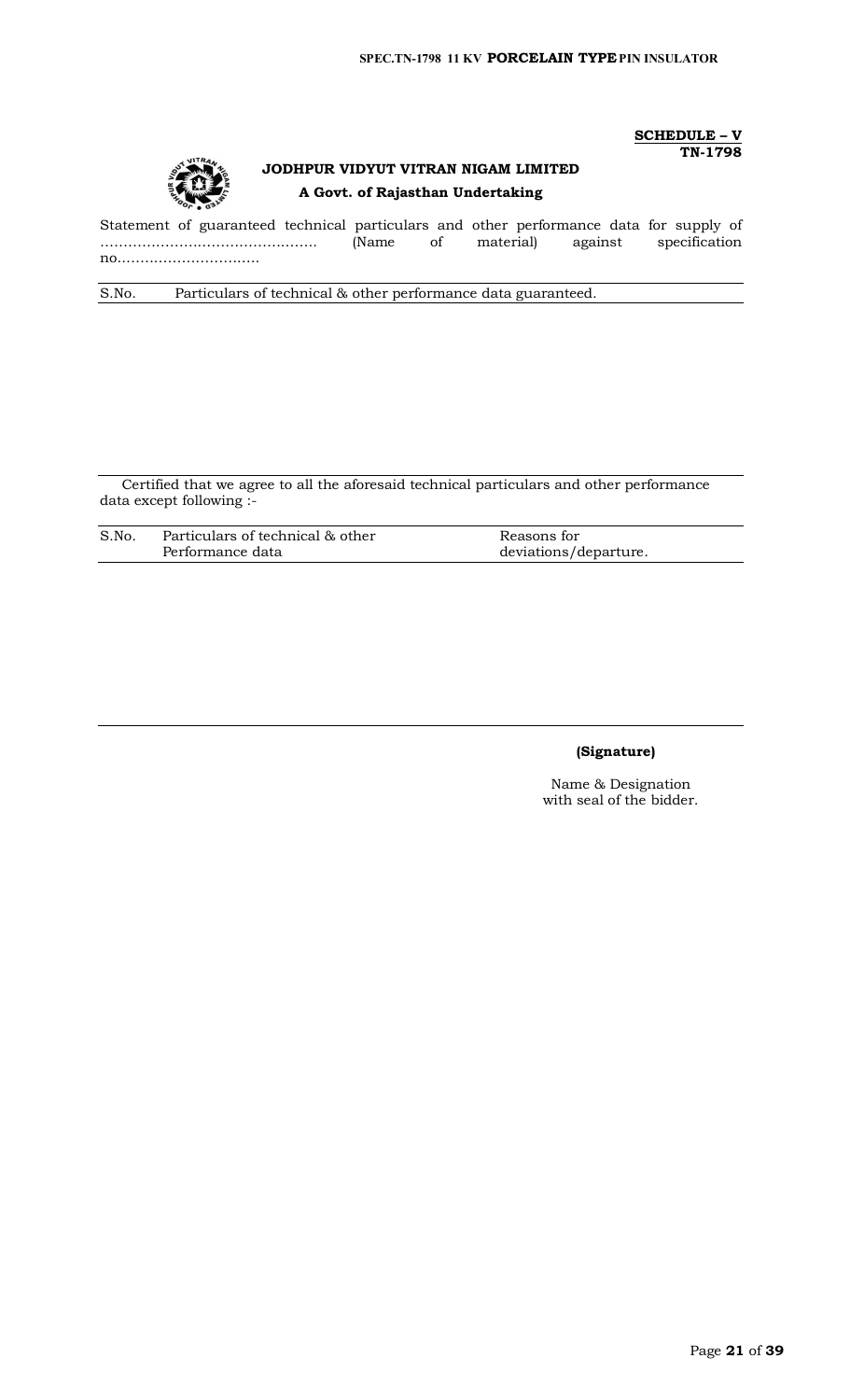# **TN-1798 SCHEDULE-V-A**

# **GUARANTEED TECHNICAL PARTICULARS FOR 11 KV PORCELAIN TYPE PIN INSULATORS (WITHOUT PINS) AGAINST TN-1798**.

| S.NO             | <b>DESCRIPTION</b>                                                          | <b>11 KV PIN INSULATOR</b> |
|------------------|-----------------------------------------------------------------------------|----------------------------|
| 1                | Maker's name and Address                                                    |                            |
|                  | GST NO:-                                                                    |                            |
| $\boldsymbol{2}$ | Type of Insulators                                                          |                            |
| 3                | Minimum failing load(KN)                                                    |                            |
| $\overline{4}$   | Standard Specification to<br>which material shall conform.                  |                            |
| 5                | Type of glaze.                                                              |                            |
| 6                | Dimensions(mm)                                                              |                            |
|                  | a) Over all height                                                          |                            |
|                  | b)Maximum diameter of Insulators                                            |                            |
|                  | c) Groove diameter                                                          |                            |
|                  | (i) Top                                                                     |                            |
|                  | (ii) Neck                                                                   |                            |
| $\overline{7}$   | Creepage distance(mm).                                                      |                            |
|                  | (i) Total                                                                   |                            |
|                  | (ii) Protected                                                              |                            |
| 8                | Working voltage (KV)                                                        |                            |
| 9                | frequency<br>Min.<br>power<br>$\mathbf{1}$<br>Dry<br>Withstand voltage(KV). |                            |
| 10               | Wet power<br>frequency<br>withstand<br>voltage(KV).                         |                            |
| $\overline{11}$  | Dry Power<br>frequency<br>flashover<br>voltage (KV)                         |                            |
| 12               | power<br>Wet<br>frequency<br>flashover<br>voltage(KV).                      |                            |
| 13               | Power<br>frequency<br>puncture<br>withstand voltage(KV).                    |                            |
| 14               | Impulse flashover voltage                                                   |                            |
|                  | a) + Ve $(KV)$                                                              |                            |
|                  | - Ve (KV)<br>b)                                                             |                            |
| 15               | Impulse withstand voltage (KV)                                              |                            |
| 16               | Visible discharge test<br>voltage (KV)                                      |                            |
| 17               | No. of threads per mm                                                       |                            |
| $\overline{18}$  | Type of threads                                                             |                            |
| 19               | Thimble                                                                     |                            |
|                  | a) Type of material                                                         |                            |
|                  | b) Type                                                                     |                            |
| 20               | Net weight of insulator                                                     |                            |
| 21               | Tolerance as per specification                                              |                            |
| 22               | Marking details                                                             |                            |
| $\overline{23}$  | Packing of details                                                          |                            |
|                  | i) Type of packing                                                          |                            |
|                  | ii)No. of insulators/crate in each<br>packing                               |                            |
|                  | iii) Weight of each packing (approx)<br>in Kg                               |                            |
| 24               | Furnished drawing No./other<br>relevant information if any.                 |                            |
| 25               | Email ID                                                                    |                            |
| 26               | Contact No. & Fax No.                                                       |                            |

# **SIGNATURE**

# **RUBBER SEAL & Date**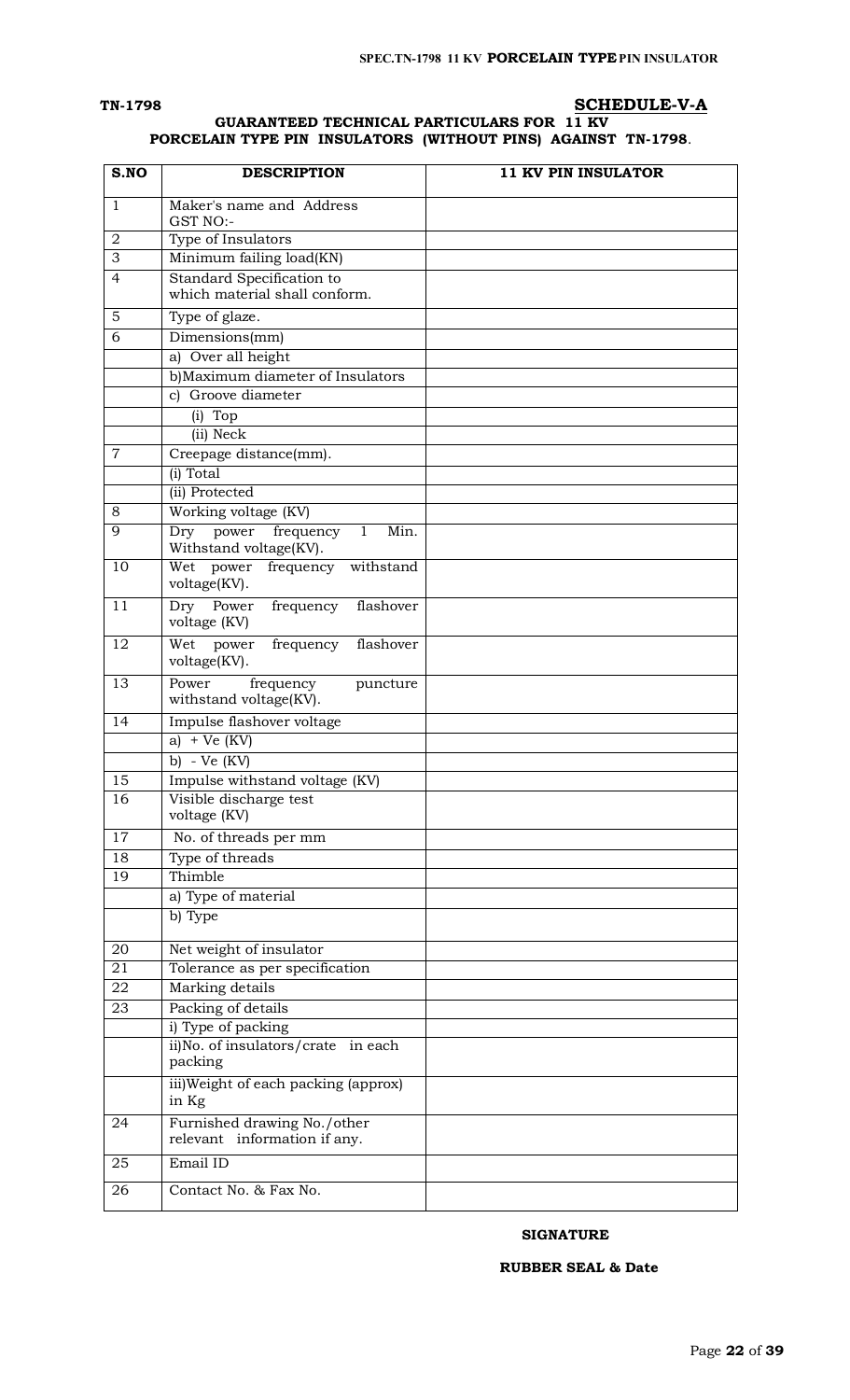**SCHEDULE – VI (A) TN-1798**



# **JODHPUR VIDYUT VITRAN NIGAM LIMITED A Govt. of Rajasthan Undertaking DEPARTURE/DEVIATION FROM TECHNICAL SPECIFICATION**

The bidder shall state under this schedule the departure from the Purchaser's specification in respect of technical is as under:-

S.No. Main Deviations from Technical Specification.

Certified that we agree to all the technical specification of the NIT except for the deviation to the extent indicated above.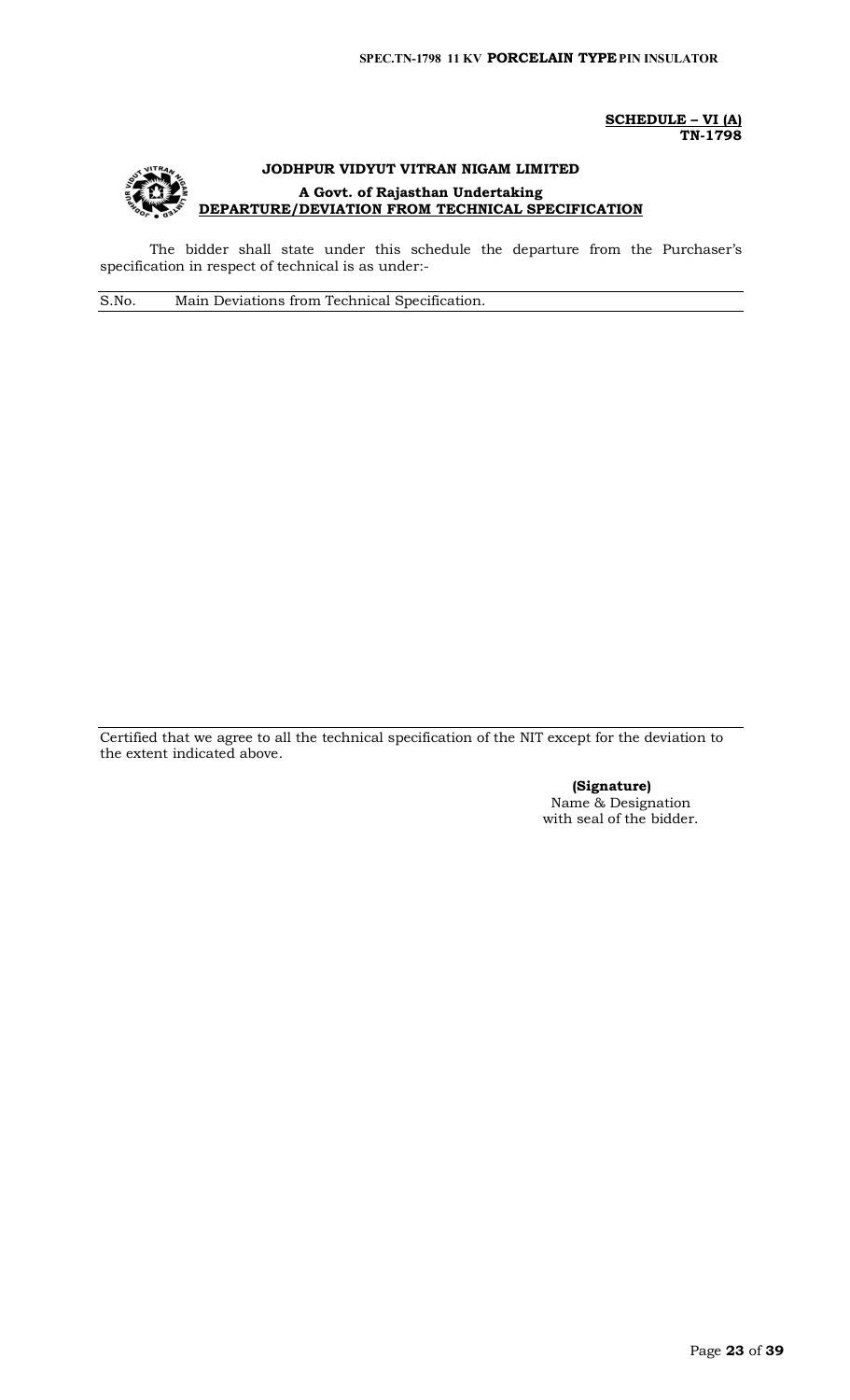**SCHEDULE – VI (B) TN-1798**



# **JODHPUR VIDYUT VITRAN NIGAM LIMITED A Govt. of Rajasthan Undertaking**

**DEPARTURE FROM COMMERCIAL TERMS & CONDITIONS OF THE SPECIFICATION**

The bidder shall state under this schedule the departure from the Purchaser's specification in respect of Commercial terms & conditions:-

S.No. Main Deviations from Specification.

Certified that we agree to all the commercial terms & conditions as laid down in General Conditions of Contract to the specification except for the deviation to the extent indicated above.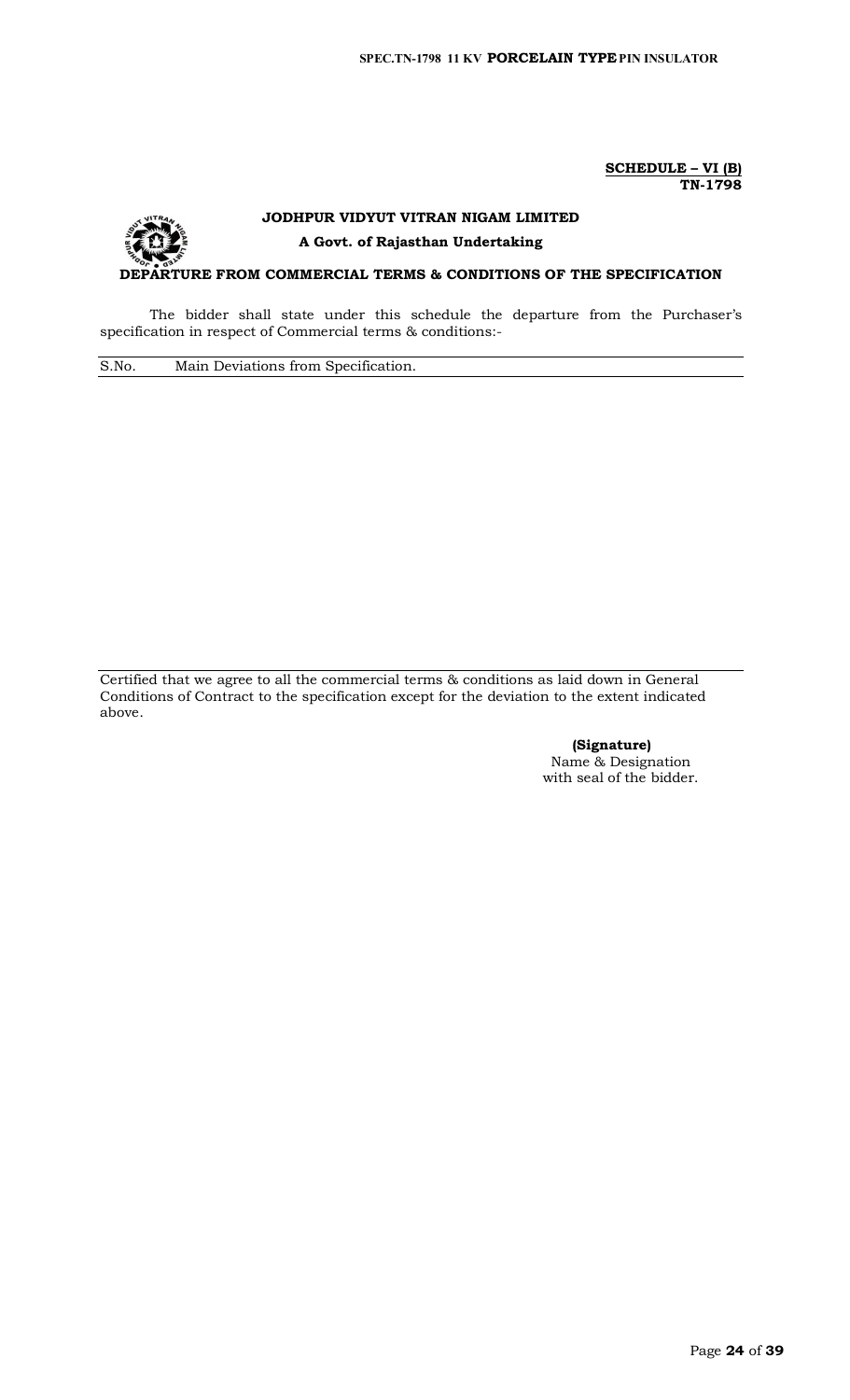## **SCHEDULE – VII TN-1798**



# **JODHPUR VIDYUT VITRAN NIGAM LIMITED A Govt. of Rajasthan Undertaking**

# **LIST OF PAST SUPPLIES**

The bidder shall state under this schedule whether material and equipments, similar to those offered in the tender have been previously supplied by him. A list shall be given of such orders executed by him together with information regarding the names of purchasing organizations, quantities supplied and when the supplies were effected. This list should be in form given below:-

| S.No. Detailed particulars Qty in<br>of items supplied Nos | & Date | Order No. Name & details<br>of purchasing authority Completion | Date of |
|------------------------------------------------------------|--------|----------------------------------------------------------------|---------|
|                                                            |        |                                                                |         |

| If executed partially<br>mentioned | whether still<br>to be executed | Delivery<br>stipulated in | Remarks to be<br>(Qty. |
|------------------------------------|---------------------------------|---------------------------|------------------------|
| in Nos.)                           |                                 | order                     |                        |
|                                    |                                 |                           |                        |

**Note:** Separate schedules are to be furnished by the bidder for past supply to the JdVVNL, Jodhpur other State Electricity Boards and other Departments /Organizations.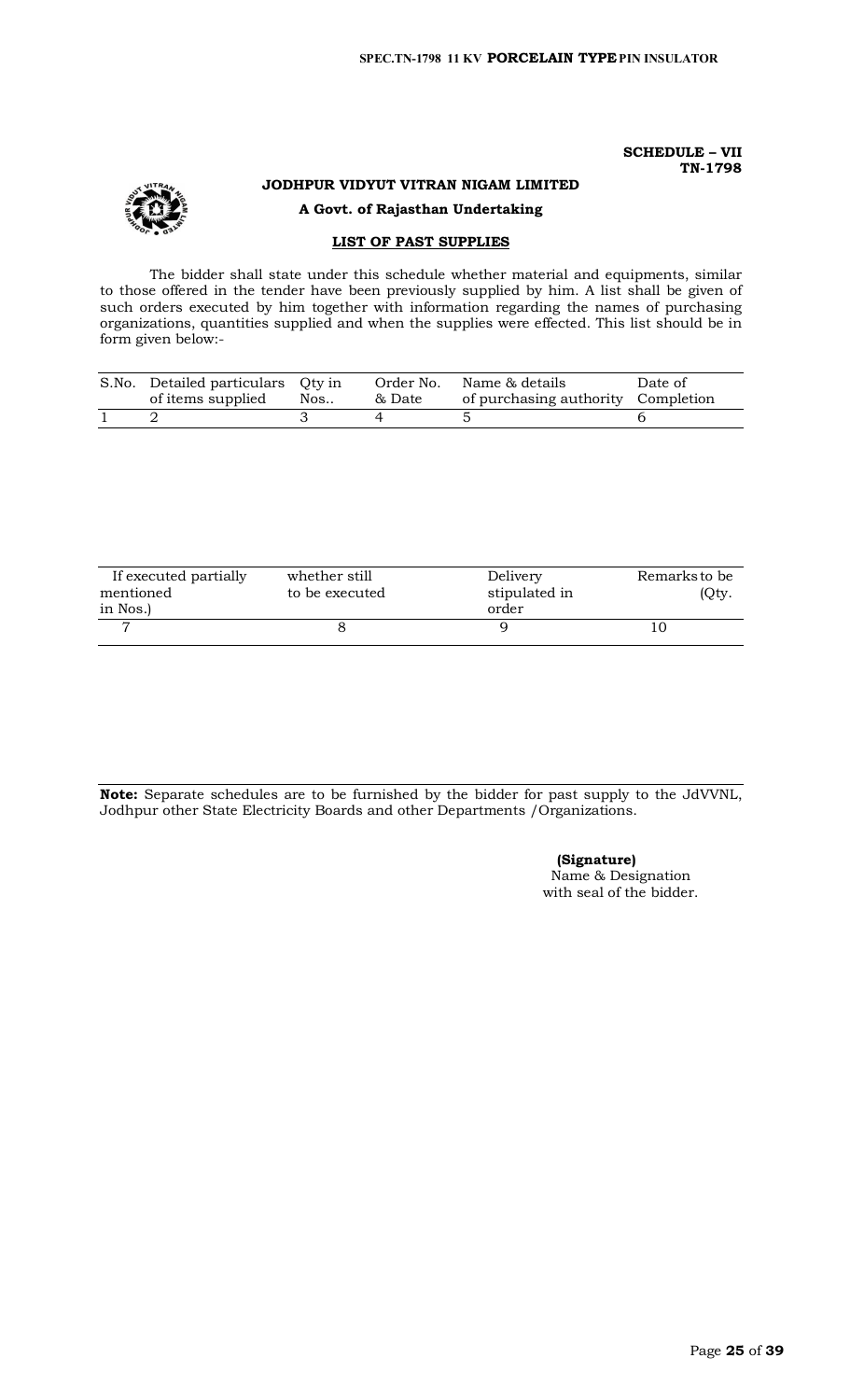## **SCHEDULE-VIIA TN-1798**

# **TO WHOMSOEVER IT MAY CONCERN**

| This is to certify that $M/s$ .<br>(Complete with<br>address) have manufactured and supplied the goods / equipments / material during the<br>following financial year(s) to the Electrical Utilities / Government Departments / Discoms/<br>SEBs as detailed out below: |                      |                    |                         |                              |      |                                   |              |         |              |      |
|-------------------------------------------------------------------------------------------------------------------------------------------------------------------------------------------------------------------------------------------------------------------------|----------------------|--------------------|-------------------------|------------------------------|------|-----------------------------------|--------------|---------|--------------|------|
| S.No                                                                                                                                                                                                                                                                    | Financial            | <b>Detailed</b>    | Name and                | Order No.                    | Unit | Ordered<br><b>Actual Supplied</b> |              |         |              | Rem  |
|                                                                                                                                                                                                                                                                         | year in              | <b>Particulars</b> | particulars             | & date                       |      |                                   |              | up to   |              | arks |
|                                                                                                                                                                                                                                                                         | which                | of item( $s$ )     | of                      | against                      |      | Quan                              | <b>Value</b> | Quantit | <b>Value</b> |      |
|                                                                                                                                                                                                                                                                         | material<br>supplied | supplied           | purchasing<br>authority | which<br>item(s)<br>supplied |      | tity                              | (Rs)         | у       | (Rs)         |      |
|                                                                                                                                                                                                                                                                         | $\mathbf{2}$         | 3                  | 4                       | 5                            | 6    | 7                                 | 8            | 9       | 10           | 11   |
|                                                                                                                                                                                                                                                                         |                      |                    |                         |                              |      |                                   |              |         |              |      |
|                                                                                                                                                                                                                                                                         |                      |                    |                         |                              |      |                                   |              |         |              |      |
|                                                                                                                                                                                                                                                                         |                      |                    |                         |                              |      |                                   |              |         |              |      |

Signature With Seal of the Bidder

 Signature of C.A Name & Designation Name : Address:

Date\_\_\_\_\_\_\_\_\_\_\_\_\_ Place\_

 **Membership No: UDIN NO:-** 

The above particulars are true and correct based on explanations, records and books of accounts produced before us. Further the above certificate issued on the request of the company.

CA Firm (\_\_\_\_\_\_\_\_\_\_\_\_\_\_\_\_\_\_\_\_)

# **NOTE- AN UNDERTAKING FOR THE SAME BE FURNISHED AS DETAILED IN ANNEXURE-I**

**Note:- The CA Certificate should be furnished on the letter head of CA and must be signed by the bidder and C.A. firm. The details i.e. address of C.A. & membership No. shall clearly be mentioned on C.A. certificate. In case C.A. certificate is not signed by the bidder/furnished without membership No. & address of C.A. then same may not be considered for which responsibility rests with the bidder.**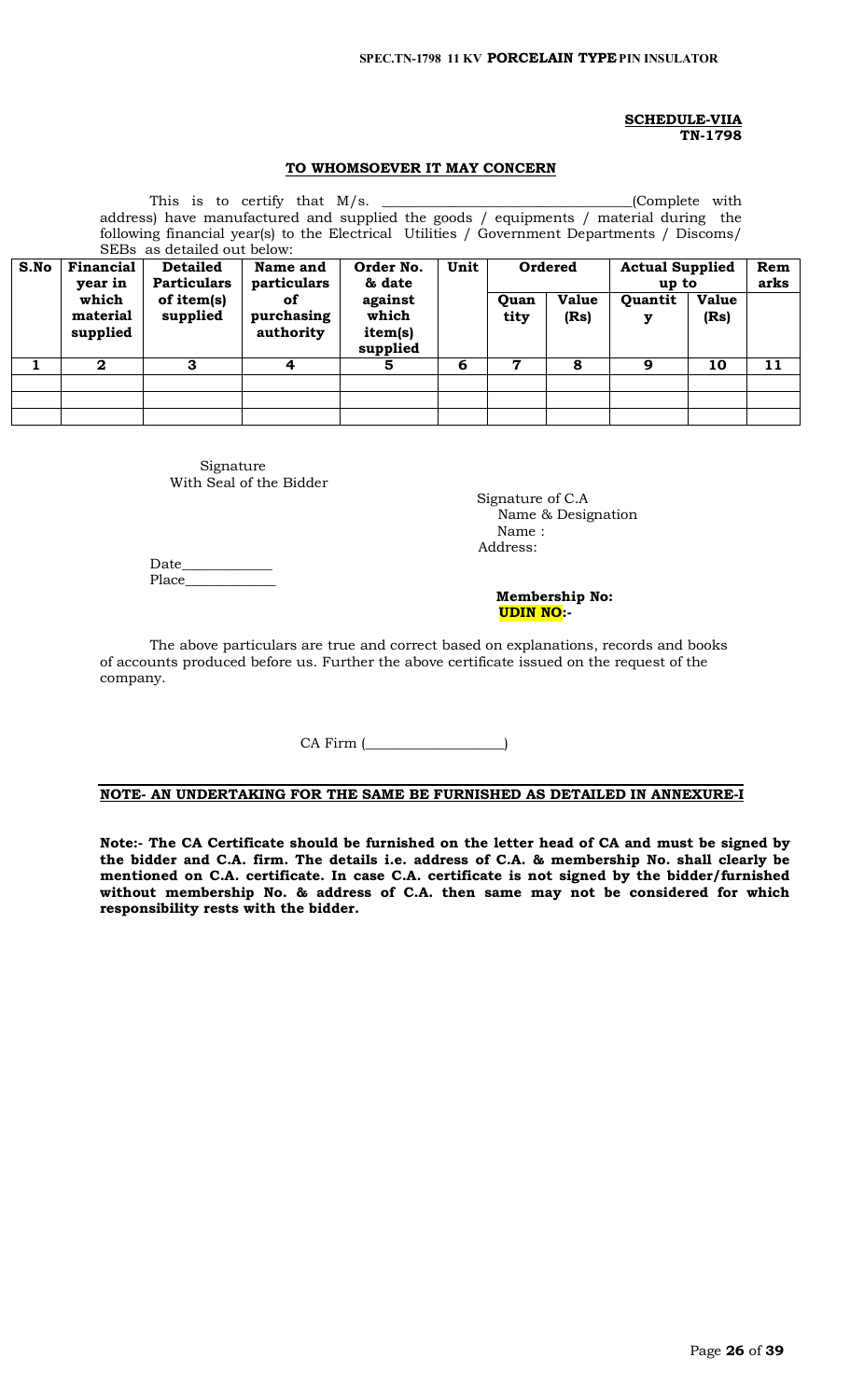#### **SPEC.TN-1798 11 KV PORCELAIN TYPEPIN INSULATOR**

**SCHEDUE-VIII TN-1798**

# **JODHPUR VIDYUT VITRAN NIGAM LIMITED**

#### **DELIVERY SCHEDULE**

# **PART – A**

The delivery Schedule of the material by the Purchaser Officer is as mentioned hereunder:-

| S.N<br>$\mathbf{o}$ | <b>Particular Of Material</b> | Commencement<br>Period                                | <b>Rate of Supply</b><br>per Month | Period for<br>Completion of<br>delivery of Entire<br>material |
|---------------------|-------------------------------|-------------------------------------------------------|------------------------------------|---------------------------------------------------------------|
|                     | 11 KV PIN INSULATORS          | After 30 Days from<br>the date of receipt<br>of $P.O$ | In equal monthly<br>installment    | 09(Nine) Months<br>thereafter                                 |

**Note –** In case ordered quantity is different than quoted quantity, then monthly delivery shall be adjusted proportionately. **Tenders in which monthly delivery schedule as above is not indicated, shall be considered as NON-RESPONSIVE.**

#### **PART - B**

In case bidder deviates from the delivery schedule mentioned by the purchaser in Part-A, then the delivery Schedule of the material by the bidder shall be indicated / mentioned as under:-

| S.N | <b>Particular Of Material</b> | Commencement<br>Period | <b>Rate Of</b><br>Supply per<br>Month | Period for Completion of<br>delivery of Entire<br>material |
|-----|-------------------------------|------------------------|---------------------------------------|------------------------------------------------------------|
|     |                               |                        |                                       |                                                            |

**Note**: (i) During the commencement period, the process of model assembly and submission of B.O.M. for approval shall be got completed.

ii) During the commencement period the contractual formalities shall be got completed.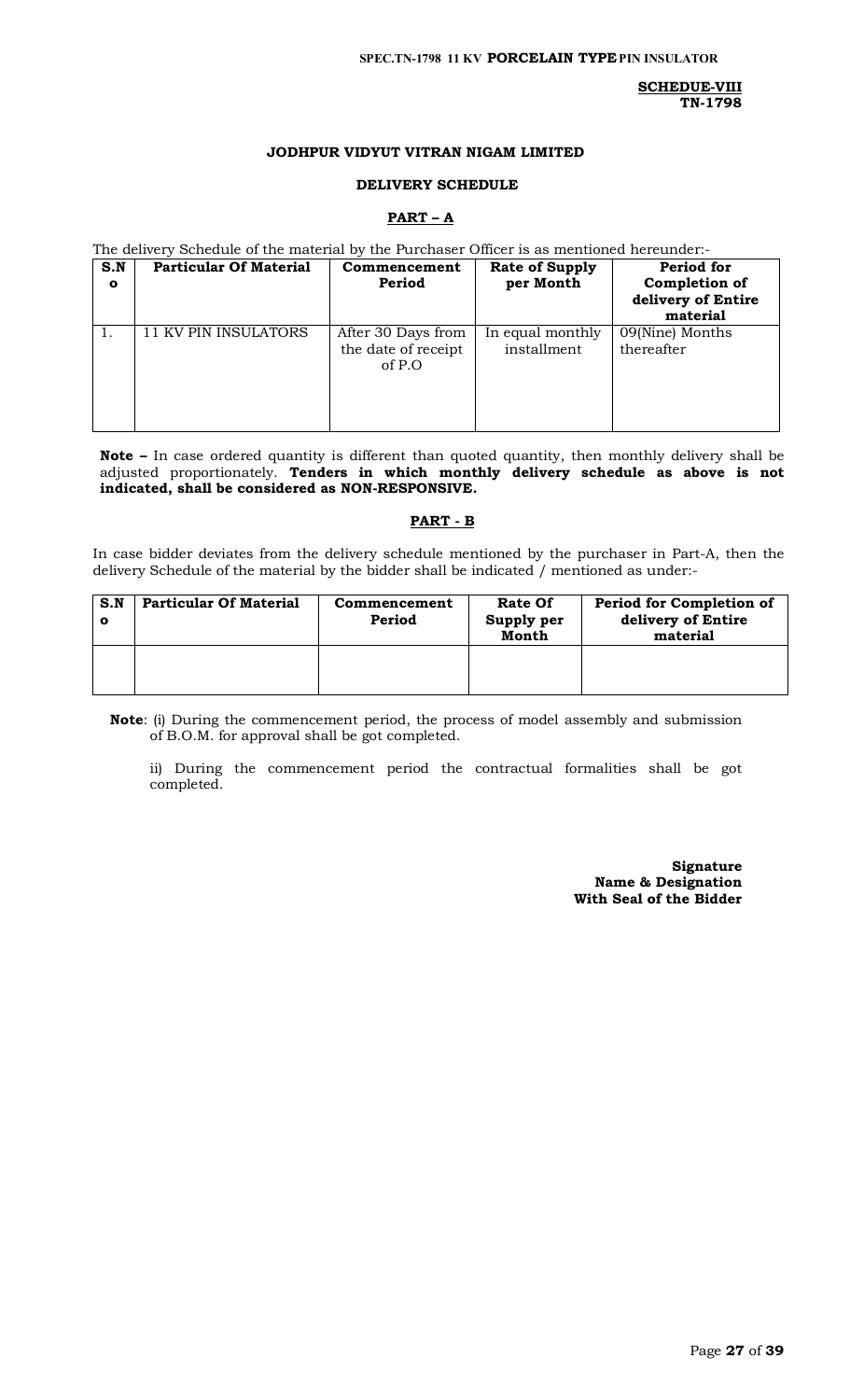**SCHEDULE – IX TN-1798**

# **JODHPUR VIDYUT VITRAN NIGAM LIMITED**

**A Govt. of Rajasthan Undertaking**

List of Equipments and Technical Hands Available with the Firm (To be filled in by the bidders & enclosed with the bid)

Manufacturers who are quoting against this bid are requested to furnish the following information along-with the bid. The Purchaser will have the discretion to ignore the bid without the under noted particulars and/or ignore the bid particulars.

- 1. Name and Address of Manufacturer.
- 2. Place where works exist.
- 3. Details of machinery particularly with B.H.P. of each item installed.
- 4. Details of staff employed in the works.
- 5. Date when started the manufacturing of item under reference.
- 6. List of items manufactured.
- 7. Literature and drawings of items manufactured showing their description, size, design and other important technical particulars.
- 8. Details of order so far, executed along with the names of organization to whom supplied.
- 9. Manufacturing capacity.
- 10. Is the workshop open for inspection by the representative of the board, if required?
- 11. Statement of financial resources and Banking Reference along with Balance-Sheet for previous two years.
- 12. Testing facilities available for the manufactured articles in the testing laboratory of works.
- 13. Whether the Firm is a small/medium/large scale industry.
- 14. Registration No. with :
	- i. Small Scale, National/State.
	- ii. DGTD
	- iii. State Industries Department.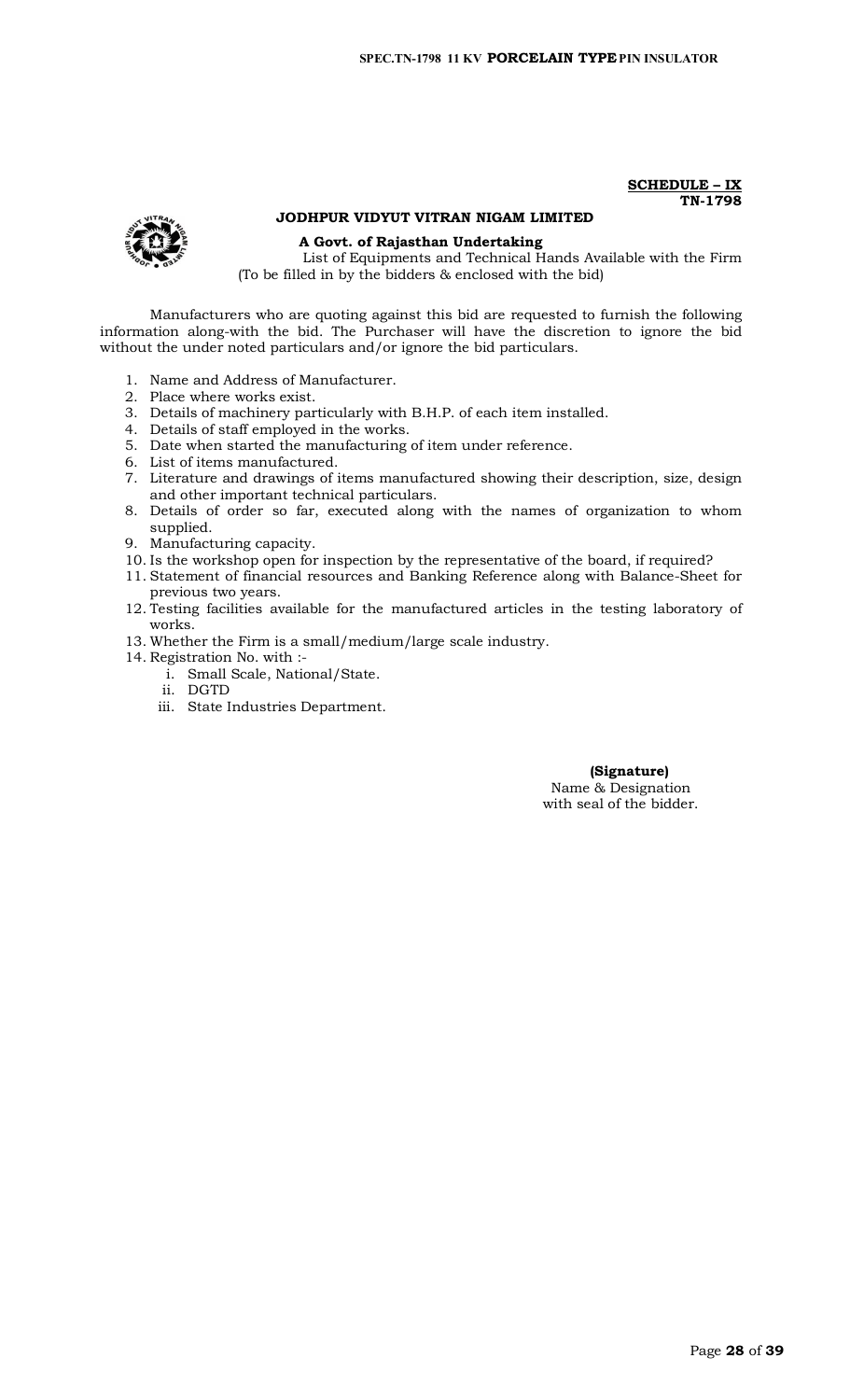# **SCHEDULE – X**

# **(TO BE FURNISHED ON NON-JUDICIAL STAMP WORTH Rs.100/- & DULY NOTARIZED)**

#### **FORMAT OF AFFIDAVIT**

|          |    | $S/\sigma$ | Aged                                                                             | Yrs. |                             |                 |
|----------|----|------------|----------------------------------------------------------------------------------|------|-----------------------------|-----------------|
| Residing | at |            |                                                                                  |      | Proprietor/Partner/Director | of              |
| M/s      |    |            | do hereby solemnly affirm and declare that:                                      |      |                             |                 |
|          |    |            | (a) $\text{My}/\text{Our}$ above noted enterprise $\text{M/s}$                   |      |                             | has been issued |
|          |    |            | acknowledgement of Entrepreneurial Memorandum Part II by the District Industries |      |                             |                 |

Centre\_\_\_\_\_\_\_\_\_\_\_\_\_\_\_\_\_\_\_\_\_\_\_\_\_\_. The acknowledgement No. is \_\_\_\_\_\_\_\_\_\_\_\_\_\_\_dated \_\_\_\_\_\_\_\_\_\_\_\_\_\_\_ and has been issued manufacture of following items:

Name of Items Production Capacity (Yearly)

(i) (ii) (iii)

(iv)

(v)

(b) My/Our above noted acknowledgement of Entrepreneurial Memorandum Part-II has not been cancelled or withdrawn by the Industries Department and that the enterprise is regularly manufacturing the above items.

(c) My/Our enterprise is having all the requisite plant and machinery and is fully equipped to manufacture the above noted items.

(d) The present status of the firm is as per acknowledgment of Entrepreneurial Memorandum Part-II issued on the date of District Industries Center, \_\_\_\_\_\_

Place\_\_\_\_\_\_\_\_\_\_\_\_\_\_\_\_\_\_

Signature of Proprietor/Director Authorized Signatory With Rubber Stamp and date

**VERIFICATION**

|    |  |                                                                                        |  | $S/\sigma$ |  |  | Aged Years residing                     |  |
|----|--|----------------------------------------------------------------------------------------|--|------------|--|--|-----------------------------------------|--|
| at |  |                                                                                        |  |            |  |  | Proprietor/ Partner/ Director of M/s    |  |
|    |  |                                                                                        |  |            |  |  | verify and confirm that the contents at |  |
|    |  | (a), (b), (c) & (d) above are true and correct to the best of my knowledge and nothing |  |            |  |  |                                         |  |

has been concealed therein. So, help me God.

**DEPONENT**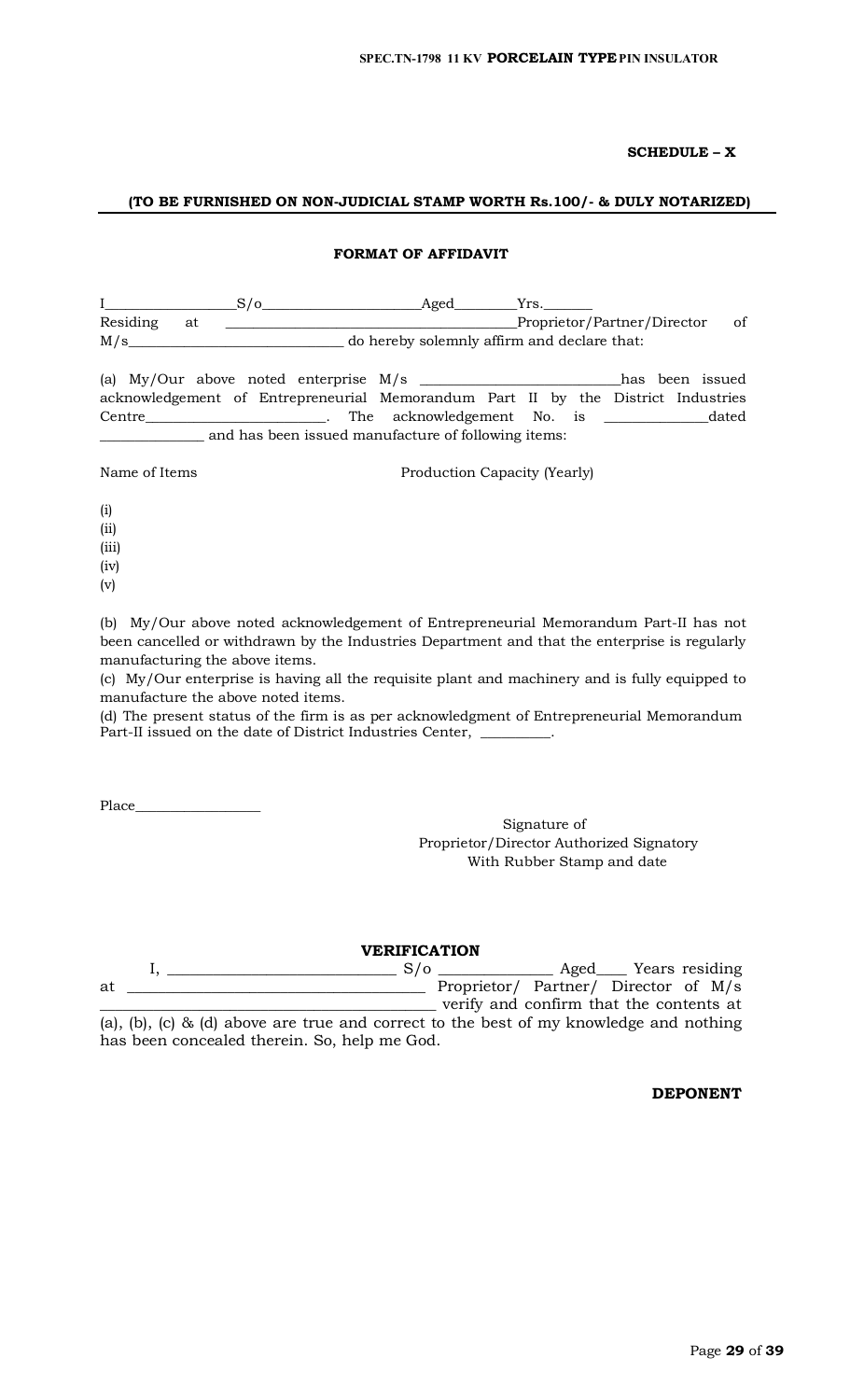



#### **JODHPUR VIDYUT VITARAN NIGAM LIMITED (MATERIAL MANAGEMENT & CONTRACT)**

# **NEW POWER HOUSE, INDUSTRIAL AREA, JODHPUR -342003 TELEPHONE: 0291-2742223/ FAX: 0291-2746539/E-mail-[semmcjdvvnl@gmail.com](mailto:semmcjdvvnl@gmail.com) Corporate Identity Number (CIN)-U40109RJ2000SGC016483 GST No. 08AAACJ8578R1ZJ**

# **SPECIFICATION FOR SUPPLY OF 11 KV Porcelain Type Pin Insulator AGAINST TENDER NOTICE NO: TN-1798**

| Last Date & time for down loading of<br>tenders | 16.05.2022 upto 6.00 PM                                                                                                            |  |  |  |  |  |
|-------------------------------------------------|------------------------------------------------------------------------------------------------------------------------------------|--|--|--|--|--|
| Last Date & time for submitting of<br>tenders   | 17.05.2022upto 12.00 PM                                                                                                            |  |  |  |  |  |
| Date of opening of tenders                      | 17.05.2022 at 3.00 PM                                                                                                              |  |  |  |  |  |
| <b>Cost of Specification</b>                    | Rs.2950.00 (Two Thousand Nine Hundred Fifty Only)<br>For MSME of Rajasthan Rs. 1475.00<br>(One Thousand Four Hundred Seventy Five) |  |  |  |  |  |
| <b>Tender Processing fees</b>                   | Rs.1000.00 (One Thousand Only)                                                                                                     |  |  |  |  |  |
| <b>Validity</b>                                 | 120 days from the next date of opening of Techno<br>commercial bid.                                                                |  |  |  |  |  |
| Base date for price variation                   | 01.04.2022                                                                                                                         |  |  |  |  |  |
| Bid security                                    | <b>General Bidder:</b><br>Rs 3,16,224.00                                                                                           |  |  |  |  |  |
|                                                 | Rs 1,58,112.00<br>Sick Unit of Rajasthan:                                                                                          |  |  |  |  |  |
|                                                 | <b>SSI unit of Rajasthan:</b><br>Rs. 79.056.00*                                                                                    |  |  |  |  |  |

**\*\*In case SSI unit of Rajasthan quotes quantity less than the tendered quantity , then they are required to furnish Bid security @ 0.5% of the estimated value of the quantity offered by them, failing which bid shall be considered non-responsive.**

Estimated unit FOR price for **11 KV Porcelain Type Pin Insulator** is Rs. **32.94 /Nos.**

- --------------------------------------------------------------------------------------------------------------- 1. The bids not accompanied with qualification requirement , technical requirement indicated in the specification and other requirement given here under will be considered as incomplete offer and sufficient grounds for offer to be passed over:
	- i) Capacity, capability and competency proofing documents.

a) Capacity /orders of similar and higher rating of tendered equipment booked as on date of biding with type and rating and construction details of equipment for which order received be indicated.

b) Copy of purchase orders of Erstwhile RSEB /SEB`S / Electric Utilities / Govt.

- Departments / Discoms for similar or higher rating equipment latest executed. ii) Year wise past experience for last 5 years of similar or higher rating of tendered
- equipment.
- iii) The details of testing facilities available at the works and copies of latest type test certificates, carried out on similar ITEM.
- iv) Quality assurance plan.
- v) Complete guaranteed technical particulars, out lines and general arrangement drawings along with Bill of Material.
- 2. Bids without Section-I, II, III & Schedules (I to XI) shall be rejected.
- 3. Bids shall be furnished in single copy.
- 4. JdVVNL has the right to reject any offer on the basis of track record of poor performance in execution of previous order / equipment supplied /after sales service while evaluating the Techno-Commercial bid.
- 5. JdVVNL reserves the right to accept minor deviations in standard terms and conditions and also in technical and constructional features as specified in the technical specification (Section-III).
- 6. Deviation of any kind shall not be quoted in BOQ (Bill of quantity) , if found quoted, the same shall be ignored.

7. The following facilities are to be provided by the supplier at his own cost to the inspecting officer of Nigam (JdVVNL).

i) Suitable accommodation.

ii) Local conveyance between arrival point, place of stay, works and departure point.

iii) The supplier shall assist in arranging return ticket and reservation on the request of the inspecting officer for which the payment shall be made by the inspecting officer. In case of joint inspection, single or shared double room accommodation shall be provided.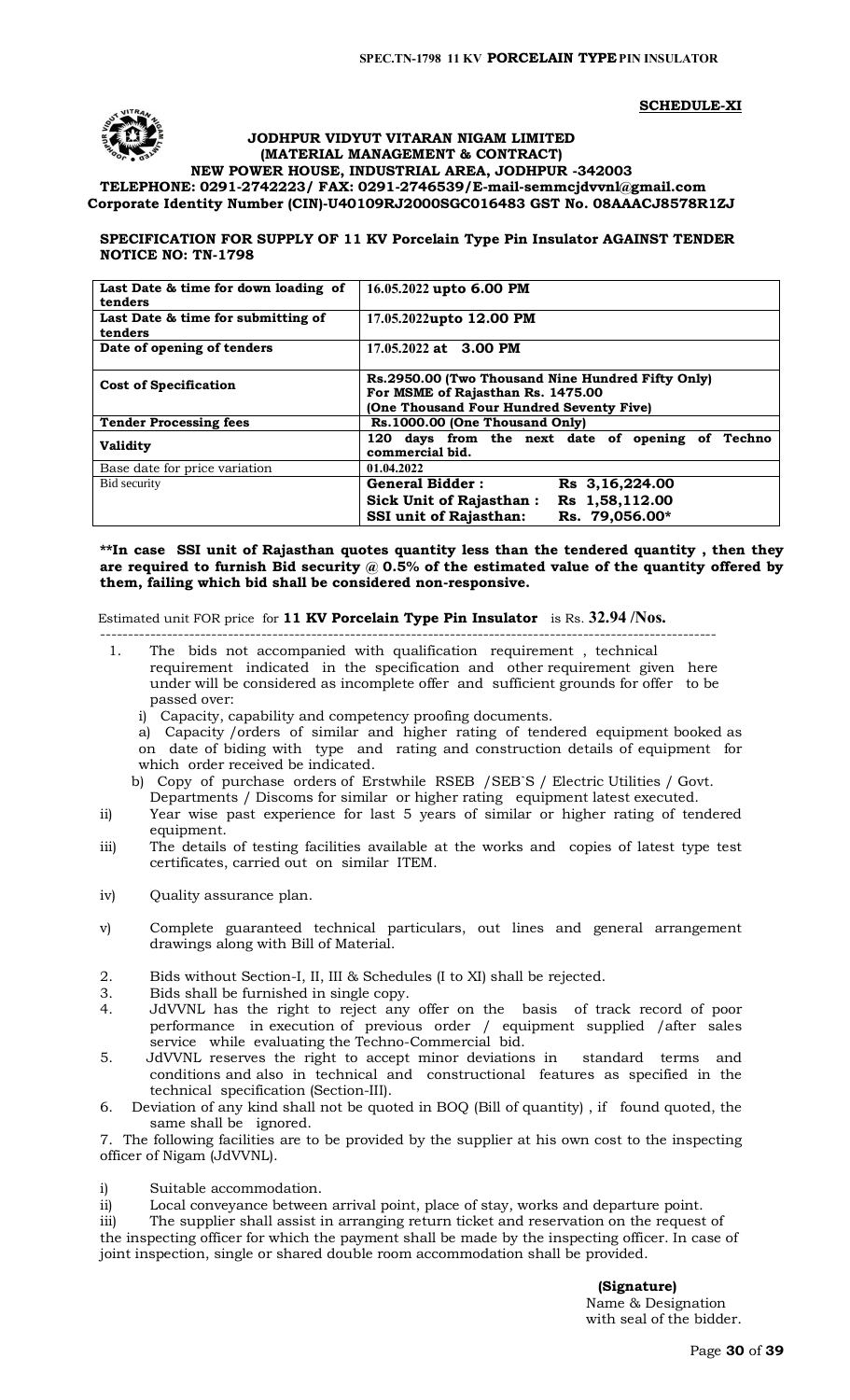#### GENERAL **AMENDMENT IN ITB AND GCC**

**The various clauses wherever appearing in the Instructions to Bidders (ITB), General Conditions of Contract (GCC), Technical Specifications, Qualification Requirements, various Schedules etc., are hereby amended to the extent as under:-**

**1. Wherever EMD and Security Bank Guarantee (SBG), are appearing in the ITB, GCC & other Bidding Documents, same is hereby replaced by BID SECURITY as under:-**

# **BID SECURITY**

Bid security shall be 2% **of the estimated value of subject matter of procurement put to bid.** In case of Small Scale Industries of Rajasthan it shall be 0.5% of the **quantity offered** for supply and in case of sick industries, other than Small Scale Industries, whose cases are pending with Board of Industrial and Financial Reconstruction, it shall be 1% of the value of bid. Every bidder, if not exempted, participating in the procurement process shall be required to furnish the bid security as specified in the notice inviting bids.

#### **In case SSI unit of Rajasthan quotes the less than the tendered quantity, then they are required to furnish Bid Security @ 0.5% of the value of the quantity offered by them, failing which bid shall be considered non-responsive.**

The Bid Security amount (as applicable) to be paid by Demand Draft/Banker's Cheque in favour of SR. AO (CASH & CPC), JDVVNL, Jodhpur (payable at Jodhpur) 342003 **upto 4.00 p.m. upto one WORKING day prior to schedule date of opening** of respective bid or Bank Guarantee, in specified format, of a scheduled bank in favor of Superintending Engineer (MM&C), JDVVNL, Jodhpur, **upto 4.00 p.m. upto one WORKING day prior to schedule date of opening** of respective bid and obtain a receipt/acknowledgement thereof. No other mode of deposit shall be accepted. At the time of depositing the Bid Security amount or Bank Guarantee, the bidder shall also furnish self attested and duly attested by Notary, the documentary evidence of SSI unit of Rajasthan or of sick unit (as applicable). along with affidavit as per schedule X on non-Judical stamp of Rs. 100/-

The Bank Guarantee against Bid Security be issued by Nationalized / Scheduled Bank. The same may be accepted after confirmation by issuing Bank. If any Bid Security Bank Guarantee is not in proper format / not confirmed by the issuing Bank the same would not be accepted and the bidder would be immediately shorted out from bid process.

The Micro, Small & Medium Scale Industries of Rajasthan and sick industries, other than Small Scale Industries, whose cases are pending before the Board of Industrial and Financial Reconstruction (BIFR) shall furnish self-attested documentary evidence duly attested by Notary to claim the above.

#### **2) Wherever Performance Bank Guarantee (PBG) and Composite Bank Guarantee (CBG) are appearing in the ITB, GCC & other Bidding Documents, same are hereby replaced by PERFORMANCE SECURITY as under:-**

#### **PERFORMANCE SECURITY**

The Performance security wherever appearing in the tender document may be read as under-:

(a) 2.5%, or as may be specified in the bidding documents, of the amount of supply order in case of procurement of goods and services and 3 % of the amount of work order, in case of procurement of works;

(b) 0.5 % of the amount of quantity ordered for supply of goods, in case of Small Scale Industries or MSME units of Rajasthan; and

(c) 1% of the amount of supply order, in case of sick industries, other than Small Scale Industries, whose cases are pending before the Board of Industrial and Financial Reconstruction (BIFR); and

In case of successful bidder, the amount of bid security may be adjusted in arriving at the amount of the performance security, or refunded if the successful bidder furnishes the full amount of performance security.

 Performance security shall be solicited from all successful bidders except the department's of the State Government and undertakings, corporations, autonomous bodies, registered societies, co-operative societies which are owned or controlled or managed by the State Government and undertakings of the Central Government. However, a performance security declaration shall be taken from them. The State Government may relax the provision of performance security in particular procurement or any class of procurement.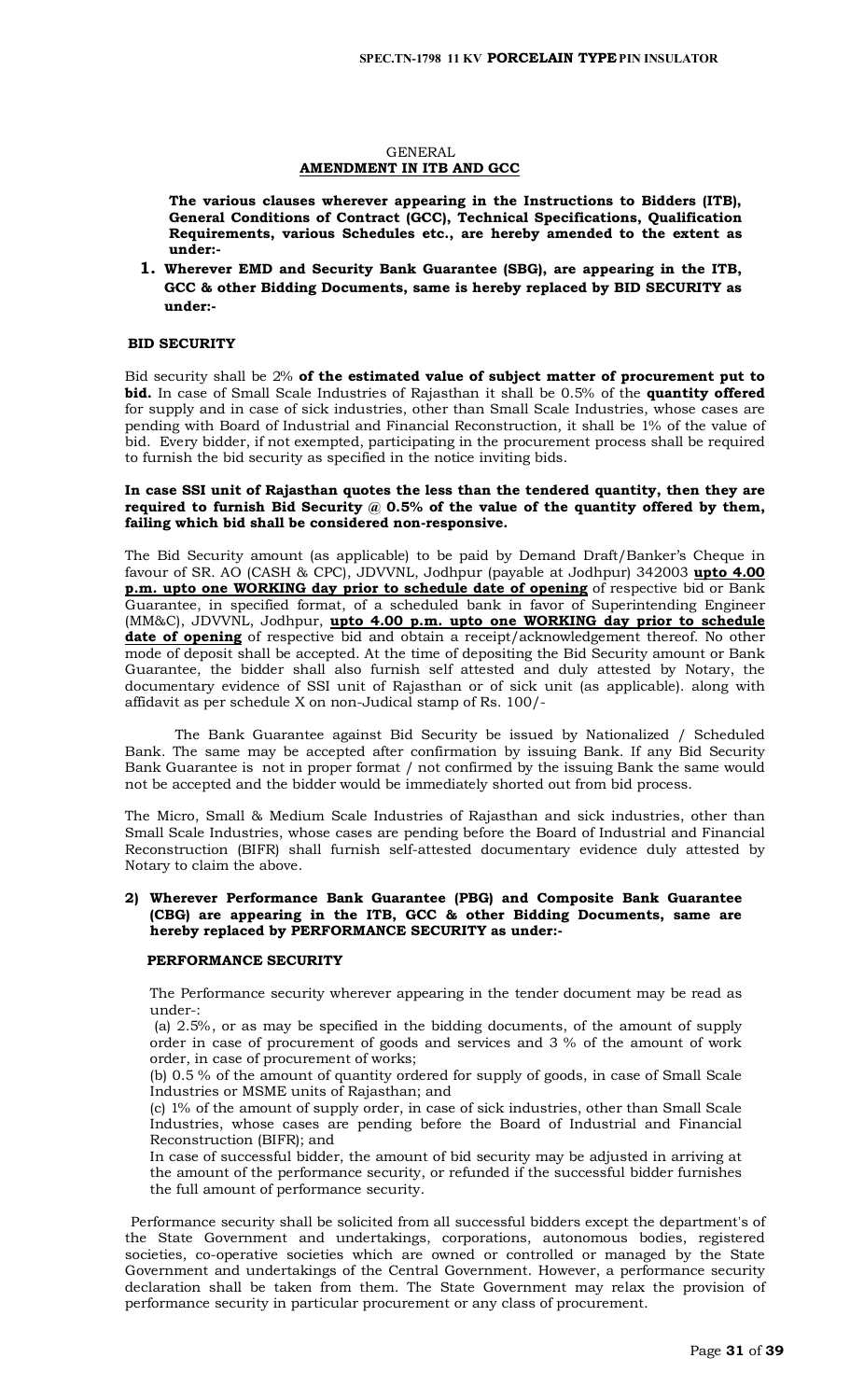#### **3) VENDOR REGISTRATION**

**The relaxation/exemption given to the registered vendors of the Nigam in respect of EMD/SBG, wherever appearing in the ITB, GCC & other Bidding documents, are hereby WITHDRAWN.** 

**4) The indirect taxes i.e. Excise Duty, Service Tax, VAT/CST, Entry Tax etc. mentioned in G.C.C., may now be read as G.S.T.** 

#### **5) The following amendment is hereby made in GCC Clause No. 1.43 (Due Date of Payment):**

Payment shall be due and payable by the purchaser in accordance with the provision of the contract within a reasonable period from the date of receipt of each invoice by the contractor / supplier duly supported by a certificate of the Engineer. The purchaser will take all possible effort to make payment to the contractor / supplier generally on **45th day** after receipt of duly verified challans / receipts / bill in the office of paying authority {Sr. Accounts Officer (Cash & CPC) Jodhpur Discom, Jodhpur / Concerned Circle Accounts Officer} and completion of contractual formalities. But in case of delay in payment the purchaser shall not be liable to pay any interest on the outstanding amount to the contractor / supplier.

6) The GST will be charge extra at the prevailing rate on all the settlement fees as applicable and amended time to time.

#### **7) APPEAL**:

i. If any Bidder or prospective bidder is aggrieved that any decision, action or omission of the procuring entity is in contravention to the provisions of this Act or the rules or guidelines issued there under, he may file 1st & 2nd appeal under section 38 of RTPP Act-2012 to the following appeal authorities **within a period of ten days from the date of such decision or action, omission, as the case may be, clearly giving the specific ground or grounds on which he feels aggrieved:** 

| Type of Appeal<br>Sr.No |               | Name & Designation of appellate authority  |
|-------------------------|---------------|--------------------------------------------|
|                         | First appeal  | Chairman, Discoms                          |
|                         |               |                                            |
|                         | Second appeal | Energy Department, Government of Rajasthan |

ii) The form of appeal shall be as per Rule 83 of RTPP Rules, 2013 and memorandum of appeal shall be filled as per form-1 as prescribed under RTPP Rules, 2013.

Fee for appeal: - Subject to rule 84 of the RTTP Rule 2013 the fee shall be as under: a. For First Appeal:- Rs. 2,500/- (Rupees Two Thousand Five Hundred Only)+GST. b. For Second Appeal:- Rs. 10,000/- (Rupees Ten Thousand Only)+GST.

iii) It is further intimated that the fee shall be paid in the form of Demand Draft of Bankers Cheque of a Scheduled Bank payable in the name of Sr. Accounts Officer (Cash & CPC), JdVVNL, Jodhpur.

iv) Provided that after the declaration of a Bidder as successful the appeal may be filed only by a Bidder who has participated in procurement proceedings:

Provided further that in case a Procuring Entity evaluates the Technical Bids before the opening of the Financial Bids, an appeal related to the matter of Financial Bids may be filed only by a Bidder whose Technical Bid is found to be acceptable.

vi) The officer to whom an appeal is filed under para (1) shall deal with the appeal as expeditiously as possible and shall endeavour to dispose it of within thirty days from the date of the appeal.

vii) If the officer designated under para (1) fails to dispose of the appeal filed within the period specified in para (2), or if the Bidder or prospective bidder or the Procuring Entity is aggrieved by the order passed by the First Appellate Authority, the Bidder or prospective bidder or the Procuring Entity, as the case may be, may file a second appeal to Second Appellate Authority specified in the Bidding Document in this behalf within fifteen days from the expiry of the period specified in para (2) or of the date of receipt of the order passed by the First Appellate Authority, as the case may be.

viii) Bidder is required to furnish Appendix-B, on Rajasthan Non-Judicial Stamp Paper of Rs. 100/ (excluding surcharge on Stamp Paper, as per rules)."

**9)** In case the terms & conditions mentioned in PO, ITB & GCC are modified/differ from RTPP Act, then RTPP Act shall supersede.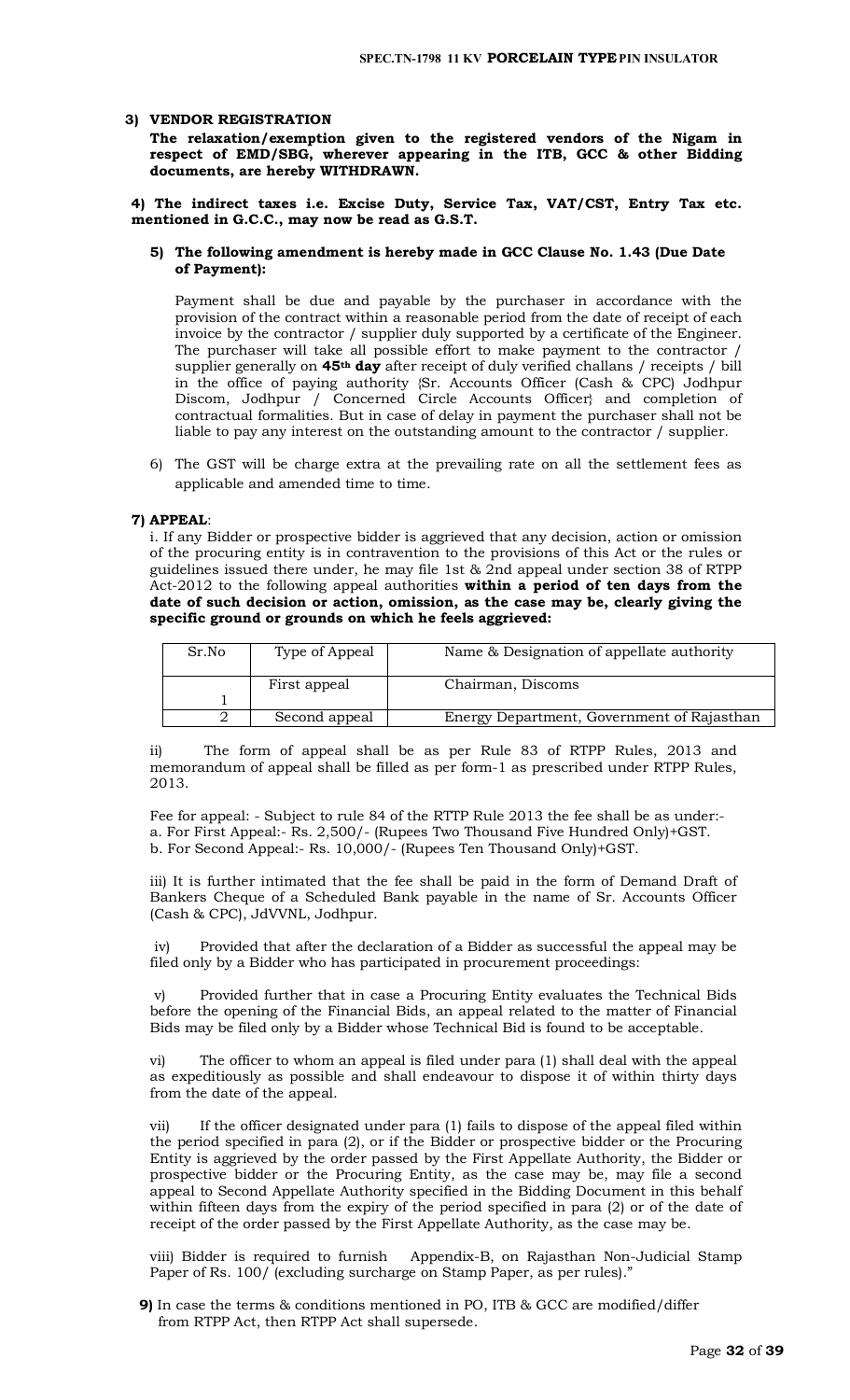# **Addendum in the provision of Instruction to bidder (ITB) in the clause No. 1.12.2 for quantity allocation as per award criteria of purchase manual in accordance to the clause no. 74 of RTPP rules:**

#### **1.12.2(A) for quantity allocation**

#### **(i) Trial order under Para No. 22.17 (a) & (b) of purchase manual**

(a) Any bidder located within or outside the state of Rajasthan has participated for the first time in a particular Discom & meeting minimum qualification requirement and has supplied the tendered material/or of higher rating in other utility shall be treated as an old supplier. Rajasthan's firms although supplied in past but not meeting minimum quantity supplied criterion including altogether new units which have not supplied any quantity but having adequate & required manufacturing and testing facility and technical know-how of the tendered material shall be considered as new firms and would be eligible for trial order only. In case of supply made to the licensed power utility out side India, the C.A. certificate furnished by firm shall be considered.

**Note: -** The material supplied and accepted for same/higher rating for turnkey project(s) to a licensed power utility/Govt. shall be considered for the purpose of evaluating criteria. The certificate given by C.A. shall indicate above quantity separately.

(b) (i) The trial order for a particular item shall not generally exceed 10 % of the total quantity considered for placement of order. This ceiling may, however, be relaxed by the corporate level purchase committee up to the extent of 30 %, to take the advantage of lower price where situation of differential prices offering is arising.

(ii) The capacity & capability assessment of a bidder located outside state of Rajasthan who otherwise qualifies but is participating for the first time shall not be carried out. Similarly, For the tendered item(s) where the valid BIS license is an essential qualification requirement and the bidder possesses the valid BIS but new to the utility. The capacity/capability assessment of such a bidder shall also not be carried out.

# **(iii)Award criteria under Para No. 10.2 (iii) of purchase manual**

(a) In case of distribution transformers of rating 40 KVA and below, LT cables & conductors and fabricated steel items, order quantity may be distributed in the following manner: -

 **20% to L1 15% to L2 10% to L3 05% to L4**

50% to be distributed equally among other firms subject to the condition that not more than 5% of the quantity to be purchased will be allotted to any one of such firms. The balance, if any will be distributed in the same proportion as indicated above among the first four firms. (b) In case of other items except poles, order quantity may be distributed in the following manner:

**40% to L1 20% to L2 10% to L3 06% to L4**

The balance quantity may be equally distributed among other firms subject to the condition that not more than 4% of the quantity to be purchased will be allotted to any such firm. The balance, if any, will be distributed in the same proportion as indicted above the first four firms.

(c) In case of poles, the order may be awarded on the basis of landed cost (material and transportation taken together). The allocation of quantity location/destination wise may be made among the eligible firms in equal proportion as far as possible.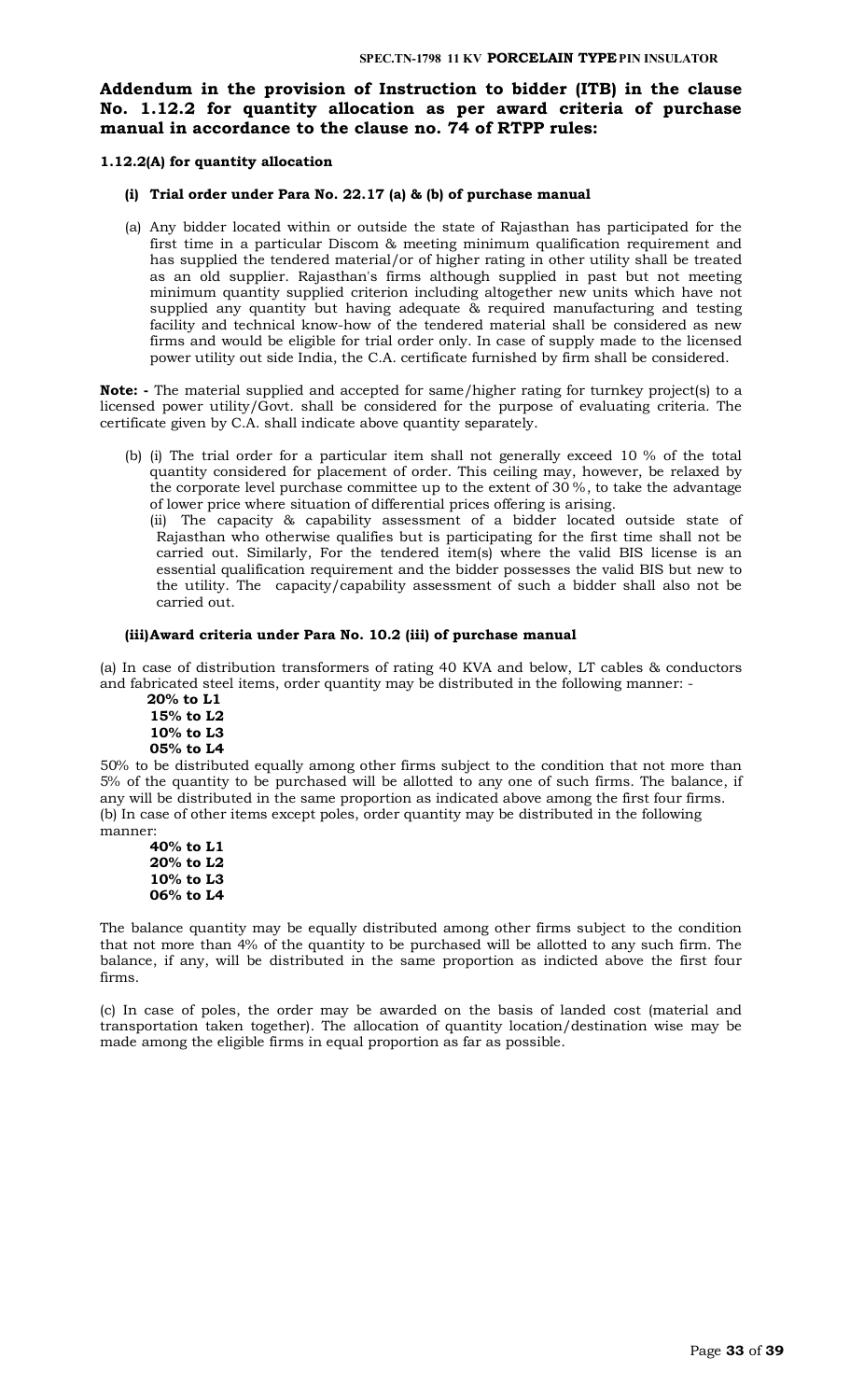#### **APPENDIX-A**

| Bank Guarantee No.                 | $\sim$ $\sim$ |
|------------------------------------|---------------|
| Security Amount : ________.        |               |
| Issued on dated : __               |               |
| Valid upto : $\_\_\_\_\_\_\_\_\$ . |               |
| Claim upto / Grace period:         |               |

#### **PERFORMA OF BANK GUARANTEE FOR BID SECURITY**

(Bank Guarantee in lieu of bid Security on non-judicial Stamp Paper of Rajasthan State of 0.25% of the B.G. value or Rs.25,000/-, whichever is less)

To,

The Superintending Engineer (MM&C), Jodhpur Vidyut Vitaran Nigam Limited, Jodhpur.

- 1. Whereas \_\_\_\_\_\_\_\_\_\_\_\_\_\_\_\_\_ (name of the Bidder) (hereinafter called "the Bidder") has submitted its bid dated \_\_\_\_\_ (date of submission of bid) for \_\_\_\_\_\_\_\_ (name of contract/ name of the material with Bid no. / TN No. \_\_\_\_\_) (hereinafter called 'the Bid").
- 2. KNOW ALL PEOPLE by these presents that WE \_\_\_\_\_\_\_\_\_\_\_\_ (name and address of branch of Bank ) of \_\_\_\_\_\_\_\_\_ (name of country), having our registered office at \_\_\_\_\_\_\_\_\_\_\_\_\_\_\_\_\_\_\_\_\_\_ (addresses of bank) (hereinafter called 'the Bank"), are bound unto \_\_\_\_\_\_\_\_\_\_\_\_\_\_\_ (name of Purchaser) (hereinafter called "the Purchaser") in the sum of Rs. \*\_\_\_\_\_\_\_\_\_\_\_\_\_ for which payment well and truly to be made to the said Purchaser, the Bank binds itself, its successors, and assigns by these presents sealed with the Common Seal of the said Bank this \_\_\_\_\_\_\_ day of \_\_\_\_\_\_ 20\_\_\_\_.
- 3. THE CONDITIONS of this obligation are :
	- i. If the bidder withdraws its Bid during the period of bid validity specified by the Bidder in the Bid Form; or
	- ii. If the bidder refuses to accept the correction of error in his Bid; or
	- iii. If the bidder, having been notified of the acceptance of its Bid by the purchaser during the period of bid validity:
	- a. Fails or refuses to execute the Contract Agreement within the time specified in purchase / work order, if required, or
	- b. Fails or refuses to furnish the performance security within the time specified in purchase / work order in accordance with the GCC, or
	- c. Fails to commence supply of goods or services or execute work as per purchase / work order within time specified.
	- iv. If the bidder breaches any provision of the Code of integrity specified in the RTPP Act and Chapter VI of the RTPP Rules.
- 4. We undertake unconditionally and irrevocably to guarantee as primary obligator and not as surety merely to pay to the purchaser a sum of Rs. \_\_\_\_\_\_\_\_\_\_\_ (in words Rs. \_\_\_\_\_\_\_\_\_\_\_\_\_\_\_\_\_\_\_\_\_\_\_\_\_\_\_\_\_\_\_\_\_\_\_\_\_\_) upon receipt of its first written demand, without

the purchaser having to substantiate its demand, provided that in its demand the Purchaser will note that the amount claimed by it is due to it owing to the occurrence of one or all of the above three conditions specifying the occurred condition or conditions.

- 5. The decision of the Superintending Engineer (MM&C), Jodhpur Vidyut Vitaran Nigam Limited, Jodhpur shall be final whether breach has been committed on the right to demand the amount of guarantee from us which has accrued to the purchaser.
- 6. This guarantee shall not cease or determine, if the purchaser grants time or indulgence or vary the terms of the contract with the Contractor or without our consent or knowledge.
- 7. The guarantee herein contained shall not be affected by any change in the constitution of the Contractor.
- 8. We \_\_\_\_\_\_\_\_\_\_(Bank Name) further undertake not to revoke this guarantee during its currency except with the previous consent of the Superintending Engineer (MM&C), Jodhpur Vidyut Vitran Nigam Limited, Jodhpur.
- 9. All disputes arising under the said guarantee between the Bank and the Nigam or between the Contractor and the Nigam pertaining to the guarantee, shall be subject to the jurisdiction of the Courts in Jodhpur, Rajasthan alone.
- 10. This guarantee will remain in force up to and including one hundred eighty (180) days after the date of the opening of bids, i.e. upto \_\_\_\_\_\_\_\_\_\_\_, with a further grace period of Ninety (90) days and any demand in respect thereof should reach the Bank not later than the above date.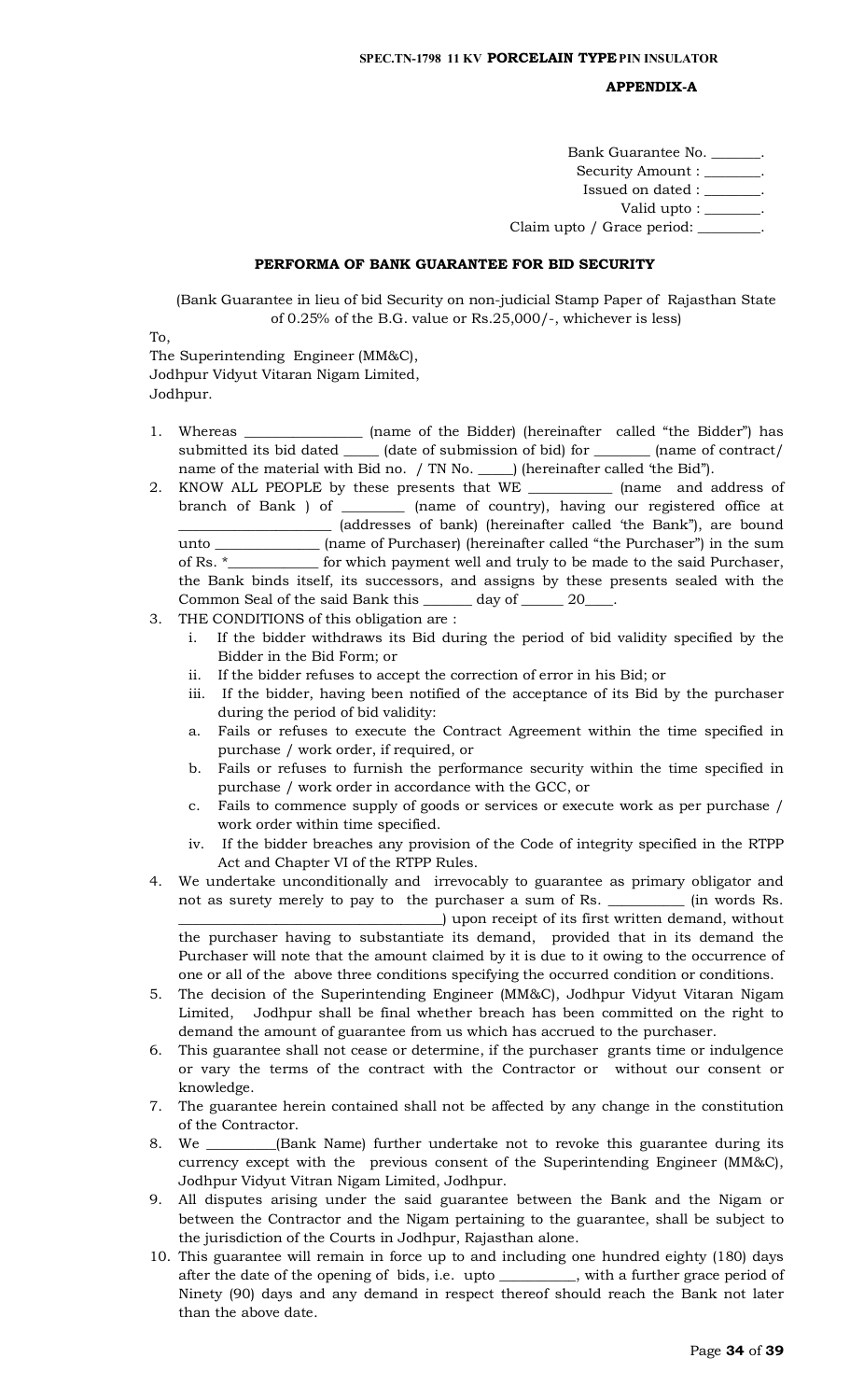## **SPEC.TN-1798 11 KV PORCELAIN TYPEPIN INSULATOR**

Yours faithfully, Bankers (EXECUTANT) Signed by the above named Bank in presence of : (signature with full Name and Address)

Witness :

.

1. \_\_\_\_\_\_\_\_\_\_\_\_\_\_.  $2.$  \_

Attested by Notary Public, First Class Magistrate or directly confirmed by the executing Bank.

\* The Bidder should insert the amount of the guarantee in words and figures denominated in the currency of bid.

**Note** : In case the bid is submitted by a Joint Venture, the Bid Bank guarantee shall be in the name of Lead partner or in the name of joint venture partners submitting the Bid covering all the partners of the joint venture.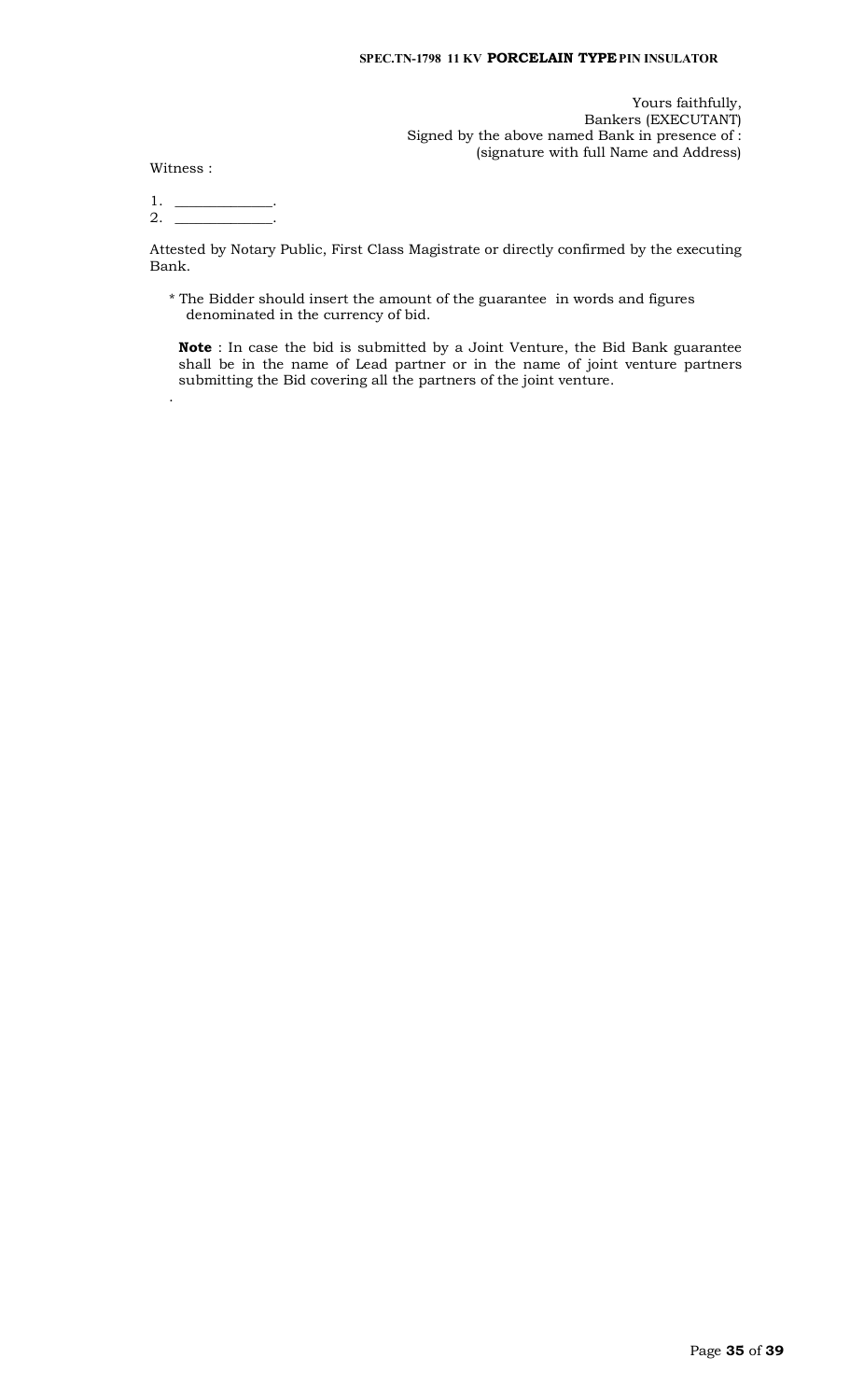## **APPENDIX-B**

# **Declaration by the Bidder**

# **(On Rajasthan Non-Judicial Stamp Paper worth Rs.100/± Surcharge as per rules)**

In relation to our bid submitted to \_\_\_\_\_\_\_\_\_\_\_\_\_\_\_\_\_ for procurement of \_\_\_\_\_\_\_\_\_\_\_\_\_\_\_\_\_\_\_\_\_\_\_\_\_\_\_\_\_\_\_\_\_\_ in response to their notice inviting bids under TN- We hereby declare under section 7 and 11 of Rajasthan Transparency in Public Procurement Act, 2012, that : -

- **1.** I/We possess the necessary professional, technical, financial and managerial resources and competence required by the bidding document issued by the procuring entity.
- **2.** I/We have fulfilled my/ our obligation to pay such of the taxes payable to the Union and the State Government or any local authority as specified in the bidding document.
- **3.** I/We are not insolvent, in receivership, bankrupt or being wound up, not have my/ our affairs administered by a court or a judicial officer, not have my/ our business activities suspended not blacklisted by any utility/ Govt. agency, not have a conflict of interest and not the subject of legal proceeding for any of the foregoing reasons.
- **4.** I/We further undertake that I/We have not been debarred under the provisions of Section 46 of RTPP ACT, and Rules as mentioned hereunder by any procurement entity/ Govt. agency:
	- a) We are not convicted of an offence under the prevention of corruption Act, 1988 (Central Act No, 49 of 1988); or
	- b) We are not convicted of an offence under the Indian Penal Code, 1860 (Central Act No,45 of 1860) or any other law for the time being in force, for causing any loss of life or property or causing a threat to public health as part of execution of a public procurement contract; or
	- c) We have not breached the code of integrity prescribed in terms of Code of integrity.
- **5.** I/We do not have, and our directors and officers not have, been convicted of any criminal offence related to my/ our professional conduct or the making of false statements or misrepresentations as to my/ our qualifications to enter into a procurement contract within a period of three years preceding the commencement of this procurement process, or not have been otherwise disqualified pursuant to debarment proceedings.
- **6.** I/We do not have a conflict of interest as specified in the Rajasthan Transparency in Public Procurement Act, 2012, Rajasthan Transparency in Public Procurement Rules, 2013 and the bidding document, which materially affects fair competition.
- **7.** I/We have complied and shall continue to comply with the Code of Integrity as specified in the Rajasthan Transparency in Public Procurement Act 2012, Rajasthan Transparency in Public Procurement Rules, 2013, and this Bidding Document, till completion of all obligations under the Contract.

**Date :** Signature of bidder Place : Name : Name : Name : Name : Name : Name : Name : Name : Name : Name : Name : Name : Name : Name : Name :  $N = 1$ **Designation : Address :**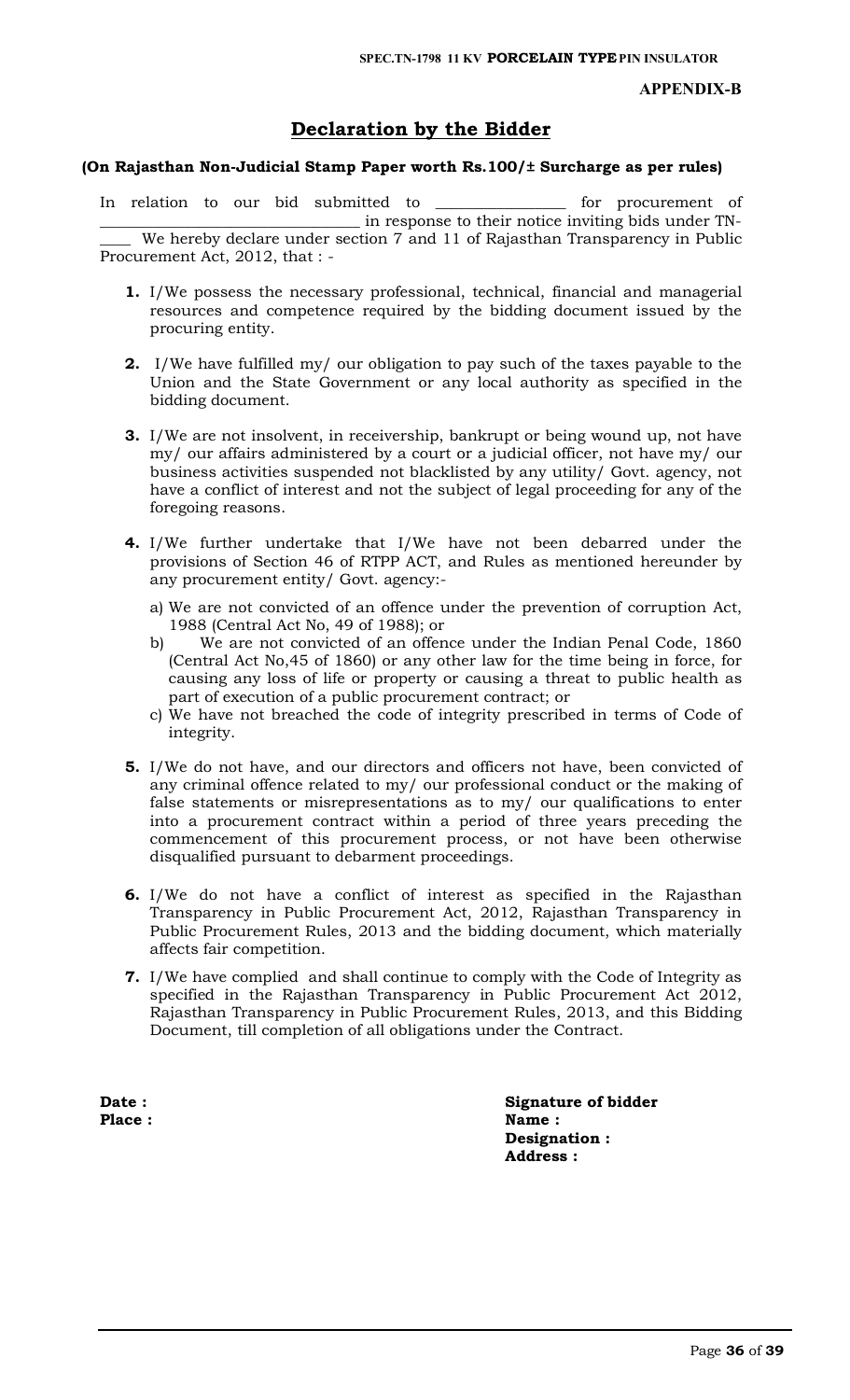**ANNEXURE-I**

# **UNDERTAKING FOR CA CERTIFICATE (TO BE FURNISHED ON NON-JUDICIAL STAMP WORTH Rs.100/- & DULY NOTARIZED)**

I/WE UNDERTAKE THAT THE CA CERTIFICATE SUBMITTED AS PER THE REQUIREMENT OF PRE-QUALIFICATION REQUIREMENTS, FOR ADJUDGING THE PAST SUPPLIES ,UNDER THE SUBJECT TENDER, TN-\_**\_\_\_\_\_\_\_\_\_\_\_** , IS CORRECT AND I, UNDERSIGNED WILL BE SOLELY RESPONSIBLE FOR ANY DEVAITION/ DISCREPANCY/ IN-CORRECT INFORMATION , IF EVER NOTICED IN THE CA CERTIFICATE.

FURHER, IN CASE, IF ANY DEVAITION/DISCREPANCY/IN-CORRECT INFORMATION IS NOTICED IN THE CA CERTIFICATE FURNISHED WITH THE BID, AT ANY STAGE DURING PROCESSING/ CURRENCY OF TENDER, DISCOM CAN TAKE THE ACTION AGAINST THE FIRM  $M/s$   $\sim$ 

AS PER THE RULES & REGULATIONS.

 **(SIGNATURE)** NAME & DESIGNATION WITH SEAL OF THE BIDDER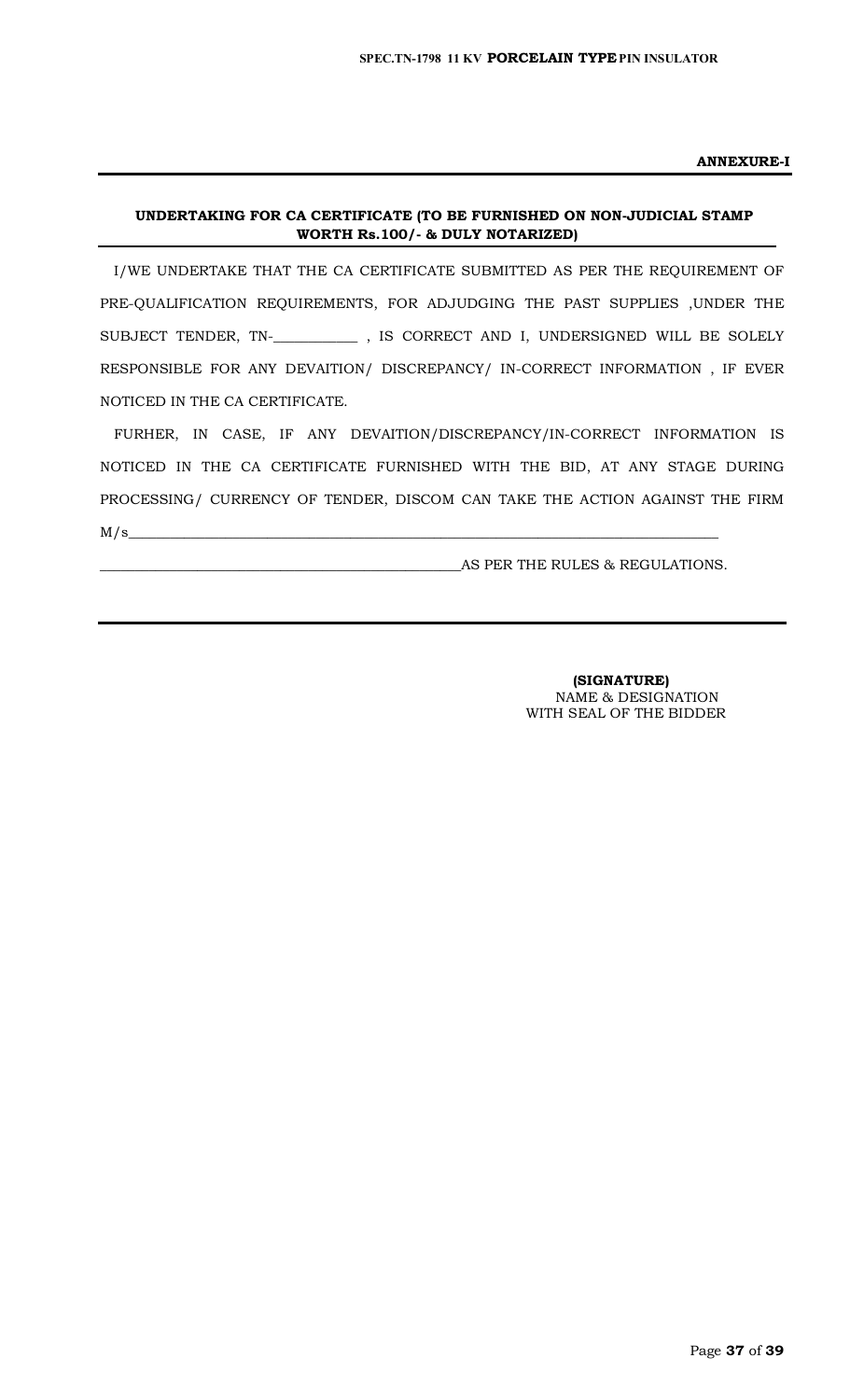# **ANNEXURE-II**

# **Bidders are requested to furnish following details:**

- **1. Name of Firm :**
- **2. Office Address :**
- **3. Work's Address :**
- **4. Email Address :**
- **5. Phone / Mobile No. :**
- **6. Fax No. :**
- **7. Name of Firm's representative :**
- **8. Contact No. of Firm's representative:**
- **9. GST IN:**
- **10. For releasing Payment through NEFT/RTGS provide following details :-**
	- **(i) Name of Account Holder:**
	- **(ii) Name of Bank & Branch Address:**
	- **iii) Account No. :**
	- **iv) IFSC Code:**

**11. Whether the firm has been black listed or business relation with the firm has been severed with AVVNL/ JdVVNL/ JVVNL under any Tender. If yes, provide the details.**